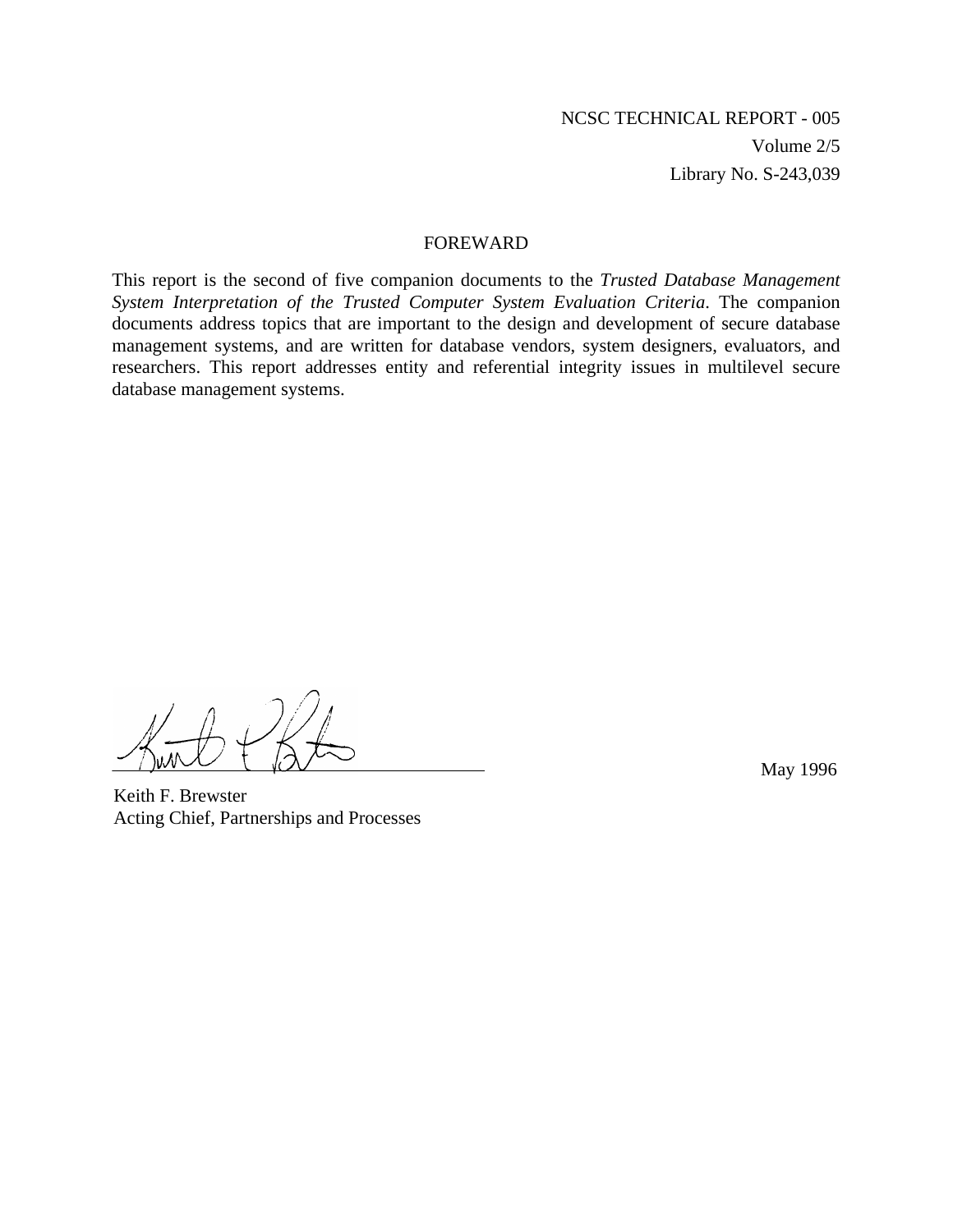#### **ACKNOWLEDGMENTS**

The National Computer Security Center extends special recognition to the authors of this document. The initial version was written by Vinti Doshi and Sushil Jajodia of the MITRE Corporation. The final version was written by Bill Wilson and Stan Wisseman of Arca Systems, Inc.

The documents in this series were produced under the guidance of Shawn P. O'Brien of the National Security Agency, LouAnna Notargiacomo and Barbara Blaustein of the MITRE Corporation, and David Wichers of Arca Systems, Inc.

We wish to thank the members of the information security community who enthusiastically gave of their time and technical expertise in reviewing these documents and in providing valuable comments and suggestions.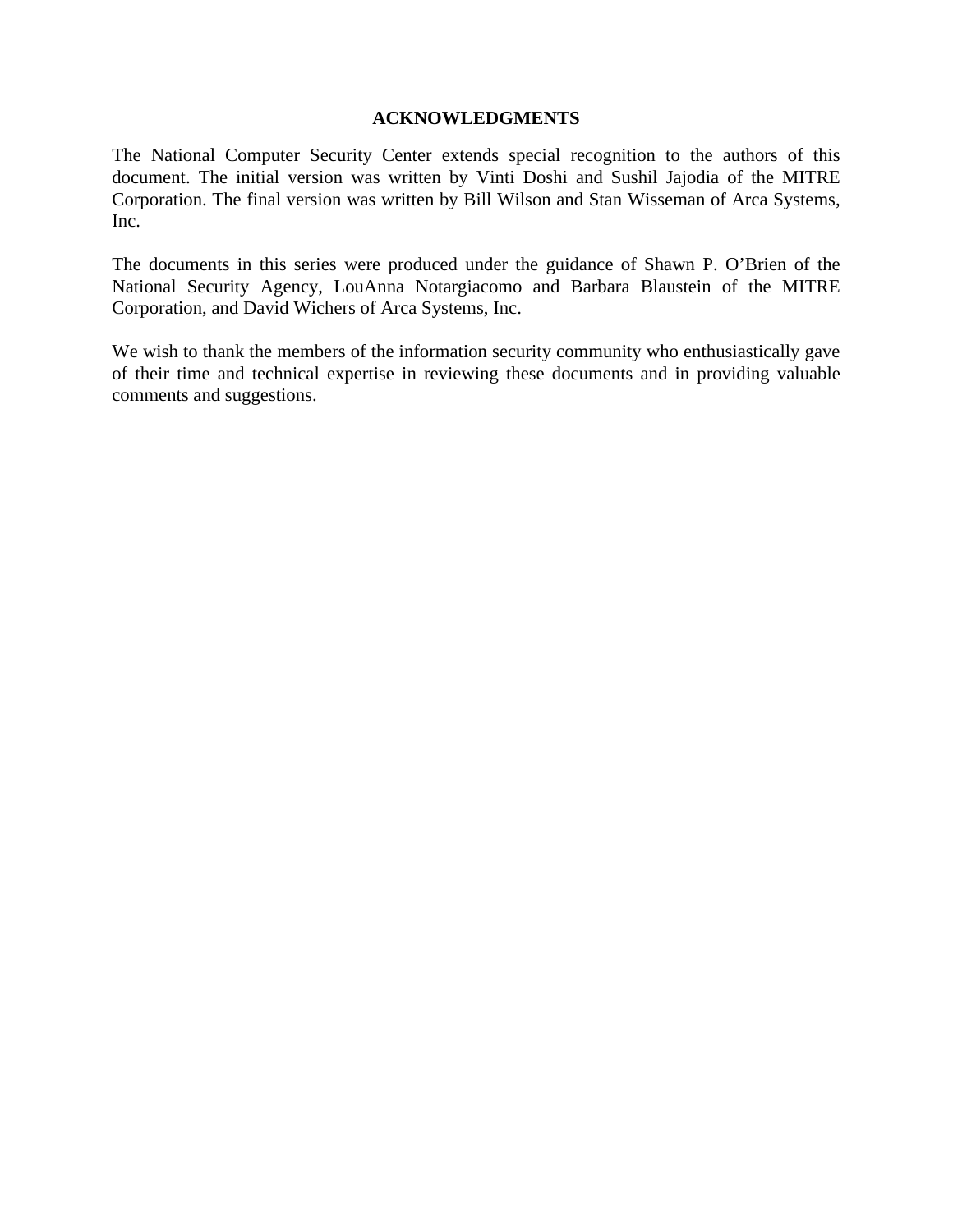# **TABLE OF CONTENTS**

|     | <b>SECTION</b> | <b>PAGE</b>                                           |  |
|-----|----------------|-------------------------------------------------------|--|
| 1.0 |                |                                                       |  |
| 1.1 |                |                                                       |  |
| 1.2 |                |                                                       |  |
| 1.3 |                | INTRODUCTION TO ENTITY AND REFERENTIAL INTEGRITY 2    |  |
| 1.4 |                |                                                       |  |
| 1.5 |                |                                                       |  |
| 2.0 |                |                                                       |  |
| 2.1 |                |                                                       |  |
| 2.2 |                |                                                       |  |
|     | 2.2.1          |                                                       |  |
|     | 2.2.2          |                                                       |  |
|     | 2.2.3          |                                                       |  |
|     | 2.2.4          |                                                       |  |
| 2.3 |                | PROBLEMS WITH REFERENTIAL INTEGRITY CONSTRAINTS 17    |  |
| 3.0 |                | ENTITY AND REFERENTIAL INTEGRITY IN MLS DATABASES  18 |  |
| 3.1 |                |                                                       |  |
| 3.2 |                |                                                       |  |
| 3.3 |                | THE CONCEPT OF PRIMARY KEY IN MULTILEVEL RELATIONS21  |  |
| 3.4 |                |                                                       |  |
| 3.5 |                | REFERENTIAL INTEGRITY IN MULTILEVEL RELATIONS22       |  |
| 3.6 |                |                                                       |  |
| 4.0 |                |                                                       |  |
| 4.1 |                |                                                       |  |
| 4.2 |                |                                                       |  |
|     |                |                                                       |  |
|     |                |                                                       |  |
| 4.3 |                |                                                       |  |
| 5.0 |                |                                                       |  |
|     |                |                                                       |  |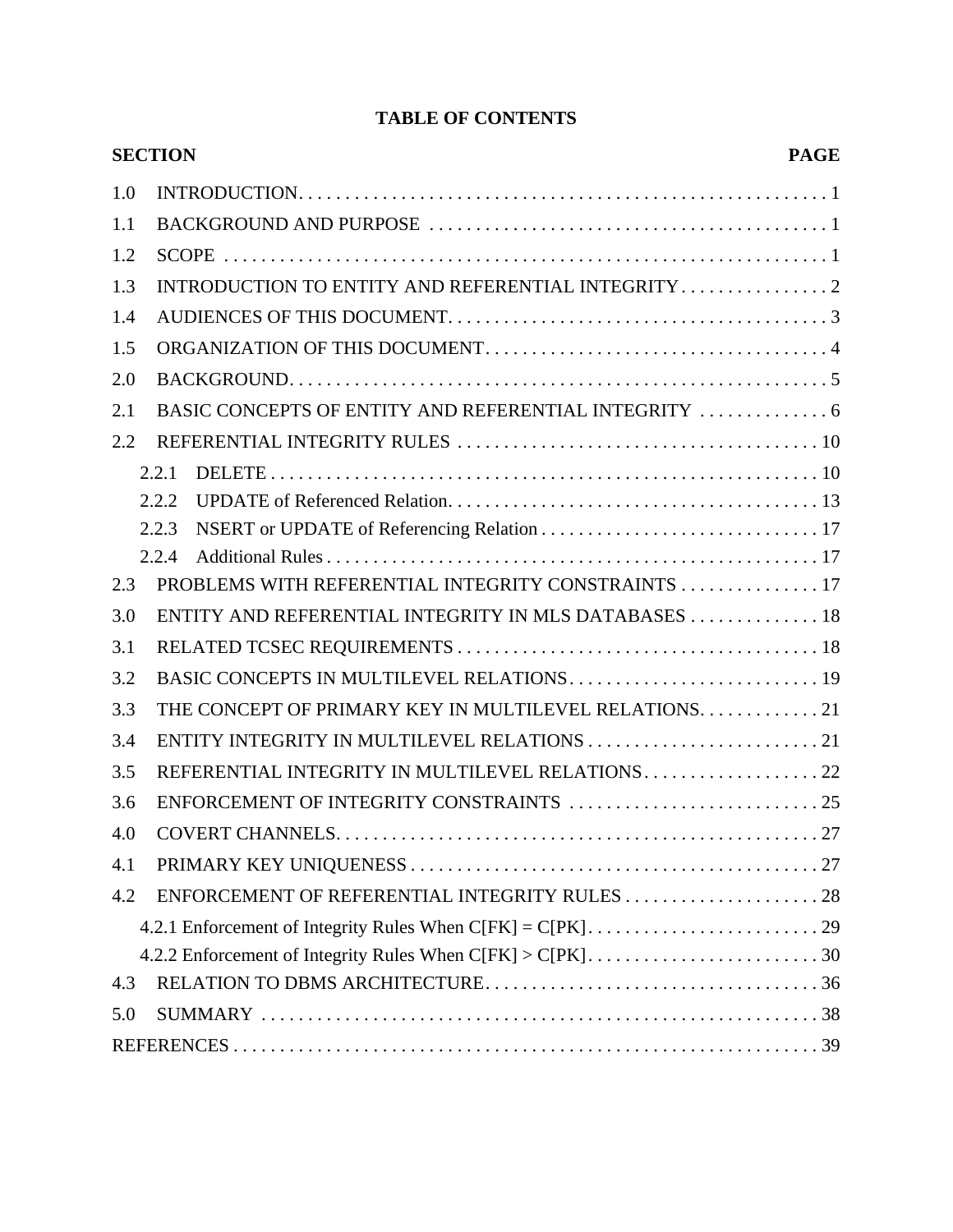# **LIST OF FIGURES**

| <b>PAGE</b>                                                                                              | <b>FIGURE</b> |
|----------------------------------------------------------------------------------------------------------|---------------|
|                                                                                                          | 2.1:          |
|                                                                                                          | 2.2:          |
| REFERENTIAL CONSTRAINTS IN RELATIONS PR, PS, AND SOD. 9                                                  | 2.3:          |
| RELATIONS SOD AND PS AFTER STARSHIP = "APOLLO" IS DELETED                                                | 2.4:          |
| RELATIONS SOD AND PS AFTER STARSHIP = "APOLLO" IS<br>DELETED UNDER THE NULLIFIES-DELETE RULE  12         | 2.5:          |
| RELATIONS SOD AND PS AFTER STARSHIP = "ENTERPRISE" IS<br><b>UPDATED TO THE VALUE "USS ENTERPRISE"</b>    | 2.6:          |
| RELATIONS SOD AND PS AFTER STARSHIP = "ENTERPRISE" IS<br>UPDATED TO THE VALUE "USS ENTERPRISE" UNDER THE | 2.7:          |
|                                                                                                          | 3.1:          |
|                                                                                                          | 3.2:          |
| UNCLASSIFIED INSTANCES OF PS AND SOD RELATIONS 24                                                        | 3.3:          |
| SOD AFTER INSERTION OF TUPLE CORRESPONDING TO                                                            | 4.1:          |
|                                                                                                          | 4.2:          |
| RELATIONS SOD AND PS WITHOUT POLYINSTANTIATION 32                                                        | 4.3:          |
| RELATIONS WITH TUPLE-LEVEL GRANULARITY 34                                                                | 4.4:          |
| RELATIONS WITH ATTRIBUTE-LEVEL GRANULARITY  35                                                           | 4.5:          |

# **LIST OF TABLES**

| TABLE |                                                          | PAGE |
|-------|----------------------------------------------------------|------|
|       | 4.1: SUMMARY OF COVERT CHANNELS IN REFERENTIAL INTEGRITY |      |
|       |                                                          |      |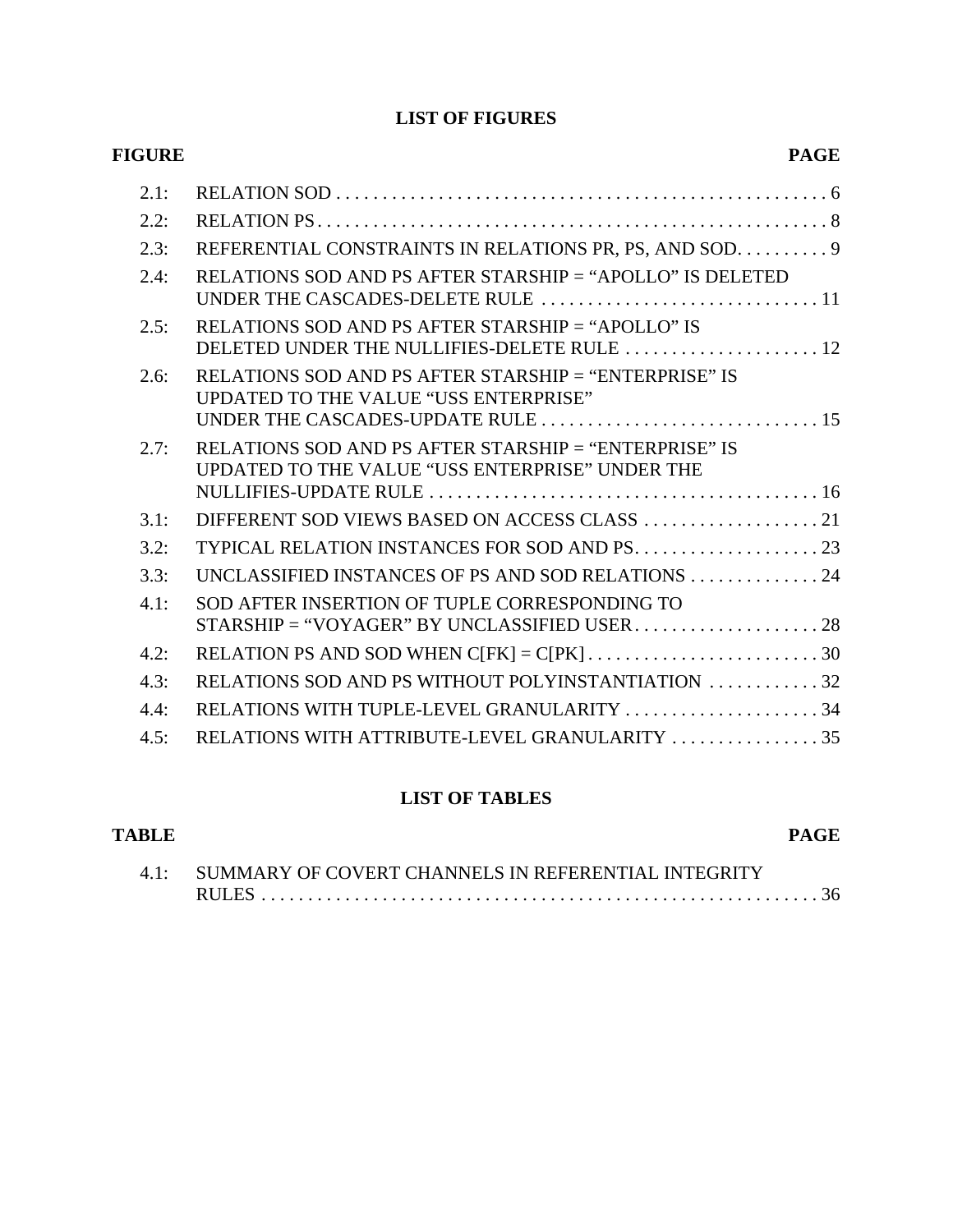### **SECTION 1**

#### **INTRODUCTION**

This document is the second volume in the series of companion documents to the *Trusted Database Management System Interpretation of the Trusted Computer System Evaluation Criteria* [TDI 91; DoD 85]. This document examines entity and referential integrity issues in multilevel secure (MLS) database management systems and summarizes the research to date in these areas.

### **1.1 BACKGROUND AND PURPOSE**

In 1991 the National Computer Security Center published the *Trusted Database Management System Interpretation (TDI) of the Trusted Computer System Evaluation Criteria* (TCSEC). The TDI, however, does not address many topics that are important to the design and development of secure database management systems (DBMSs). These topics (such as inference, aggregation, and database integrity) are being addressed by ongoing research and development. Since specific techniques in these topic areas had not yet gained broad acceptance, the topics were considered inappropriate for inclusion in the TDI.

The TDI is being supplemented by a series of companion documents to address these issues specific to secure DBMSs. Each companion document focuses on one topic by describing the problem, discussing the issues, and summarizing the research that has been done to date. The intent of the series is to make it clear to DBMS vendors, system designers, evaluators, and researchers what the issues are, the current approaches, their pros and cons, how they relate to a TCSEC/TDI evaluation, and what specific areas require additional research. Although some guidance may be presented, nothing contained within these documents should be interpreted as criteria.

These documents assume the reader understands basic DBMS concepts and relational database terminology. A security background sufficient to use the TDI and TCSEC is also assumed; however, fundamentals are discussed whenever a common understanding is important to the discussion.

## **1.2 SCOPE**

This document addresses entity and referential integrity issues in multilevel secure DBMSs. It is the second of five volumes in the series of TDI companion documents, which includes the following documents:

- *Inference and Aggregation Issues in Secure Database Management Systems* [Inference 96]
- *Entity and Referential Integrity Issues in Multilevel Secure Database Management Systems*
- *Polyinstantiation Issues in Multilevel Secure Database Management Systems* [Poly 96]
- *Auditing Issues in Secure Database Management Systems* [Audit 96]
- *Discretionary Access Control Issues in High Assurance Secure Database Management Systems* [DAC 96]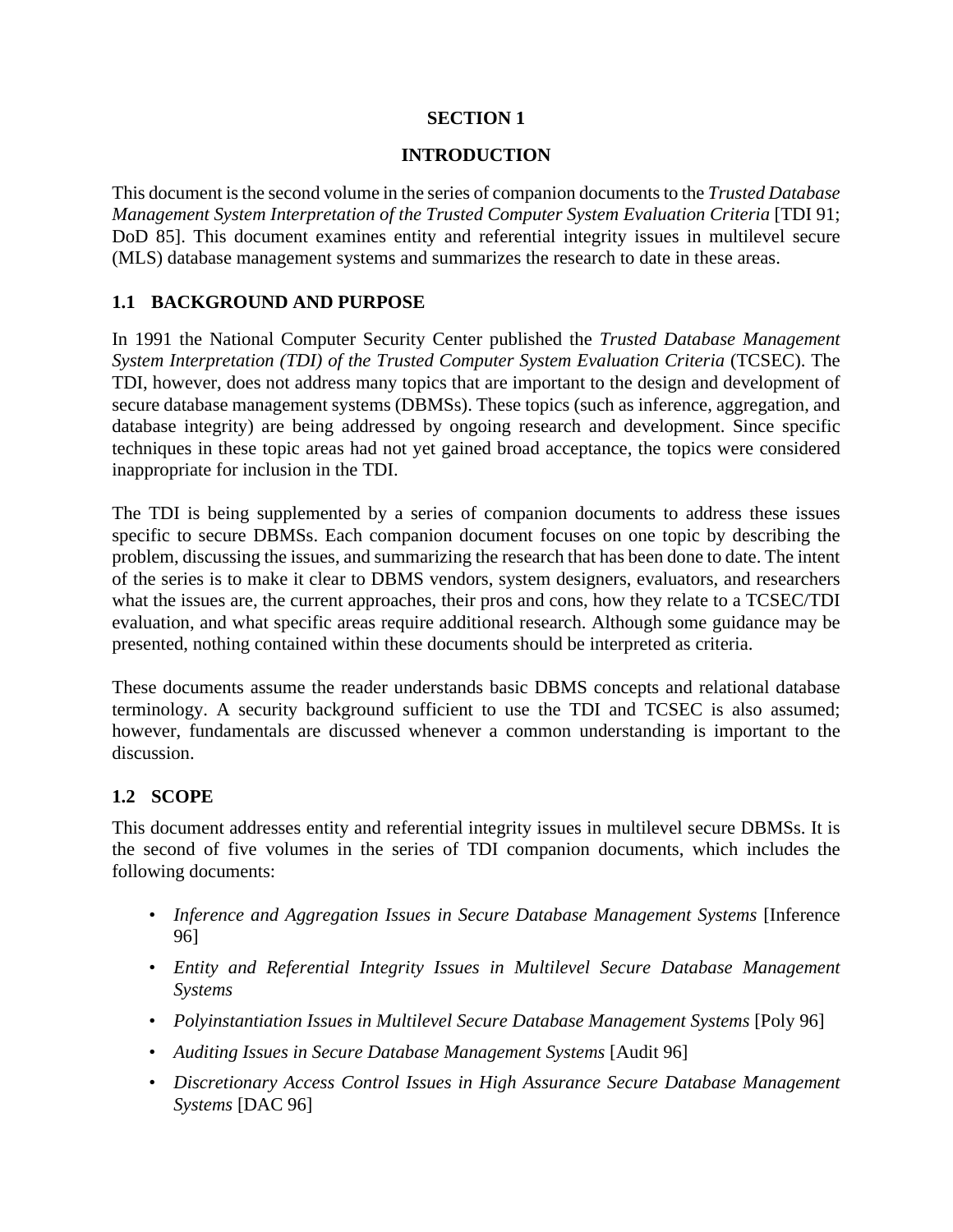This series of documents uses terminology from the relational model to provide a common basis for understanding the concepts presented. For most of the topics covered in this series the concepts presented should apply to most database modeling paradigms, depending on the specifics of each model. For the entity and referential integrity constraints discussed in this document, however, there are important differences between different models. This is because the primary keys in a relational DBMS represent both unique identifiers for tuples and values of attributes in the tuple. They must be protected in accordance with the sensitivity of the data they represent and this can interfere with their role as a unique identifier of tuples. By contrast, the object identifier (OID) in an Object-Oriented DBMS is not a property or attribute of the object it identifies, and does not represent a user-visible data value. Khoshafian and Copeland provide a useful taxonomy of different ways of specifying object identity including the techniques used in relational and Object-Oriented DBMSs [Khoshafian 86]. Similarly, in a relational DBMS, foreign keys represent data values and serve as pointers to other tuples. In an Object-Oriented DBMS, pointers to other objects are not used to store data values, but rather to represent the inclusion of one object within another. As in relational databases, problems may occur if a reference is deleted and some references remain in objects. The implications of these distinctions for enforcement of secrecy in an Object-Oriented DBMS require further research. This document specifically addresses relational DBMSs.

This document is related to the companion documents *Inference and Aggregation Issues in Secure Database Management Systems and Polyinstantiation Issues in Multilevel Secure Database Management Systems*. Much of the discussion of the relationship between enforcement of integrity constraints and multilevel security centers on the potential inference channels which integrity constraints can introduce. One way to avoid these channels for entity integrity is to use polyinstantiation. This is discussed later in more detail.

# **1.3 INTRODUCTION TO ENTITY AND REFERENTIAL INTEGRITY**

Secrecy and integrity are two key concepts in the community of database security researchers and users. Secrecy refers to the protection or safety of the data against unauthorized disclosure, and integrity refers to the unauthorized alteration or destruction of data. In the wider database research community, integrity refers more generally to the correctness, accuracy, and internal consistency of data.

Preserving the accuracy of information is extremely important rn any database. In the relational model, one way in which accuracy of information is preserved is by preventing updates that violate integrity constraints. Entity integrity and referential integrity are two of the most important integrity constraints. They are defined on relations and are enforced by the DBMS.

Entity integrity states that no primary key attribute of a relation is allowed to have null values. In addition, the primary key must have a unique value. These properties of a primary key correspond to the fact that entities in the real world are distinguishable (i.e., they have a unique identification of some kind). In the relational model, the primary key performs the function of unique identification. Referential integrity is an interrelation integrity constraint. In general, referential integrity defines existence relationships between entities in a database that need to be maintained by the DBMS. This document defines these integrity constraints formally and presents their importance in the context of security in detail.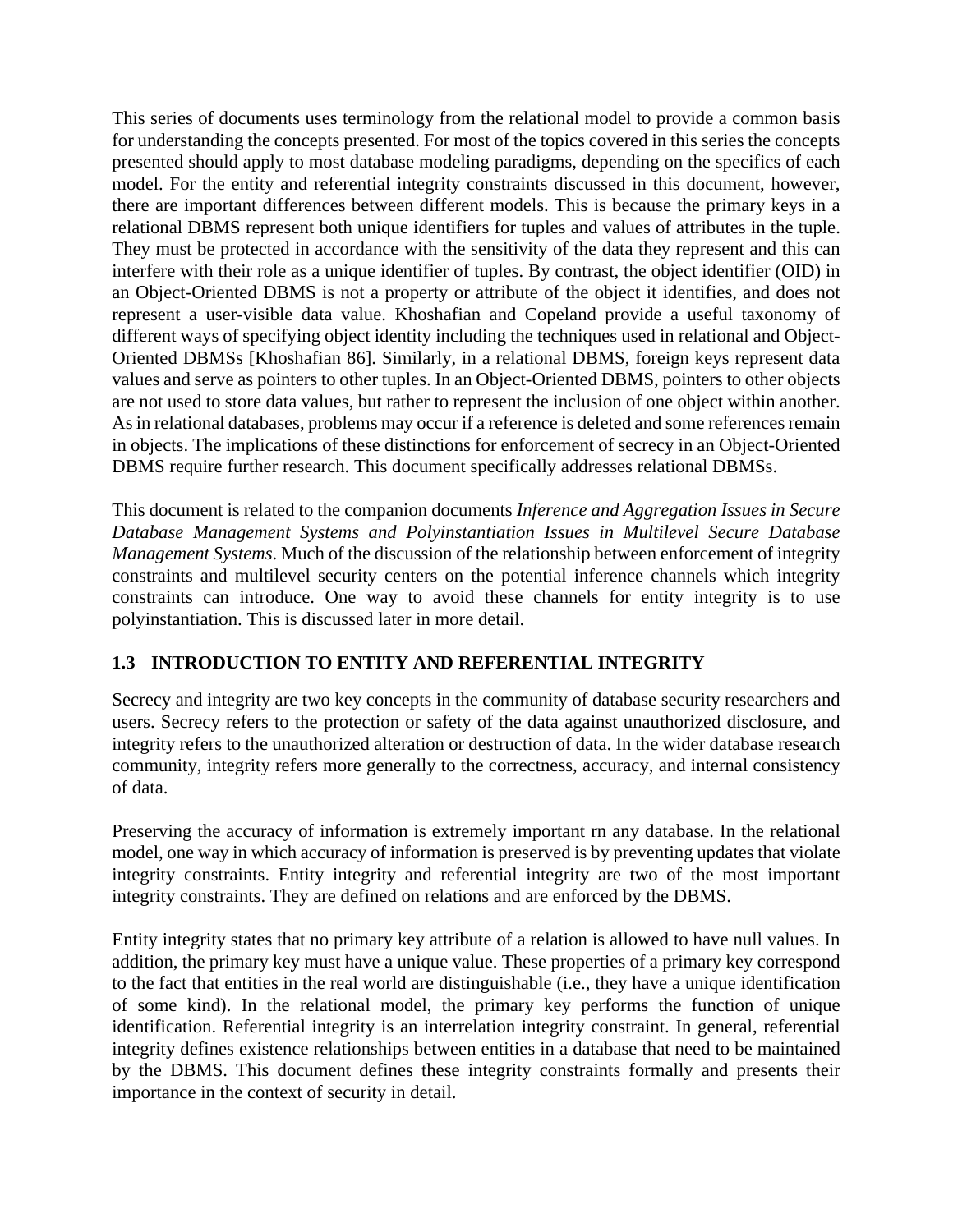In multilevel applications, data are classified to control disclosure. It is important to realize the necessary trade-off to be made between secrecy and integrity because of the challenges in enforcing integrity constraints across multiple secrecy levels without disclosure of information. This document defines entity and referential integrity for a standard relational DBMS and then presents methods for resolving the inherent integrity/secrecy conflict in an MLS environment.

# **1.4 AUDIENCES OF THIS DOCUMENT**

This document is targeted at four primary audiences: the security research community, database application developers/system integrators, trusted product vendors, and product evaluators. In general, this document is intended to present a framework for understanding the nature of entity and referential integrity policies or requirements and how they conflict with the need to enforce an access control policy. This framework is used to describe the research that has been done to date and the approaches they present for providing solutions. Each of the specific audiences should expect to get the following from this document:

## Researcher

This document describes the basic problems in simultaneously enforcing integrity constraints and MAC. Some important research contributions are discussed as various topics are covered. Related research on other aspects of integrity and the relationship to secrecy is discussed in Section 3.6. For additional relevant work, the researcher should consult two other companion documents, *Inference and Aggregation Issues in Secure Database Management Systems* [Inference 96] and *Polyinstantiation Issues in Multilevel Secure Database Management Systems* [Poly 96].

#### Database Application Developer/System Integrator

This document describes various entity and referential integrity facilities which could be provided by an MLS DBMS. It discusses the implications of these facilities relative to the tradeoffs involved in meeting a system's requirements for secrecy and integrity.

#### Trusted Product Vendor

This document describes the conflicts between Mandatory Access Controls (MAC) and multilevel entity and referential integrity constraints. It then discusses approaches to entity and referential integrity enforcement in an MLS database and the benefits and drawbacks of these approaches. In particular, it considers how the issues with enforcement of entity and referential integrity constraints in an MLS database relate to the TCSEC access control and covert channel requirements. This is discussed in the context of tuple level as well as element level labeling. This document will provide a framework for understanding specific requirements interpretations as they are developed by the National Computer Security Center.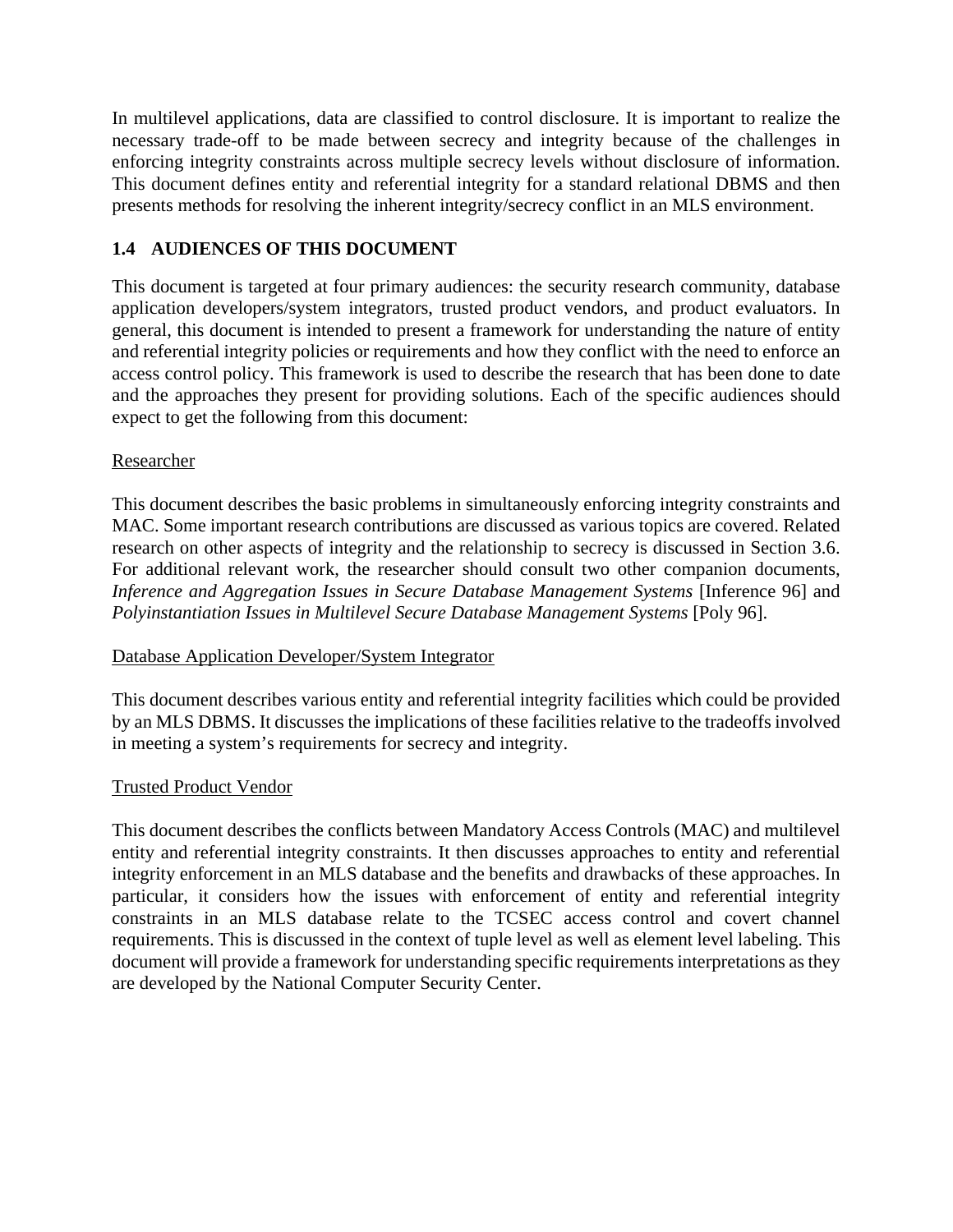# Evaluator

This document describes access control and covert channel issues related to entity and referential integrity. It provides a framework for analyzing specific vendor mechanisms and understanding Technical Review Board/Interpretations Working Group decisions.

# **1.5 ORGANIZATION OF THIS DOCUMENT**

The organization of the remainder of this document is as follows:

- Section 2 gives the definitions of entity and referential integrity with respect to single-level DBMSs and describes various important concepts related to referential integrity.
- Section 3 defines the basic concepts of entity and referential integrity with respect to multilevel relations.
- Section 4 discusses the issues associated with covert channels related to enforcing entity and referential integrity constraints.
- Section 5 presents conclusions.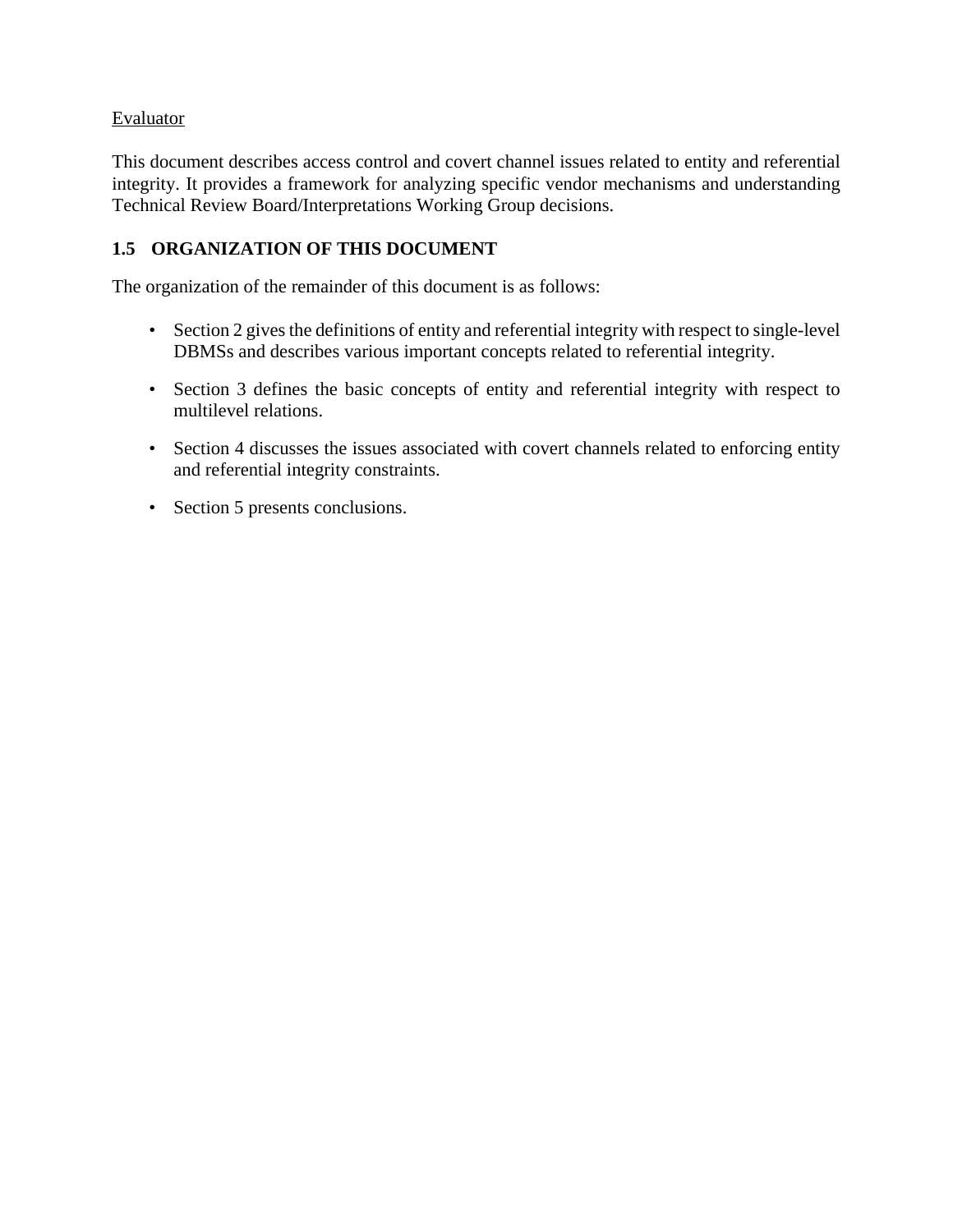### **SECTION 2**

### **BACKGROUND**

Entity integrity and referential integrity are two basic integrity requirements in a relational DBMS (RDBMS). They help prevent incorrect data from being entered into the database. Entity integrity guarantees a unique representation of each entity in the database through specification of primary key attributes for each relation. Referential integrity assures that if any references exist between two or more entities, then the related entities do exist in the database. Referential integrity places restrictions on foreign key attributes.

Referential integrity is one of the most important interrelation integrity constraints for the relational data model. Although its basic concepts have been discussed over the past ten years, a successful referential integrity capability for a RDBMS is still a challenging implementation problem. While referential integrity appears to be a simple concept, the operational definitions that appear in the literature are imprecise and lead to a host of anomalies.

A standard relational database can be perceived by its users as a collection of relations. A *relation* has well-defined mathematical properties and is used to store data. Each relation has two parts:

- 1. A state-invariant relation schema  $\mathbf{R}$  (A<sub>1</sub>, A<sub>2</sub>, ..., A<sub>n</sub>), where each A<sub>i</sub> is an attribute over some domain  $D_i$ ,  $1 \le i \le n$ , which is a set of acceptable values for  $A_i$ .
- 2. A state-dependent relation R over **R**, which is a set of distinct tuples of the form  $(a_1, a_2...$  $a_n$ ), where each element  $a_i$ ; is a value in domain  $d_i$ ,  $1 \le i \le n$ .

The following notation and conventions are used throughout this document. In definitions, relation schemes are denoted in bold fonts (such as **R, R1, R2**), and the corresponding relations are denoted using plain fonts (such as R, R1, R2). However, when clear in specific examples, the same symbol is used to denote the relation schema, as well as the corresponding relation. Let X denote one or more attributes of a relation R. If t is a tuple in a relation R, t [X] denotes the projection of t onto X.

This section first defines entity and referential integrity, followed by terminology related to these concepts. The examples make use of Structured Query Language (SQL) syntax [ANSI 92, 94]. The section then gives various rules for enforcing referential integrity and discusses the problems associated with referential integrity in single-level relational databases. From this understanding of integrity, we can then better discuss the conflict with enforcement of a MAC policy in Section 3.

## **2.1 BASIC CONCEPTS OF ENTITY AND REFERENTIAL INTEGRITY**

Before defining entity integrity, it is necessary to define the concept of a primary key.

In simple terms, the primary key of a relation is just a unique identifier of each tuple in the relation. More precisely, a primary key for a relation **R** is a set of attributes PK with the following properties: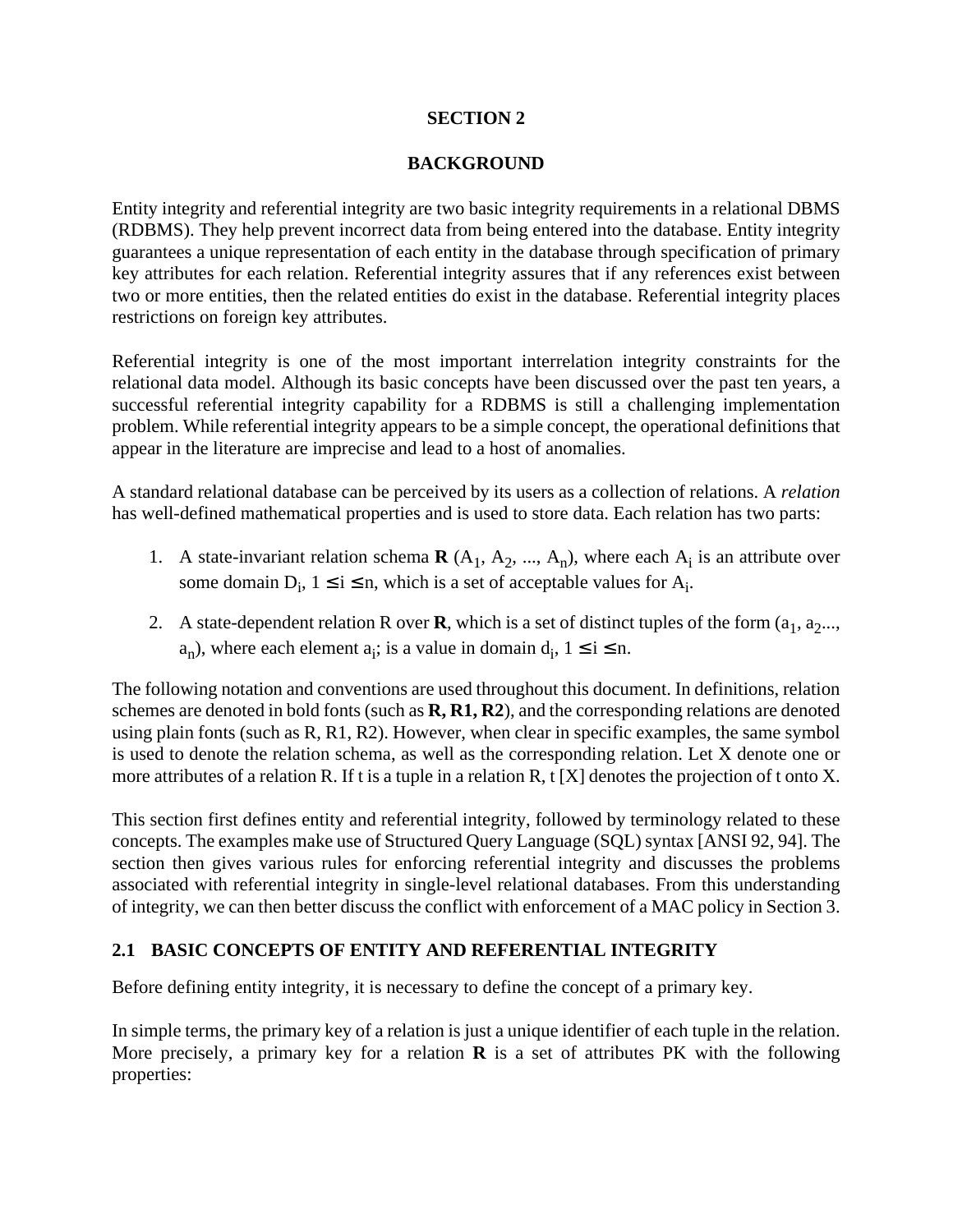1. The value of PK uniquely identifies each tuple in the relation R. That is, for any state of R, and any tuples  $t_1$  and  $t_2$ , if  $t_1[PK] = t_2[PK]$  then  $t_1 = t_2$ .

2. PK is minimal. That is, there is no proper subset of PK satisfying property 1.

It is possible there is more than one set of attributes satisfying these properties. Any such set is called a candidate key. Precisely one candidate must be chosen and designated as the primary key of R.

**Example 1.** Consider the relation schema SOD (Starship, Objective, Destination), which contains for each starship its name (Starship), the purpose of the flight (Objective), and its destination (Destination). An example relation for relation schema SOD is given in Figure 2.1.

| <b>STARSHIP</b> | <b>OBJECTIVE</b> | <b>DESTINATION</b> |
|-----------------|------------------|--------------------|
| Enterprise      | Exploration      | <b>Talos</b>       |
| Voyager         | Spying           | <b>Mars</b>        |
| Apollo          | Exploration      | Moon               |
| Saratoga        | Mining           | Moon               |

### **Figure 2.1: Relation SOD**

Since the attribute Starship uniquely identifies each tuple of the relation SOD, it is a candidate key of the relation SOD. As Starship is the only candidate key of the relation SOD, it is also the primary key of relation SOD.

In SQL syntax, the attribute(s) constituting the primary key can be specified when a relation schema is created, as the following shows:

CREATE TABLE SOD (Starship CHAR(20) NOT NULL, Objective CHAR(15), Destination CHAR(10), PRIMARY KEY (Starship))

Notice that the ANSI syntax uses the term "TABLE" instead of the term "relation" used in this document.

The entity integrity constraint requires that all attribute values of the primary key be defined for each tuple.

*Entity Integrity:* If PK is the primary key for relation **R**, then for all states of R, for every tuple t in R and every attribute A in PK, t[A] is not null.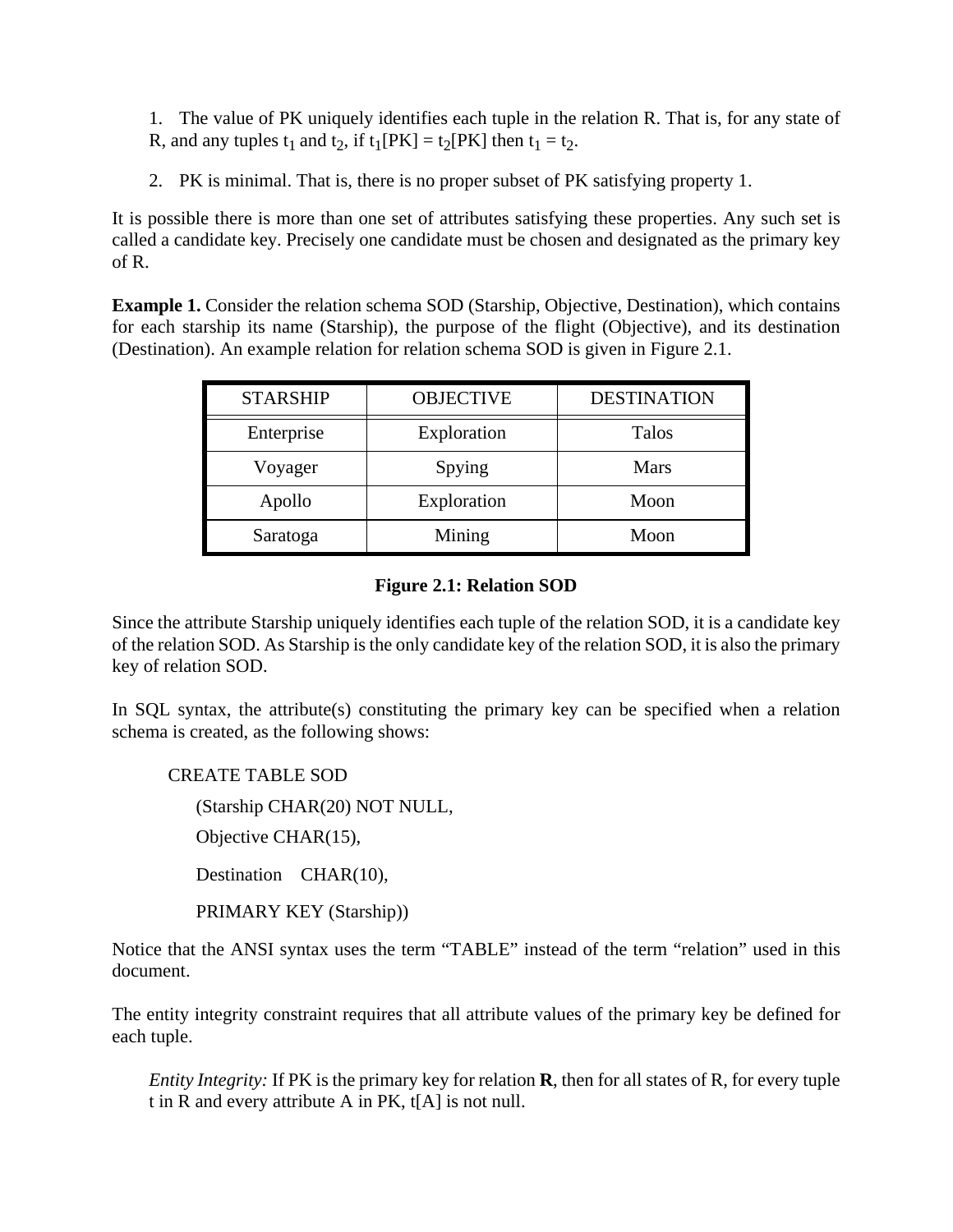A foreign key provides a basis for a tuple to refer to another tuple. Let **R1** and **R2** be two relation schemas, and let R1 and R2 denote the respective relations corresponding to these schemas.

*Referential Integrity:* Let PK denote the primary key of **R2**, and let FK denote one or more attributes of the relational schema R1. FK is said to be a f*oreign key* of **R1** referencing **R2** if given any tuple  $t_1$  in **R1**, the following two requirements are met:

- 1.  $t_1$  [FK] is either wholly null or wholly non-null, and
- 2. Whenever  $t_1[FX]$  is non-null, there is a tuple  $t_2$  in R2 such that  $t_1[FK] = t_2[PK]$ .

Here R1 is the *referencing* relation and R2 is the *referenced* relation. Sometimes PK is referred to as the target value of the foreign key FK. Notice that **R1** and **R2** need not be distinct.

**Example 2.** In addition to the relation schema SOD given in Example 1, consider the relation schema PS (Person\_Name, Starship), which contains the name of the employee (Person\_Name) and the name of the ship assigned to the employee (Starship). An example relation for PS is given in Figure 2.2.

Suppose Person\_Name uniquely identifies each employee in the PS relation, then Person\_Name becomes the primary key for the relation schema PS. If Starship is declared a foreign key for PS with the relation schema SOD as the referenced relation, a DBMS that supports referential integrity will automatically ensure that whenever an employee is assigned a (non-null) ship, there is a matching tuple in the relation schema SOD with an identical value for the attribute Starship.

Notice that employee Mr. Spock, given in Figure 2.2, has not been assigned any starship. It seems from the definition of the PS relation that nulls are allowed. In some applications it may be desirable to prohibit this situation (i.e., every employee must be assigned a starship). The referencing relation's schema definition can specify whether or not the foreign key attribute can assume a null value.

Using SQL syntax, foreign keys can be specified as follows:

#### CREATE TABLE PS

| Person Name | CHAR(15) NOT NULL,                     |
|-------------|----------------------------------------|
| Starship    | $CHAR(20)$ ,                           |
| PRIMARY KEY | (Person_Name),                         |
| FOREIGN KEY | (Starship) REFERENCES SOD (Starship)). |

| PERSON NAME  | <b>STARSHIP</b>               |
|--------------|-------------------------------|
| James Kirk   | Enterprise                    |
| Mr. Spock    | $\langle \text{null} \rangle$ |
| Tim McKelley | Apollo                        |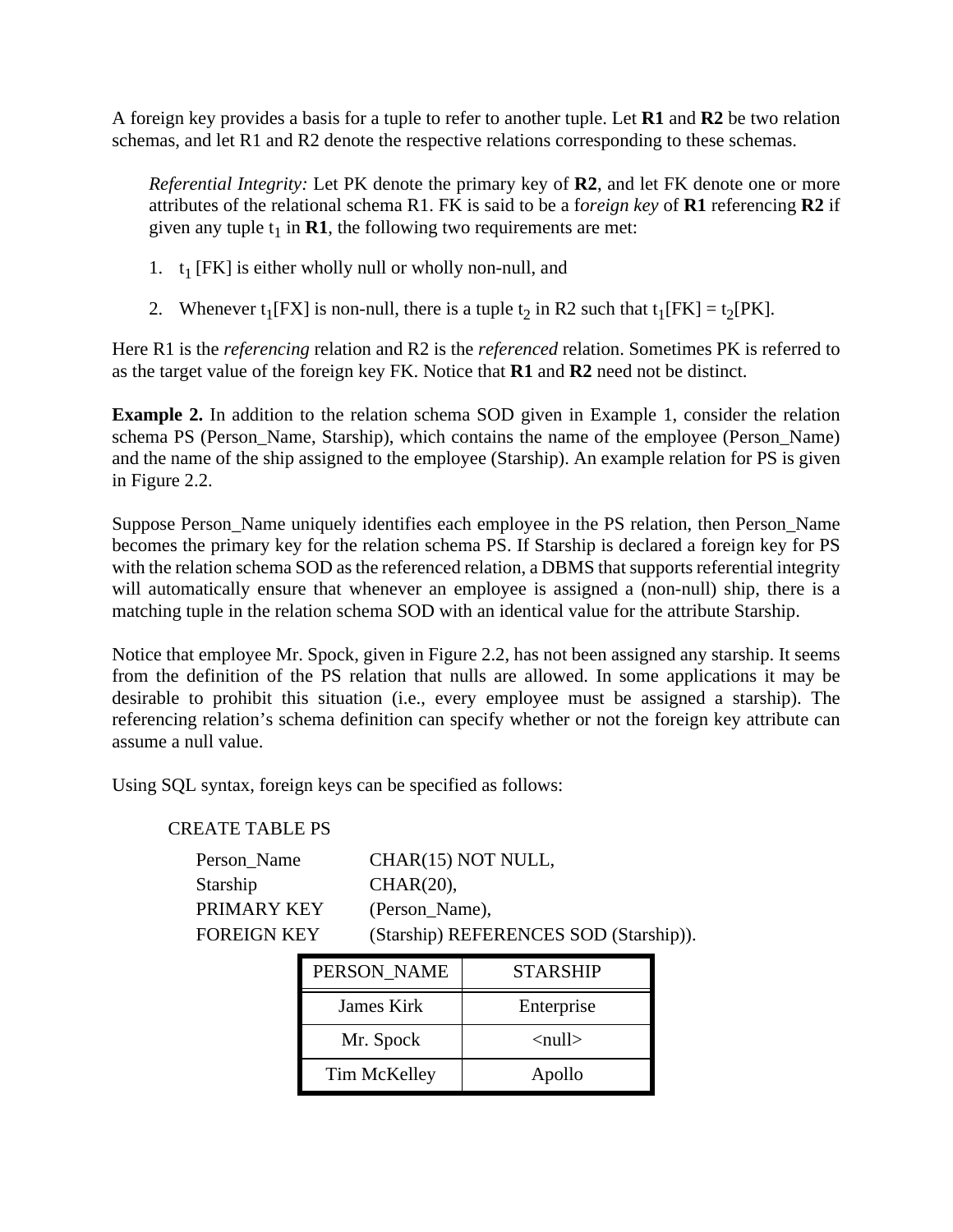### **Figure 2.2: Relation PS**

It follows from the definition of the foreign key that there is an identical matching primary key value in the referenced relation for every foreign key value in the referencing relation. It is important to maintain the integrity between the referencing values (foreign key values) and the referenced values (primary key values).

**Example 3.** Consider the relation schema PR (Person\_Name, Rank), which contains the employee name (Person\_Name) and the rank of the employee (Rank). Person\_Name is the primary key for the relation schema. Person\_Name is also the foreign key referring to relation schema PS.

The relation schema PR can be expressed in SQL as follows:

#### CREATE TABLE PR

| (Person_Name)      | CHAR(20) NOT NULL,                         |
|--------------------|--------------------------------------------|
| <b>Rank</b>        | $CHAR(15)$ ,                               |
| <b>PRIMARY KEY</b> | (Person_Name),                             |
| <b>FOREIGN KEY</b> | (Person Name) REFERENCES PS (Person Name)) |

Here, the relation schema PR references the relation schema PS given in Example 2. In addition, the relation schema PS in Example 2 references the relation schema SOD. Since there is a referential constraint *from* PR *to* PS, and also *from* PS *to* SOD, relation schema PS becomes both a referencing relation and a referenced relation, see Figure 2.3.



**Figure 2.3: Referential Constraints in Relations PR, PS, and SOD**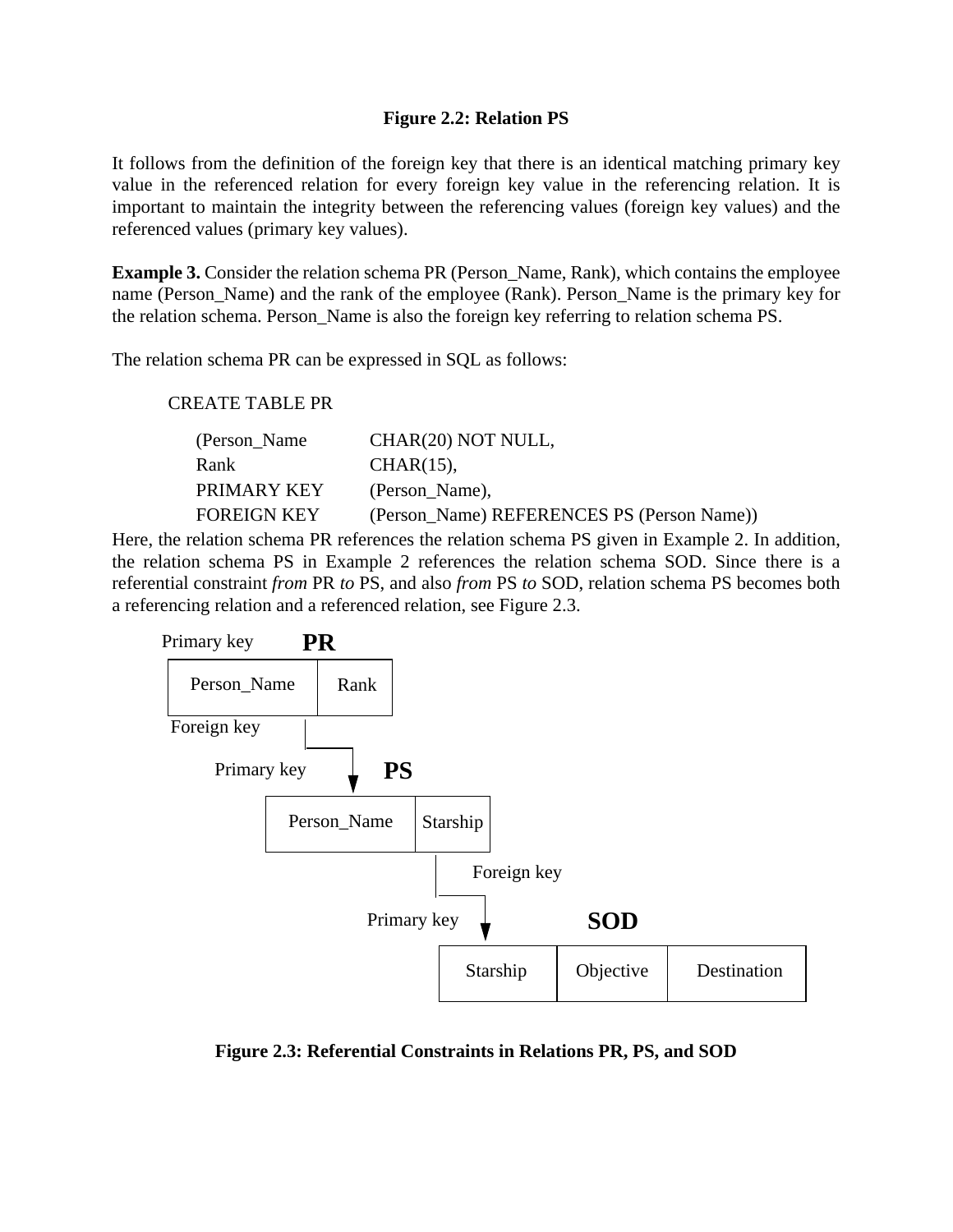This can be depicted as a referential path from PR to SOD as follows:

$$
PR \rightarrow PS \rightarrow SOD
$$

*Referential Cycles:* Closed referential paths, or referential paths that point back to the starting relation, are referred to as *referential cycles*. In general, the referential cycle including n relations (where  $n > 1$ ) can be represented as follows [Date 86, 90]:

$$
R_n \to R_{n-1} \to R_{n-2} \to \dots \to R_2 \to R_1 \to R_n.
$$

Referential cycles are of interest since they can cause insertion problems. In the presence of referential cycles, it is necessary that one of the following constraints be true; otherwise, it is impossible to insert the first tuple in any or each of the relations:

1. One of the foreign keys in the referential cycle must be allowed to have a null value, or

2. The constraint check should be done only at the end-of-transaction (i.e., when the transaction commits).

A *self-referencing* relation is a special case of a referential cycle that includes exactly one relation: a relation can have multiple foreign keys corresponding to different relations.

Some important concepts related to the terms defined in this section can be summarized as follows:

- A primary key of a relation cannot have a null value in any tuple within that relation (entity integrity) and each primary key must be unique (property of a primary key).
- Foreign keys can have null values. For example, in Figure 2.2 the employee Mr. Spock has not been assigned any starship as yet; therefore, the Starship value for Mr. Spock is null. (Note: If in a specific instance it is desired to prohibit null values for foreign keys, this can be done by using a NOT NULL clause for the attributes in the foreign key when the relation is created.)
- For referential integrity, every non-null value of a foreign key must be matched by an identical primary key value in the referenced relation. But the converse need not be true; for example, starship Saratoga in Figure 2.1 has no employee assigned to it in Figure 2.2.
- A relation can be a referenced relation, as well as a referencing relation.

# **2.2 REFERENTIAL INTEGRITY RULES**

Whenever two or more relations are related through referential constraints, it is necessary that references be kept consistent in the face of insertions, deletions, and updates to these relations. Date identifies several actions which can be taken to maintain consistency of references [Date 90]. Exactly which action is chosen for a particular relation depends on the behavior desired by the underlying application. These possible actions are discussed in the following subsections.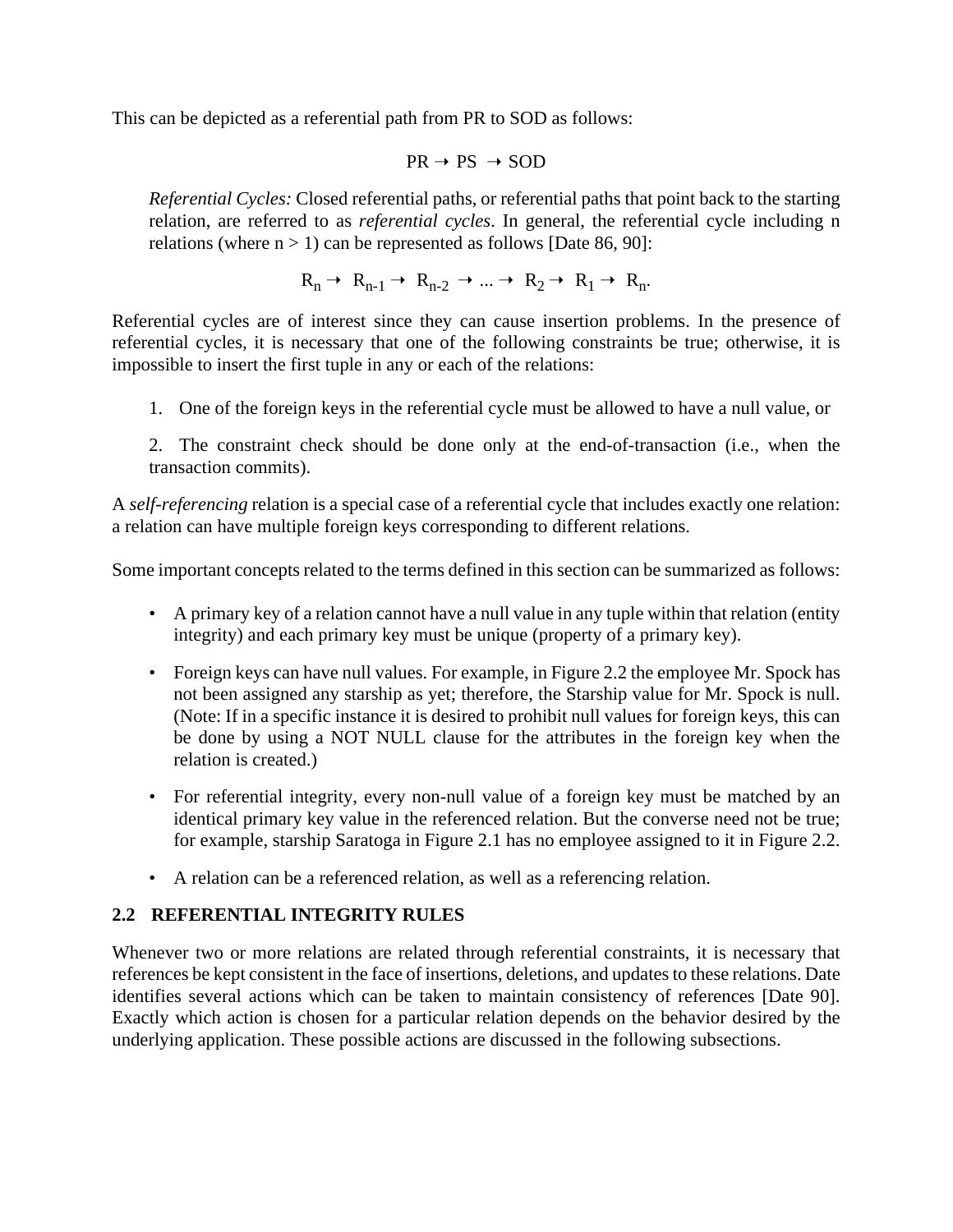### **2.2.1 DELETE**

When the target of a foreign key is deleted it could result in a dangling reference. Some action is needed to make sure this does not happen. Four options that may be specified for the referenced relation are RESTRICTED-delete, CASCADES-delete, NULLIFIES-delete, and SET DEFALILT-delete. Each of these is explained in turn.

### **RESTRICTED-delete**

If the *RESTRICTED-delete* option is specified, the primary key value in the referenced relation cannot be deleted as long as there exists at least one matching foreign key value in the referencing relation. The deletion of the referenced value is restricted to the case where there is no corresponding referencing value in the referencing relation.

For instance, suppose an attempt is made to delete the starship Apollo from the relation SOD. Since the referencing relation PS refers to the relation SOD through the attribute Starship, under the RESTRICTED-delete rule, this deletion cannot be performed as there is a tuple in PS referencing starship Apollo. The delete is denied and the two relations would remain unchanged.

The syntax for specifying the RESTRICTED-delete rule may be given as follows:

#### CREATE TABLE PS

| (Person_Name)      | CHAR(20) NOT NULL,                    |
|--------------------|---------------------------------------|
| Starship           | $CHAR(15)$ ,                          |
| <b>PRIMARY KEY</b> | (Person_Name),                        |
| <b>FOREIGN KEY</b> | (Starship) REFERENCES SOD (Starship), |
| <b>ON DELETE</b>   | <b>RESTRICT</b> )                     |

## **CASCADES-delete**

Under the *CASCADES-delete* option, whenever the target tuple of a foreign key is deleted, all referencing foreign key tuples are also deleted. In the previous example, if an attempt is made to delete the starship Apollo from the relation SOD, the delete would be cascaded to the relation PS and the employee tuples referencing the starship Apollo would also be deleted. After such a CASCADES-delete operation, the relations SOD and PD would change to the form given in Figure 2.4.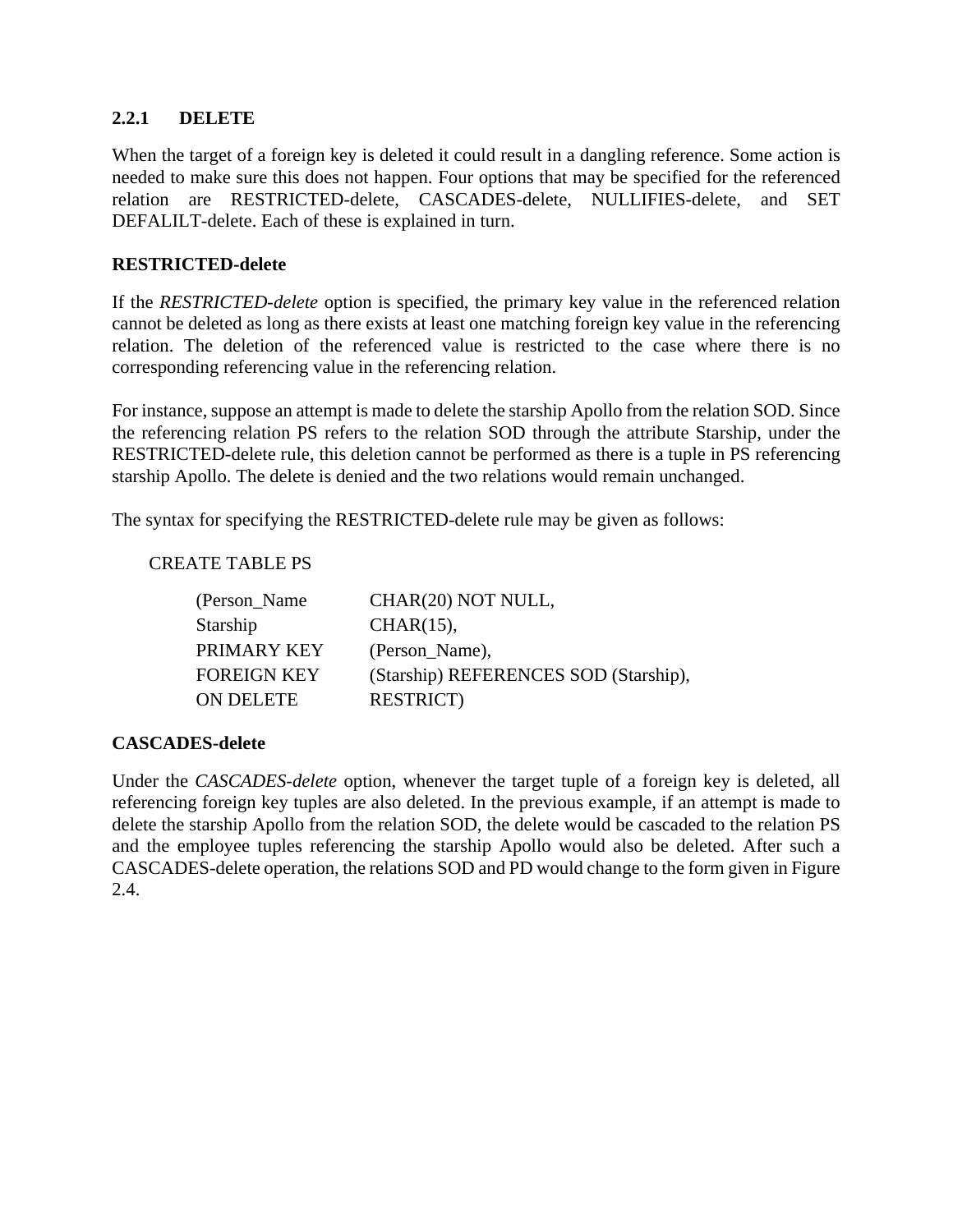| <b>STARSHIP</b> | <b>OBJECTIVE</b> | <b>DESTINATION</b> |
|-----------------|------------------|--------------------|
| Enterprise      | Exploration      | Talos              |
| Voyager         | Spying           | <b>Mars</b>        |
| Saratoga        | Mining           | Rigel              |

**PS**

| PERSON NAME | <b>STARSHIP</b>          |
|-------------|--------------------------|
| James Kirk  | Enterprise               |
| Mr. Spock   | $\langle$ null $\rangle$ |

### **Figure 2.4: Relations SOD and PS after Starship = "Apollo" is Deleted under the CASCADES-Delete Rule**

In SQL, the CASCADES-delete rule can be specified as follows:

### CREATE TABLE PS

| (Person_Name) | CHAR(20) NOT NULL,                    |
|---------------|---------------------------------------|
| Starship      | $CHAR(15)$ ,                          |
| PRIMARY KEY   | (Person_Name),                        |
| FOREIGN KEY   | (Starship) REFERENCES SOD (Starship), |
| ON DELETE     | CASCADE)                              |

#### **NULLIFIES-delete**

Whenever the *NULLIFIES-delete* option is specified for a foreign key, the referencing foreign key attribute values will be set to a null value when the tuple containing the referenced value is deleted. In the example given earlier, when starship Apollo is deleted, the foreign key value, for all tuples referencing Apollo in relation PS, is set to null. The new state of the relations is as shown in Figure 2.5.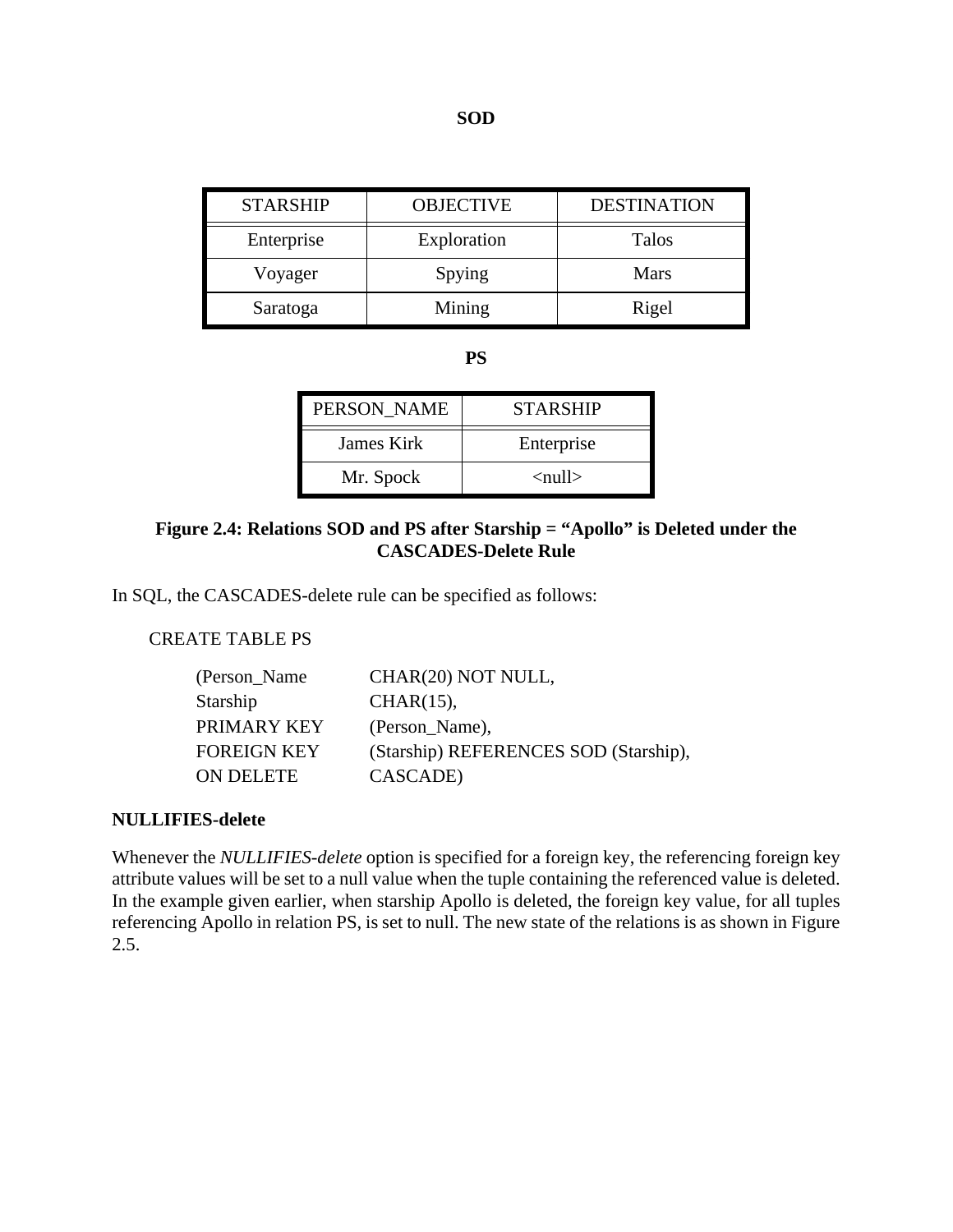| <b>STARSHIP</b> | <b>OBJECTIVE</b>      | <b>DESTINATION</b> |
|-----------------|-----------------------|--------------------|
| Enterprise      | Exploration           | <b>Talos</b>       |
| Voyager         | Spying<br><b>Mars</b> |                    |
| Saratoga        | Mining                | Rigel              |

**PS**

| PERSON NAME  | <b>STARSHIP</b>          |
|--------------|--------------------------|
| James Kirk   | Enterprise               |
| Mr. Spock    | $\langle$ null $\rangle$ |
| Tim McKelley | $\langle$ null $\rangle$ |

## **Figure 2.5: Relations SOD and PS after Starship = "Apollo" is Deleted under the NULLIFIES-Delete Rule**

Before setting the referencing value to null, it is important to make sure that the relation schema allows a null value for the foreign key attribute. Otherwise, there will be a conflict.

The NULLIFIES-delete rule can be expressed in SQL as follows:

### CREATE TABLE PS

| CHAR(20) NOT NULL,                    |
|---------------------------------------|
| $CHAR(15)$ ,                          |
| (Person_Name),                        |
| (Starship) REFERENCES SOD (Starship), |
| <b>SET NULL</b> )                     |
|                                       |

#### **SET DEFAULT-delete**

The SQL2 [ANSI 92] and SQL3 [ANSI 94] standards provide yet another referential action for the delete operation, called SET DEFAULT. This option is similar to the NULLIFIES delete rule given above. The only difference is that the SET DEFAULT option contains a default clause that specifies the default value for the attribute. The default value may be a null or a non-null value. If the referential action specifies the SET DEFAULT option, then each referencing attribute is defined by an implicit or explicit default clause. If the default value is null, then SET DEFAULT is equivalent to a SET NULL.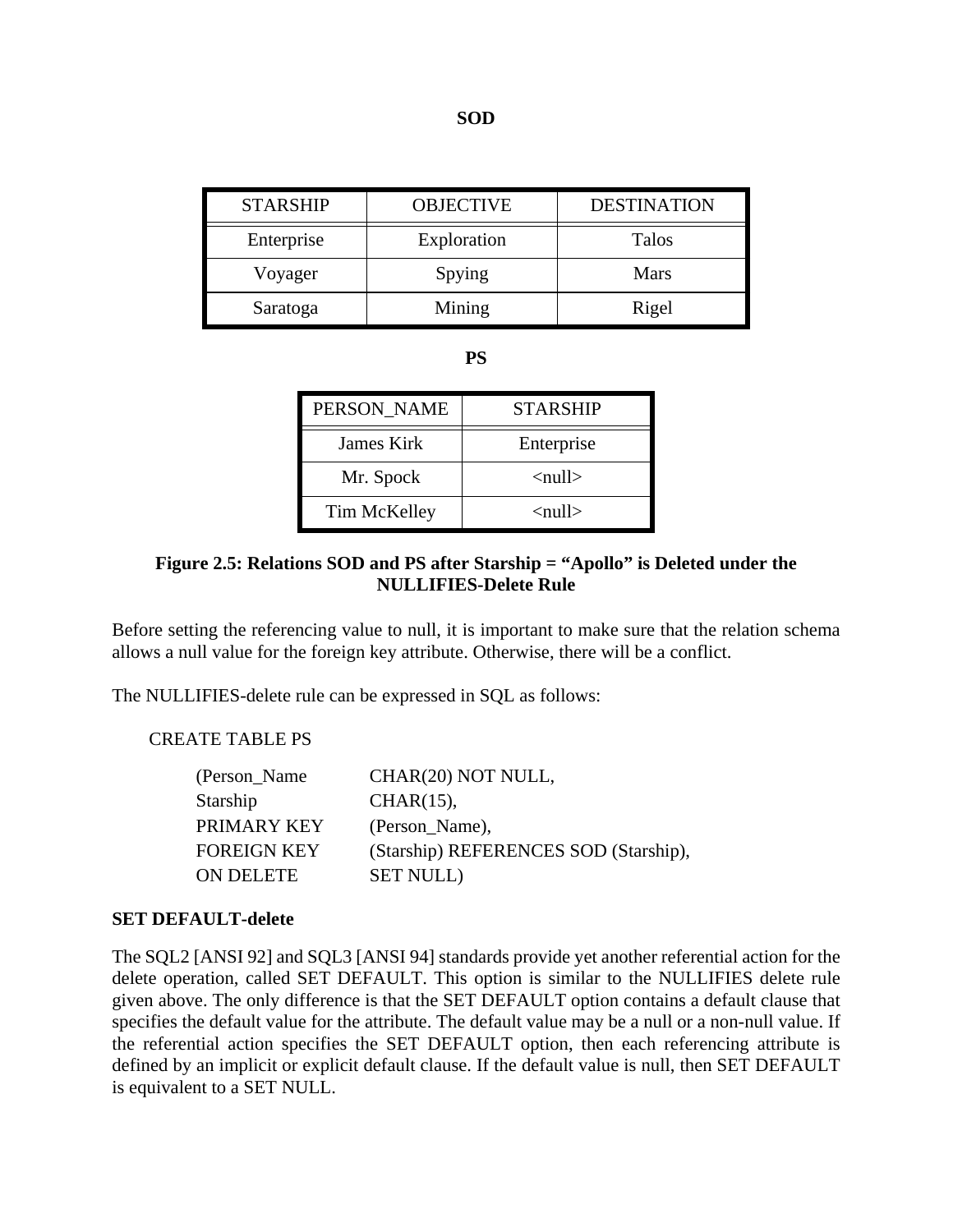The SQL syntax for the SET DEFAULT-delete rule is as follows:

CREATE TABLE PS

| (Person_Name)      | CHAR(20) NOT NULL,                    |
|--------------------|---------------------------------------|
| Starship           | $CHAR(15)$ ,                          |
| PRIMARY KEY        | (Person_Name),                        |
| <b>FOREIGN KEY</b> | (Starship) REFERENCES SOD (Starship), |
| <b>ON DELETE</b>   | $SET$ DEFAULT < option>)              |

The default option is specified in the <option>field.

## **2.2.2 UPDATE of Referenced Relation**

Changing the primary key values in a referenced relation could violate referential integrity unless appropriate action is taken. There are different options which can be specified for the referencing relation whenever an update is made to the target primary key values of a referenced relation. The possible options are RESTRICTED-update, CASCADES-update, NULLIFIES-update, or SET DEFAULT-update.

### **RESTRICTED-update**

Under the *RESTRICTED-update* option, an update to the target primary key values of a referenced relation cannot be made as long as there exists at least one matching foreign key value in the referencing relation. The update to the referenced tuple is restricted to the case where there are no matching referencing tuples.

As an example, suppose an attempt is made to update the name of the starship from Enterprise to USS Enterprise in relation SOD shown in Figure 2.1. As there is an employee assigned to the ship, the update is rejected. The relations SOD and PS remain unchanged, and look like Figures 2.1 and 2.2.

The syntax for specifying the RESTRICTED-update option may be specified as follows:

## CREATE TABLE PS

| CHAR(20) NOT NULL,                    |
|---------------------------------------|
| $CHAR(15)$ ,                          |
| (Person Name),                        |
| (Starship) REFERENCES SOD (Starship), |
| <b>RESTRICT</b> )                     |
|                                       |

#### **CASCADES-update**

If the *CASCADES-update* option is specified for a referencing relation, whenever an update is made to the referenced attribute, all changes are cascaded to the matching referencing attributes.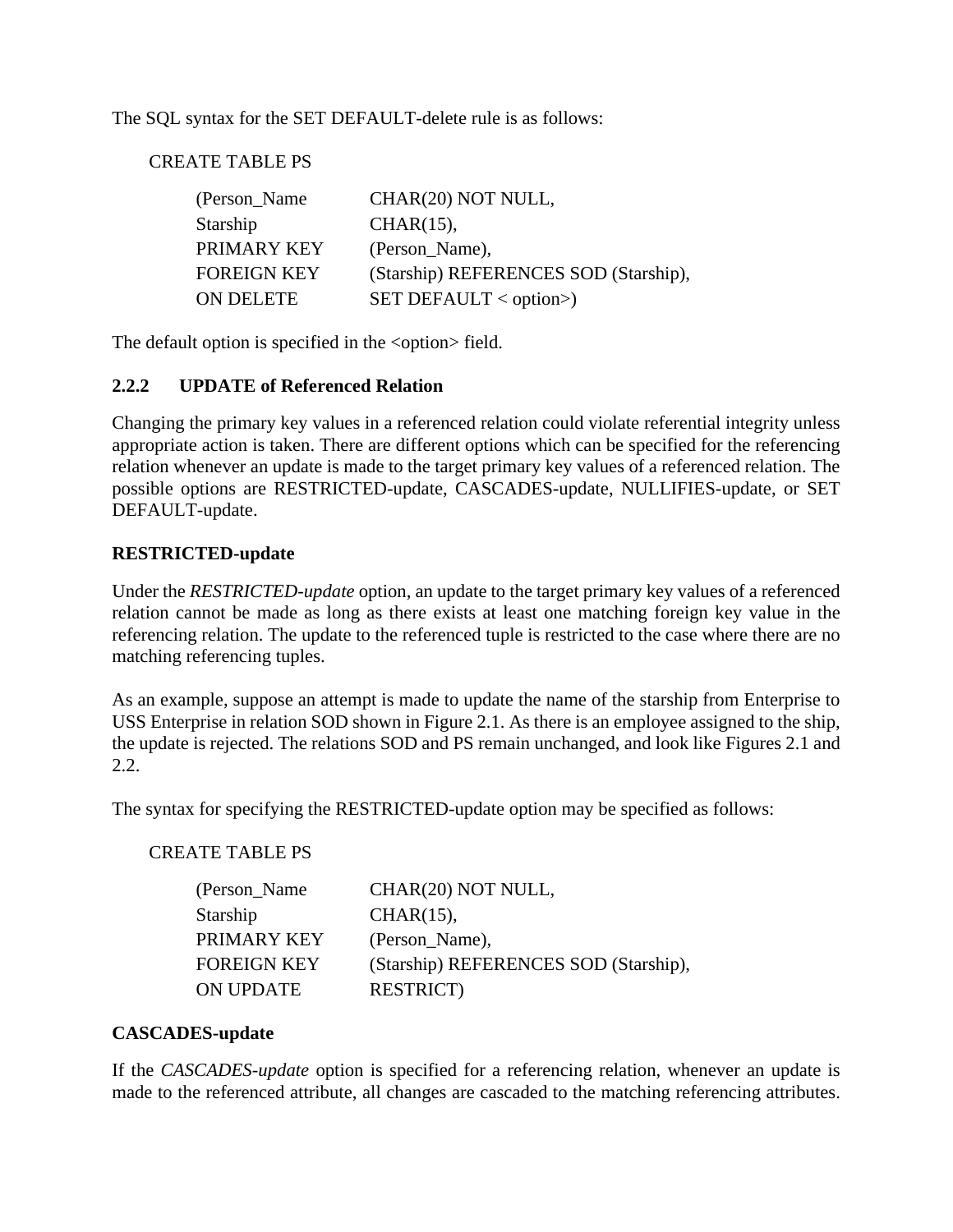This means that whenever the target value of a foreign key is modified, all referencing foreign key values are also similarly modified. Consider the example where an attempt is made to update the name of the starship from Enterprise to USS Enterprise in the relation schema SOD. Under CASCADE-update, the update is cascaded to the matching referencing tuples in the relation schema PS. For the employee assigned to starship Enterprise, the name is updated to USS Enterprise. The new state of the two relations SOD and PS is shown in Figure 2.6.

In SQL, the CASCADE-update option can be expressed as follows:

#### CREATE TABLE PS

| (Person_Name) | CHAR(20) NOT NULL,                    |
|---------------|---------------------------------------|
| Starship      | $CHAR(15)$ ,                          |
| PRIMARY KEY   | (Person_Name),                        |
| FOREIGN KEY   | (Starship) REFERENCES SOD (Starship), |
| ON UPDATE     | CASCADE)                              |

**SOD**

| <b>STARSHIP</b>       | <b>DESTINATION</b><br><b>OBJECTIVE</b> |             |
|-----------------------|----------------------------------------|-------------|
| <b>USS</b> Enterprise | Exploration                            | Talos       |
| Voyager               | Spying                                 | <b>Mars</b> |
| Apollo                | Exploration<br>Moon                    |             |
| Saratoga              | Mining                                 | Rigel       |

**PS**

| PERSON NAME  | <b>STARSHIP</b>       |
|--------------|-----------------------|
| James Kirk   | <b>USS</b> Enterprise |
| Mr. Spock    | Null                  |
| Tim McKelley | Apollo                |

**Figure 2.6: Relations SOD and PS after Starship = "Enterprise" is Updated to the Value "USS Enterprise" under the CASCADES-Update Rule**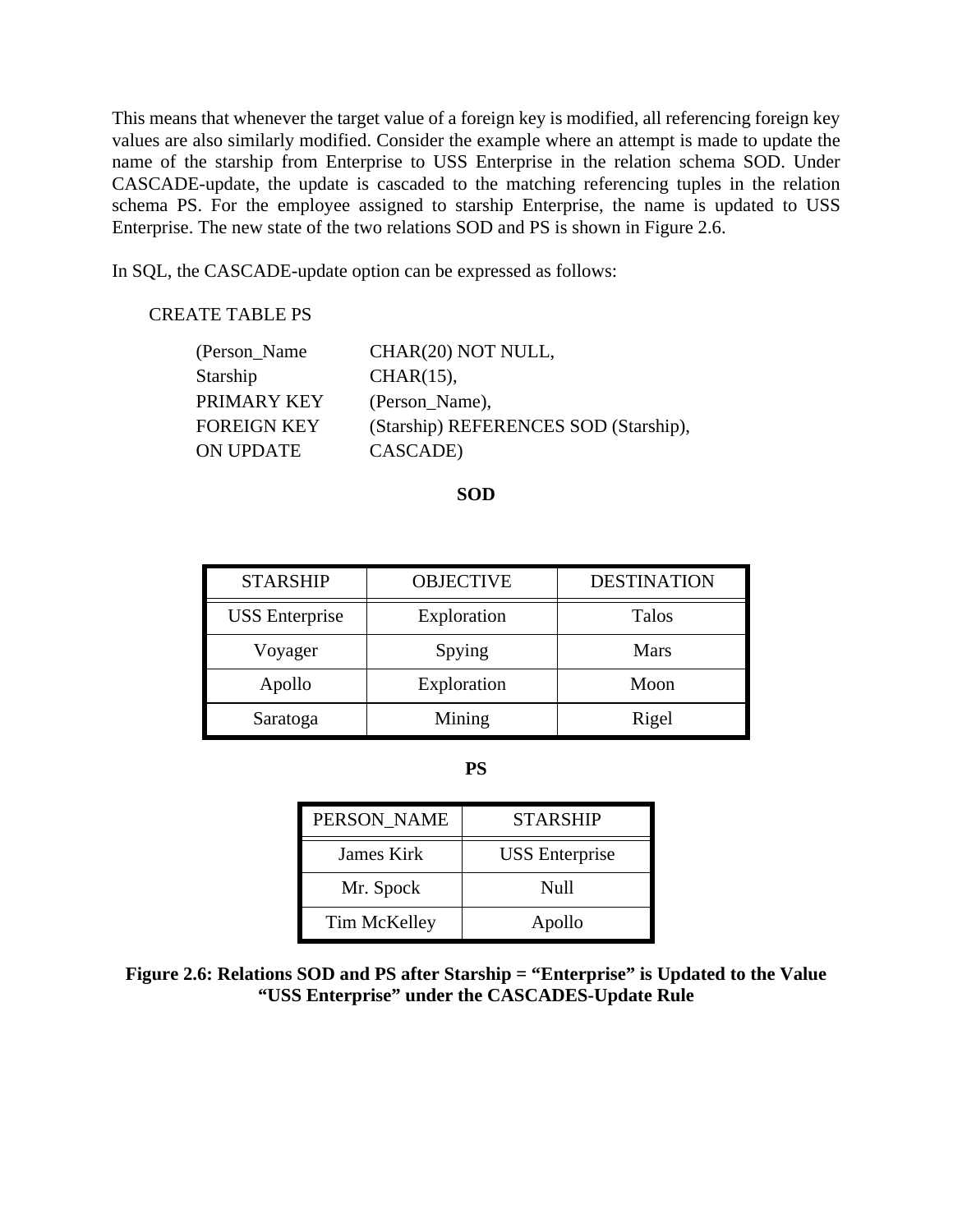#### **NULLIFIES-update**

Under the *NULLIFIES-update* option, the referencing foreign key attribute values are set to null whenever the target primary key values in the referenced relation are updated. In the example given earlier, when the name of the starship is updated from Enterprise to USS Enterprise, the Starship for the employee assigned to Enterprise is set to null. The new state of the relations is shown in Figure 2.7.

Before setting the referencing value to null, it is important to make sure that the schema definition allows a null value for the foreign key attribute. If the nulls rule does not allow a null value, then there will be a conflict between the two integrity rules.

The NULLIFIES-update rule is expressed in SQL syntax as follows:

#### CREATE TABLE PS

| CHAR(20) NOT NULL,                    |
|---------------------------------------|
| $CHAR(I5)$ ,                          |
| (Person_Name),                        |
| (Starship) REFERENCES SOD (Starship), |
| <b>SET NULL</b> )                     |
|                                       |

**SOD**

| <b>STARSHIP</b>       | <b>OBJECTIVE</b> | <b>DESTINATION</b> |
|-----------------------|------------------|--------------------|
| <b>USS</b> Enterprise | Exploration      | <b>Talos</b>       |
| Voyager               | Spying           | <b>Mars</b>        |
| Apollo                | Exploration      | Moon               |
| Saratoga              | Mining           | Rigel              |

**PS**

| PERSON NAME  | <b>STARSHIP</b>          |
|--------------|--------------------------|
| James Kirk   | $<$ null $>$             |
| Mr. Spock    | $\langle$ null $\rangle$ |
| Tim McKelley | Apollo                   |

**Figure 2.7: Relations SOD and PS after Starship = "Enterprise" is Updated to the Value "USS Enterprise" under the NULLIFIES Update Rule**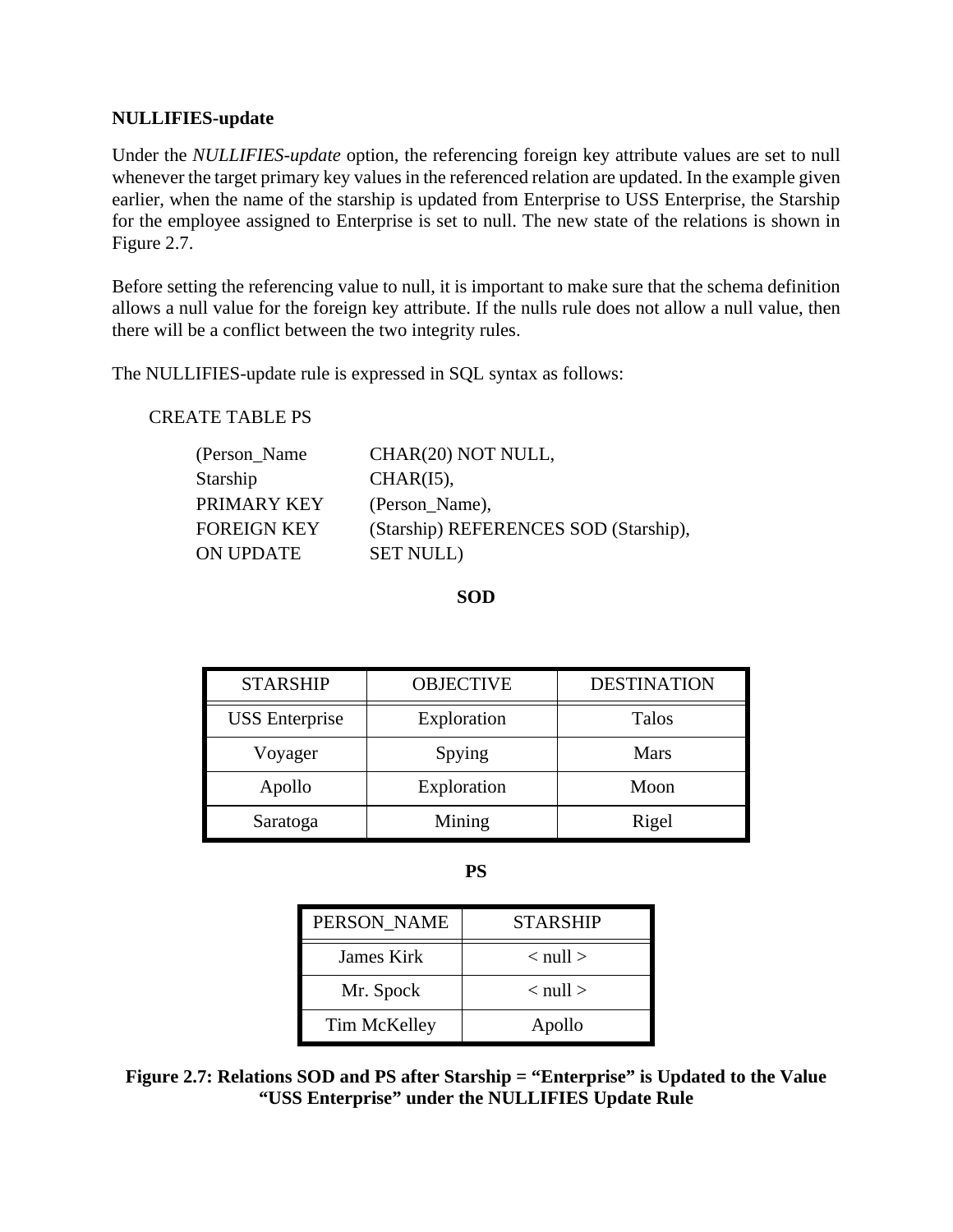### **SET DEFAULT-update**

SQL2 and SQL3 define another referential constraint for update, which is SET DEFAULT. If the referential constraint specifies the SET DEFAULT option, then each referencing attribute is defined by an implicit or explicit default clause. The default clause specifies the default value for the attribute, and the default value may be a null or a non-null value. If the default value is null, then the SET DEFAULT option can be considered equivalent to the NULLIFIES update rule.

The SQL syntax for the SET DEFAULT-update rule is as follows:

CREATE TABLE PS

| (Person_Name)      | CHAR(20) NOT NULL,                    |
|--------------------|---------------------------------------|
| <b>Starship</b>    | $CHAR(15)$ ,                          |
| PRIMARY KEY        | (Person Name),                        |
| <b>FOREIGN KEY</b> | (Starship) REFERENCES SOD (Starship), |
| <b>ON UPDATE</b>   | SET DEFAULT <option>)</option>        |

The default option is specified in the <option>field.

## **2.2.3 INSERT or UPDATE of Referencing Relation**

When a tuple is inserted into a relation with a foreign key or a tuple in the relation is updated, the insertion (or update) of a foreign key value should be in accordance with referential integrity. Each foreign key value must be NULL or have an identical matching primary key value in the referenced relation. This requirement can be enforced by disallowing the insert (or update) unless the condition is met or by setting the foreign key to a default value or null (if nulls are allowed) when the condition is not met.

## **2.2.4 Additional Rules**

In spite of the many integrity rules discussed in this section, the rules above are not exhaustive. Additional options include conversation with the end user and transferring information to some other files. For instance, an additional option in SQL3 is the PENDANT specification, which implies that each primary key value in the referenced relation is the same as some foreign key value in the referencing relation. For example, if the referential constraint for the relation EMP is as shown below, then as soon as the last employee in a particular department is deleted, the department will also be deleted.

FOREIGN KEY (Starship) REFERENCES [PENDANT] SOD(Starship)

# **2.3 PROBLEMS WITH REFERENTIAL INTEGRITY CONSTRAINTS**

Referential integrity plays a major role in RDBMSs where it is employed to express existence dependencies. The concept of referential integrity seems to be simple, but it has been a topic of discussion for the past several years [Markowitz 90; Horowitz 92]. The operational definitions are not precise and, therefore, lead to some anomalies. Confusion surrounds both the concept itself and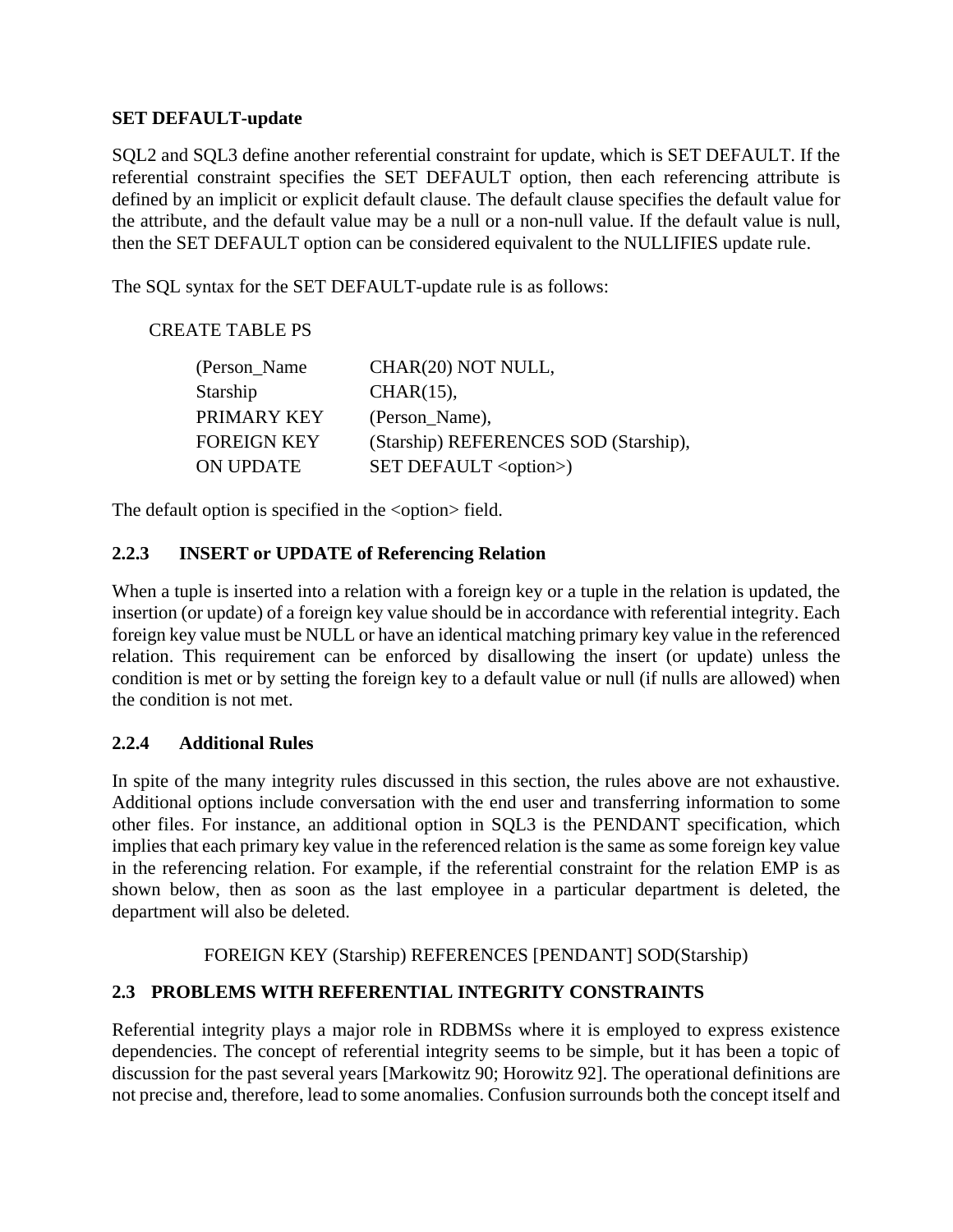its implementation in RDBMSs. There is a need to carefully examine the data manipulation problems caused by certain referential integrity structures and to find ways to avoid these problems.

In a RDBMS, a single update or delete can affect multiple tuples through the application of referential integrity rules (e.g., cascading deletes or updates). It is necessary for these processes to be deterministic. In other words, the final state of the database should be a function of the initial state of the database, and the specific statement to be executed. At times, certain referential constraints associated with relations may block update or deletion of some tuples because of conflicting referential constraint specifications, thus making the outcome of the update or delete statement unpredictable. Some of the problems that have been identified are dependency on the order in which referential integrity constraints are applied, referential cycles, and dependency on the order in which the tuples are processed in response to a query. Discussion of these problems in detail is outside the scope of this document.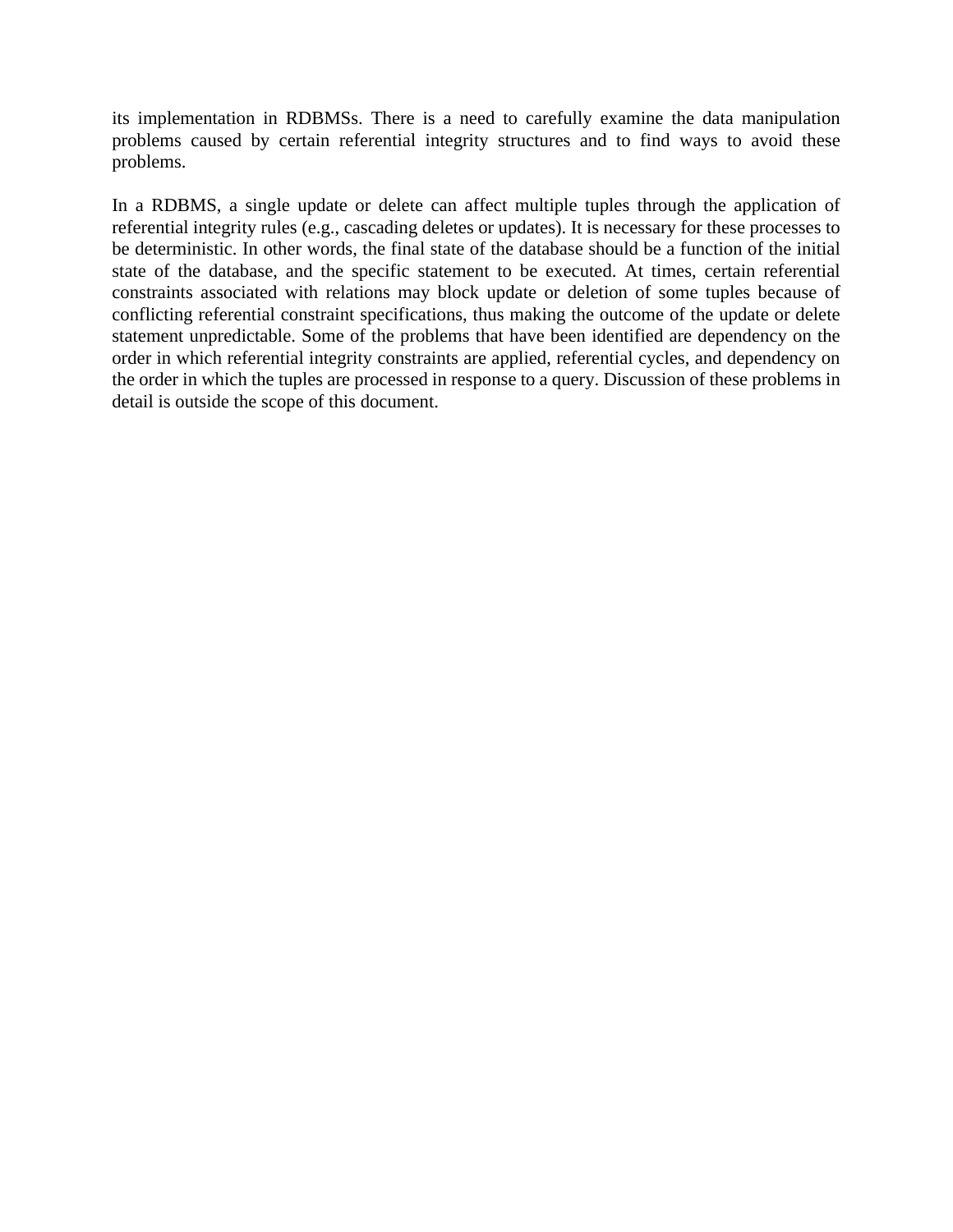### **SECTION 3**

### **ENTITY AND REFERENTIAL INTEGRITY IN MLS DATABASES**

Before entity and referential integrity can be defined for multilevel relations, it is necessary to extend the basic concepts of classical (single-level) relations to the multilevel context. In MLS databases, data are assigned different security levels and each user is assigned a clearance level. Each user can only access data they are cleared for based on the user's security clearance. As a consequence the meaning of relations becomes more complicated in the multilevel world, and there is no clear consensus regarding the exact definition of a multilevel relational model.

To develop an MLS database, it is necessary to (1) define a *security policy*, (2) develop mechanisms that support the policy, and (3) get the necessary assurance that the system developed is secure. This section first reviews the basic concepts for the multilevel relational data model, then defines entity and referential integrity constraints for multilevel relations.

# **3.1 RELATED TCSEC REQUIREMENTS**

The TCSEC imposes two types of requirements which affect how entity and referential integrity can be enforced in a DBMS targeted to meet the TCSEC requirements at B1 and above. A DBMS targeted for Class B1 or above must enforce a MAC policy over all subjects and storage objects it controls. This places requirements on the sensitivity labels of elements of primary and foreign keys and on the relationships between sensitivity levels of foreign keys and the primary keys they reference. For a DBMS targeted at Class B2 or above, the TCSEC requires a thorough search for covert channels (storage channels only at Class B2). In the multilevel context, enforcement of the uniqueness of primary keys and enforcement of referential integrity can create significant covert channels. Guidelines on acceptable bandwidths for covert channels are given in Section 8 of the TCSEC. This section specifically addresses the implications of direct enforcement of MAC controls (as required at B1 and above). The implications of integrity enforcement on covert channels is covered in Section 4. A determination of precisely which approaches to enforcing entity and referential integrity will be considered compliant with the TCSEC requirements will evolve over time as the Evaluation Community publishes official interpretations on this subject. However, with the successful evaluation of Trusted Oracle7 DBMS MAC Mode with an unmodified integrity mechanism, precedence has been set for Class B1 DBMSs [Oracle 94].

## **3.2 BASIC CONCEPTS IN MULTILEVEL RELATIONS**

The basic model for multilevel relations needs to be defined with a MAC policy in mind. The MAC policy for MLS databases is often based on the Bell-LaPadula model [Bell 76], which is stated in terms of subjects and objects. A subject is an active entity, such as a process that can request access to objects, whereas an object<sup>1</sup> is a passive entity, such as a record, a file, or a field within a record. Every subject is assigned a clearance level and every object a classification level. Classification levels and clearances are collectively referred to as *security levels*, and form a lattice. Each security level has two components: a hierarchical component and a set (possibly empty) of unordered

<sup>1. &</sup>quot;object", as used in Bell and LaPadula model, is not the same as an object-oriented DBMS (OODBMS) where objects are active containers of information.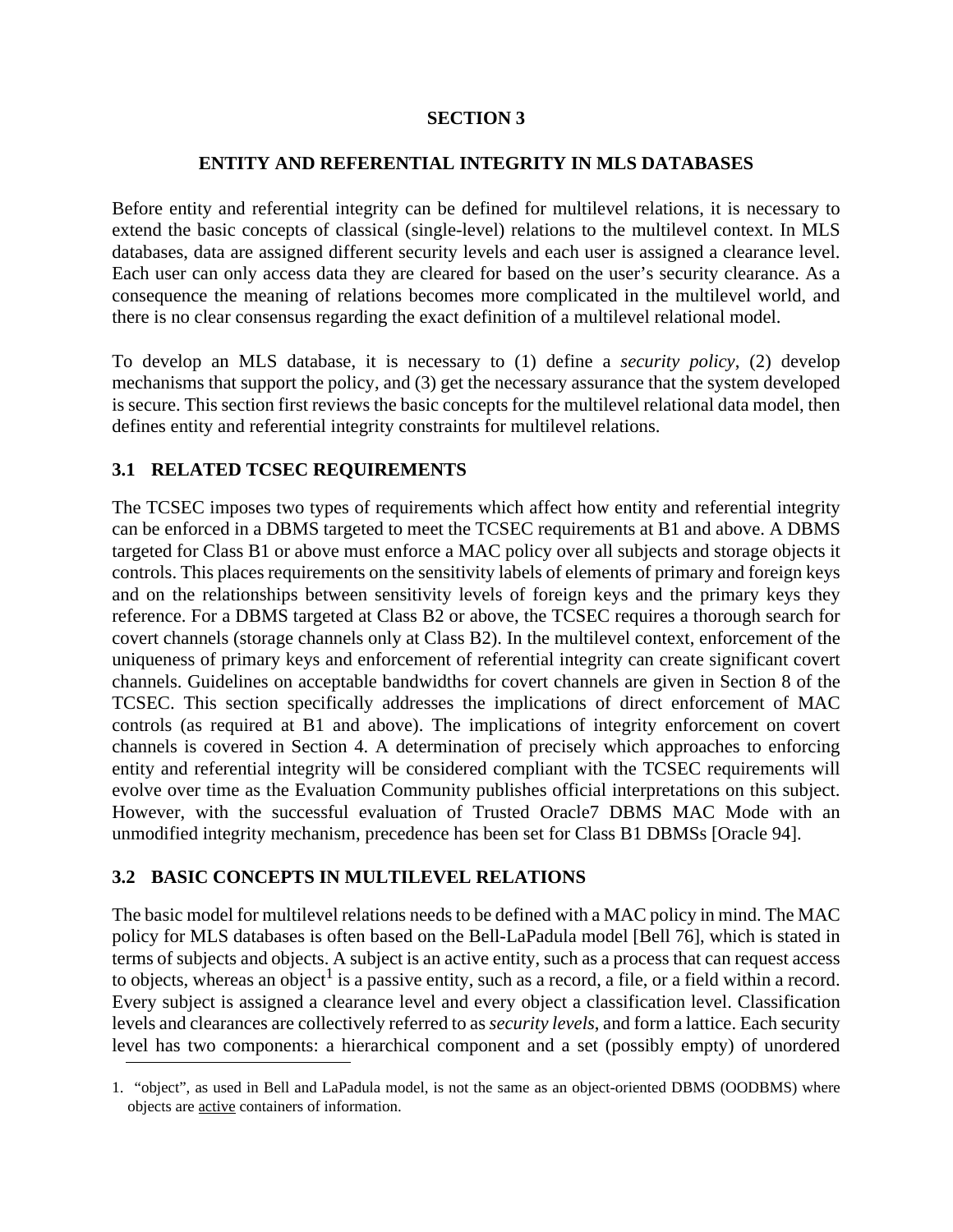categories. A security level  $c_1$  is said to *dominate* security level  $c_2$ , in the partial order, if (1) the hierarchical component of  $c_1$  is greater than or equal to that of  $c_2$ , and (2) all categories in  $c_2$  are included in those of  $c_1$ . A security level  $c_1$  *strictly dominates* security level  $c_2$ , in the partial order, if (1)  $c_1$  dominates  $c_2$ , and (2)  $c_1$  does not equal  $c_2$ . The following are two necessary conditions in the Bell-LaPadula model [Bell 76; DoD 85]:

1. *The Simple Security Condition or "No Read Ups"*: A subject can only read objects at a security level dominated by the subject's level, and

2. *The \*-Property (Star Property) or "No Write Downs"*: A subject can only write objects at a security level that dominates the subject's level.

To apply these concepts to a DBMS it is necessary to determine the granularity of the objects protected by MAC, i.e., the storage objects. Security levels are then associated with these storage objects. Work on MLS databases has focused on four choices for assigning security levels to data stored in a relation. One can assign security levels to entire relations, to individual tuples (rows) of a relation, to individual attributes (columns) of a relation, or to individual elements of a relation. In the definitions below, the most general case is considered, in which security levels are assigned to individual data elements stored in relations. However, since tuple level labeling is used in all DBMS products evaluated to date, the concepts are also considered in the (simplified) context of tuple level labeling.

A relation schema in the multilevel context not only contains all its data attributes, but also includes the corresponding security level for each data attribute. Formal definitions of a multilevel relation schema and multilevel relations are as follows [Denning 87]:

*Relation Schema:* A multilevel relation schema has the following form:

$$
R(A_1, C_1, A_2, C_2, \ldots, A_n, C_n).
$$

Each  $A_i$  is a data attribute over some domain  $D_i$  and  $C_i$  is the classification attribute of  $A_i$ . The domain of  $C_i$ ,  $i = 1, ..., n$  is some set consisting of security levels.

If tuple level labeling is used, there will only be one classification attribute for the entire tuple:

$$
\mathbf{R}(A_1, A_2, \ldots, A_n, C).
$$

For a multilevel logical relation schema **R**, there is a corresponding relation  $R_c$  per security level in the security lattice. A user having a clearance at a security level  $c$  sees the relation  $R_c$ , which contains data at security level c or below. More formally,

*Relations:* A relation at a security level *c* has the following form:

$$
R_c(A_1, C_1, A_2, C_2, \ldots, A_n, C_n)
$$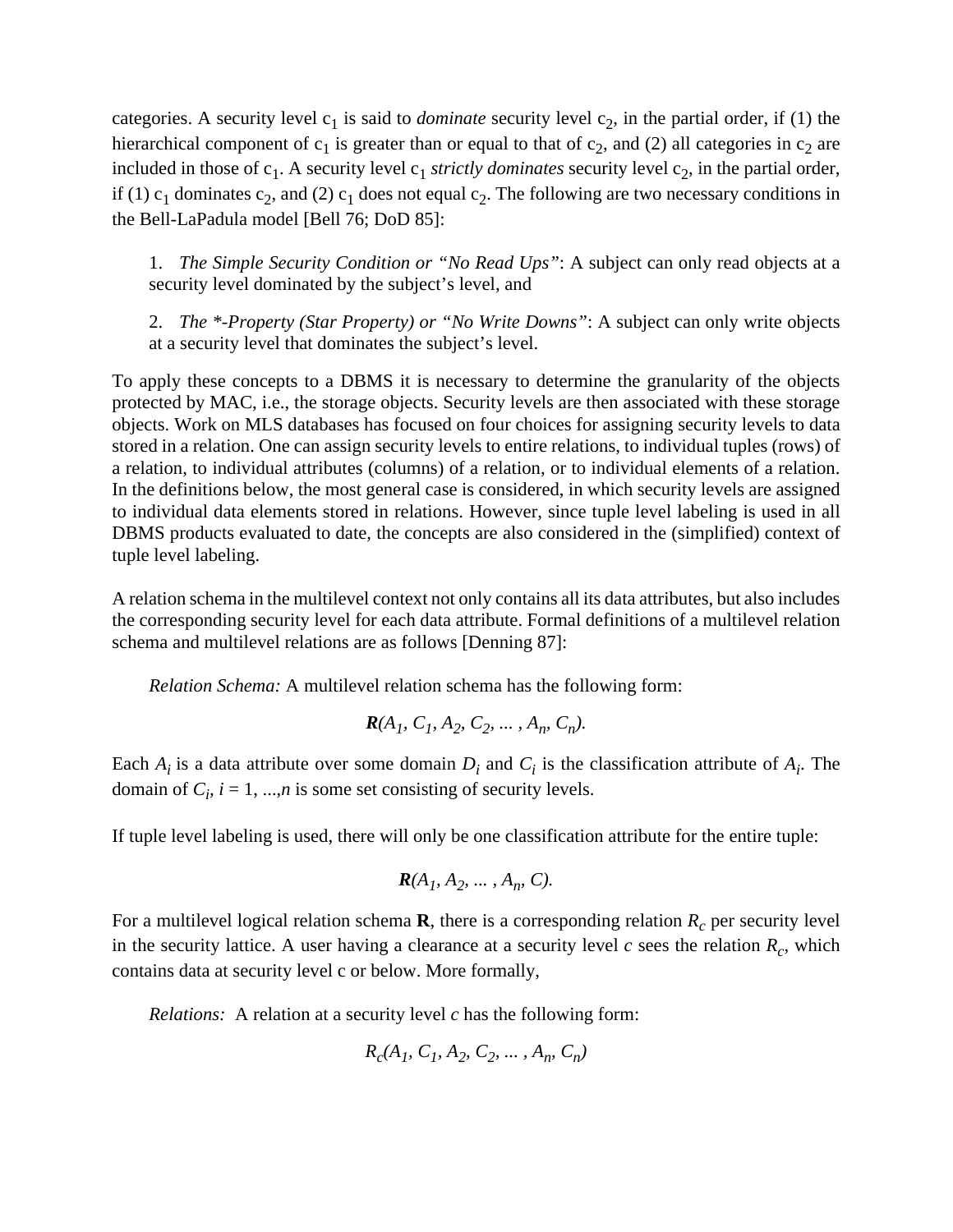$R_c$  consists of a set of tuples of the form  $(a_1, c_1, a_2, \ldots, a_n, c_n)$ , where each  $a_i$  lies in the domain  $D_i$  or  $a_i$  is null,  $c \geq c_i$ ,  $c_i$ ,  $i = 1, ..., n$ . Even if  $a_i$  is null, its classification attribute  $c_i$  is never null.

When an attribute value  $a_i$  is null, there are two reasonable possibilities for the corresponding security level value:  $c_i$  could be assigned a value that is identical to  $c$ , or the security level of the attributes constituting the primary key. In this document,  $c_i$  would be assigned a value consistent with the second possibility.

If the security level of the primary key value is not dominated by *c* in a tuple, then that tuple is not shown in  $R_c$  at all. If the security level of the primary key value is dominated by  $c$ , then that tuple is shown in *Rc*; however, any attribute value with a security level not dominated by *c*, is shown having a null value with the corresponding security level the same as that of the primary key value.

For tuple level labeling, *Rc* consists of those tuples whose security level is dominated by *c*.

These concepts can be better explained with the help of an example taken from [Jajodia 91].

**Example 4.** Consider the relation schema SOD given in Example 1. Starship is the primary key of the relation schema SOD, and the security levels are assigned at the granularity of individual data elements. The hierarchical order usually followed is Top Secret (TS), Secret (S), Confidential (C), and Unclassified (U). A user with a Secret clearance will see the entire multilevel relation  $SOD_S$ , while a user with an Unclassified clearance will see the Unclassified instance  $SOD_U$  as shown in Figure 3.1.

## **SODS**

| <b>STARSHIP</b> | <b>OBJECTIVE</b> | <b>DESTINATION</b> |
|-----------------|------------------|--------------------|
| Enterprise U    | Exploration U    | Talos U            |
| Voyager U       | Spying S         | Mars S             |

 $SOD<sub>U</sub>$ 

| <b>STARSHIP</b> | <b>OBJECTIVE</b> | <b>DESTINATION</b>        |
|-----------------|------------------|---------------------------|
| Enterprise U    | Exploration      | Talos i<br>$\blacksquare$ |
| Voyager U       | <null></null>    | $\langle$ nulls $\rangle$ |

**Figure 3.1: Different SOD Views Based on Access Class**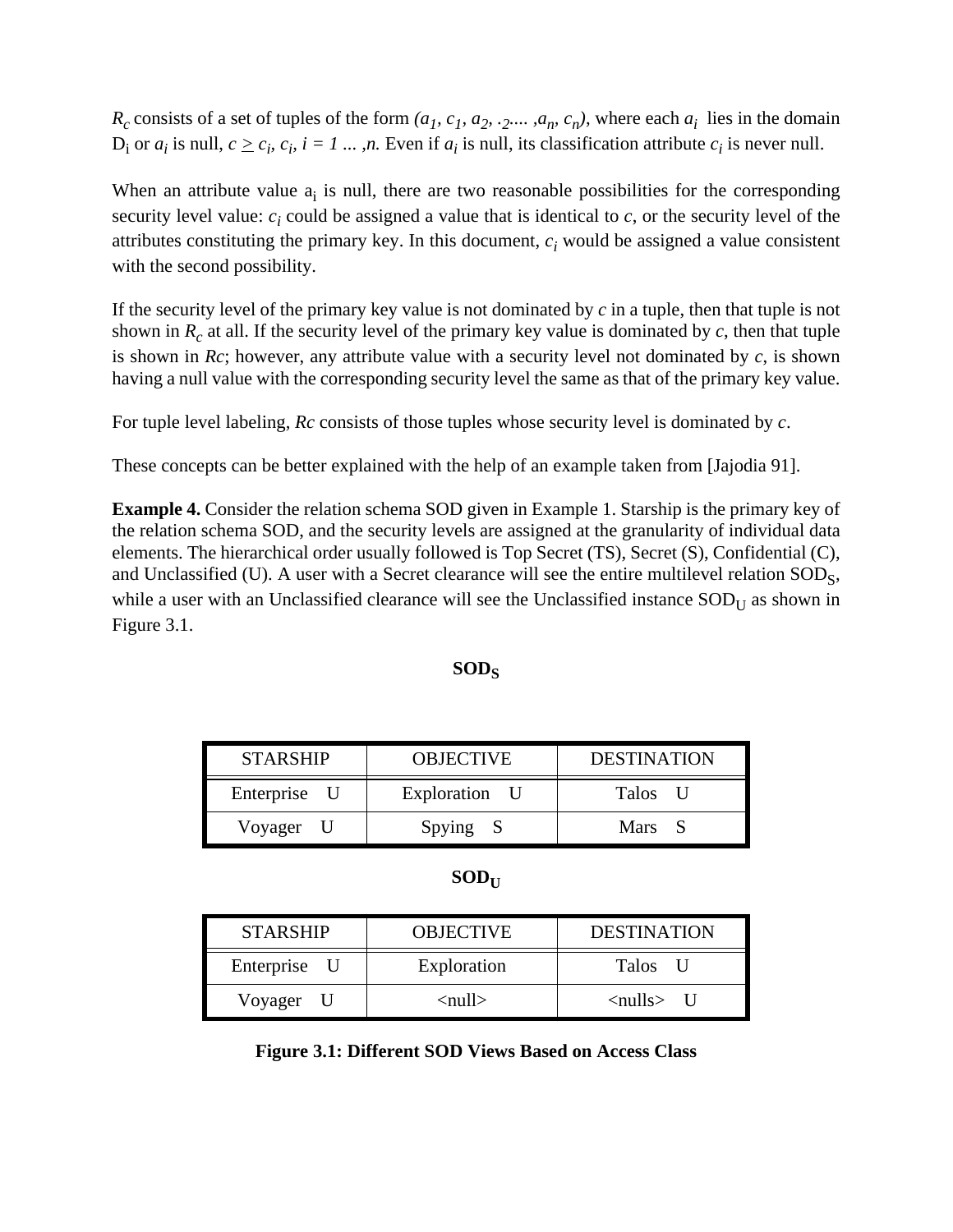## **3.3 THE CONCEPT OF PRIMARY KEY IN MULTILEVEL RELATIONS**

The notion of a primary key is a fundamental concept in the world of single-level relational databases. The primary key is used to maintain integrity of relations, it is used during the database design, and it is also used for storage and retrieval purposes. The primary key for a single-level relation must satisfy the *uniqueness property* and the *minimality property*, as discussed in Section 2.1. Entity integrity requires that the primary key serves as a unique identifier of each tuple in the relation and that it does not contain a null value. The uniqueness property can create covert channels as discussed in Section 4. One approach to avoiding these channels involves augmenting the user-defined primary key with security level attributes associated with the primary key attributes. However, in the remainder of this document it is assumed that there is a user-specified primary key consisting of a subset of the data attributes and not including the security level [Denning 87]. It is called the apparent primary key of the multilevel relation schema.

## **3.4 ENTITY INTEGRITY IN MULTILEVEL RELATIONS**

A relation schema R will be assumed to have a user-defined apparent primary key consisting of one or more data attributes of R. It will be denoted by PK. The entity integrity property of the standard relational model can be extended to the multilevel environment by defining the three requirements given below, which are applicable only to element level classification [Denning 87]. The three requirements are automatically met for tuple level classification.

The first requirement is the same as for the standard relational model, that no tuple in an  $R_c$  have a null value for any attribute in PK. The second requirement states that the PK values should be uniformly classified; otherwise, the PK value would not be wholly non-null or wholly null for some security level. The third requirement states that the security level of values for the attributes not in PK must dominate the security level of the PK attributes; otherwise, there could be instances where non-null attributes would be associated with a null primary key when viewed below the level of the primary key. These three requirements can be more formally defined as follows:

A multilevel relation schema R is said to satisfy *entity integrity*, if for all relation instances R<sub>c</sub> of *R* and, tuple  $t \in R_c$ ,

- 1. If  $A_i \in PK$ , then  $t[A_i] \neq null$ ,
- 2. If Ai, Aj  $\in$  PX, then t[C<sub>i</sub>] = t[C<sub>j</sub>], i.e., PK is said to be uniformly classified, and
- 3. If  $A_i \notin PK$ , then t[C<sub>i</sub>] ≥ t[C[PK]] (where C[PK] is the classification of the apparent primary key PK).

## **3.5 REFERENTIAL INTEGRITY IN MULTILEVEL RELATIONS**

As discussed in the previous section, a non-null foreign key value in a referencing relation should always have a matching primary key value in the referenced relation. In an MLS database, this requirement has implications for the relationship among the security levels of the attributes of the foreign key and the security level of the referenced primary key. In addition, the possible actions which could be taken to enforce referential integrity on update and deletion can introduce covert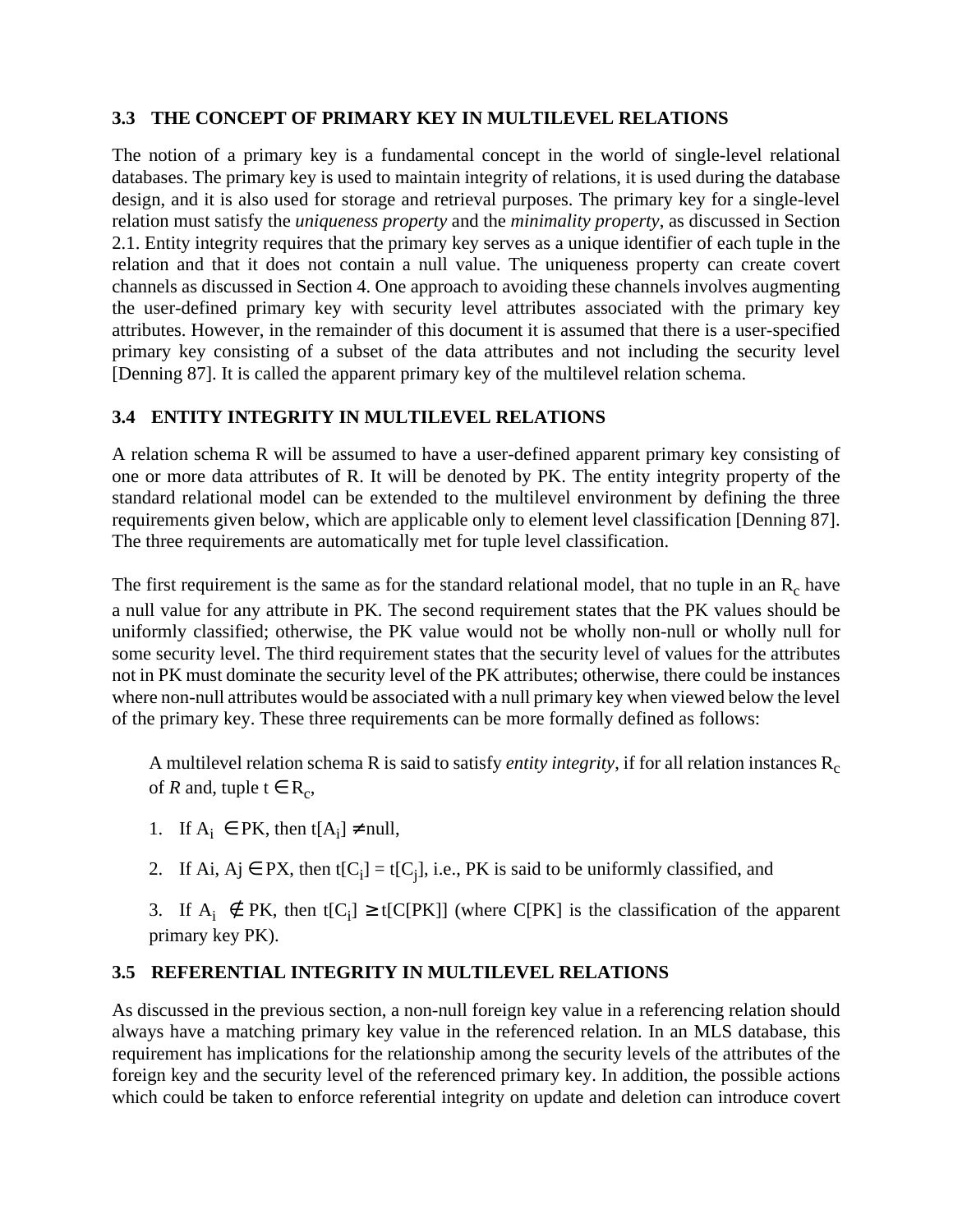channels as discussed in Section 4. Relation schemas, in the following example, will be used to illustrate the different situations in which a security conflict may occur.

**Example 5.** Consider the multilevel relation schema PS given in Example 2. Person\_Name is the apparent primary key of the relation schema PS, and Starship is the foreign key of PS, which refers to the relation schema SOD. Typical relation instances for SOD and PS are given in Figure 3.2. Note that in the example schema only the attribute names are part of the primary key and the foreign key. The respective security levels are not a part of the key. Therefore, there are some tuples with the security level of the foreign key in relation PS higher or lower than the security level of the corresponding primary key in relation SOD. The example includes such tuples to explain the conflicts arising when the security levels are at different levels.

#### **SOD**

| <b>STARSHIP</b> | <b>OBJECTIVE</b> | <b>DESTINATION</b> |
|-----------------|------------------|--------------------|
| Enterprise U    | Exploration U    | Talos U            |
| Voyager U       | Spying S         | Mars S             |
| Apollo S        | Spying S         | Moon               |

**PS**

| PERSON NAME  | <b>STARSHIP</b> |  |
|--------------|-----------------|--|
| James Kirk U | Enterprise U    |  |
| Mr. Spock U  | Voyager S       |  |
| Tim McKelley | Apollo U        |  |

#### **Figure 3.2: Typical Relation Instances for SOD and PS**

Recall the definition of referential integrity for standard relational databases:

*Referential Integrity:* If FK is a foreign key of **R1** referencing **R2**, PK is the primary key of **R2**,  $t_1$  is a tuple of an instance R1 of **R1**, and  $t_2$  is a tuple of an instance R2 of **R2**, then

- 1.  $t_1$  [FK] is either wholly null or wholly non-null, and
- 2. Whenever  $t_1$ [FK] is non-null, there is a tuple  $t_2$  in R2 such that  $t_1$ [FK] =  $t_2$ [PK].

For MLS databases we need to have this property be true for the database as seen from any security level. Assume  $t_1$  [FK] is not wholly null as viewed from some security level. The first requirement above says that it must then be wholly non-null. If the attribute values making up FK did not all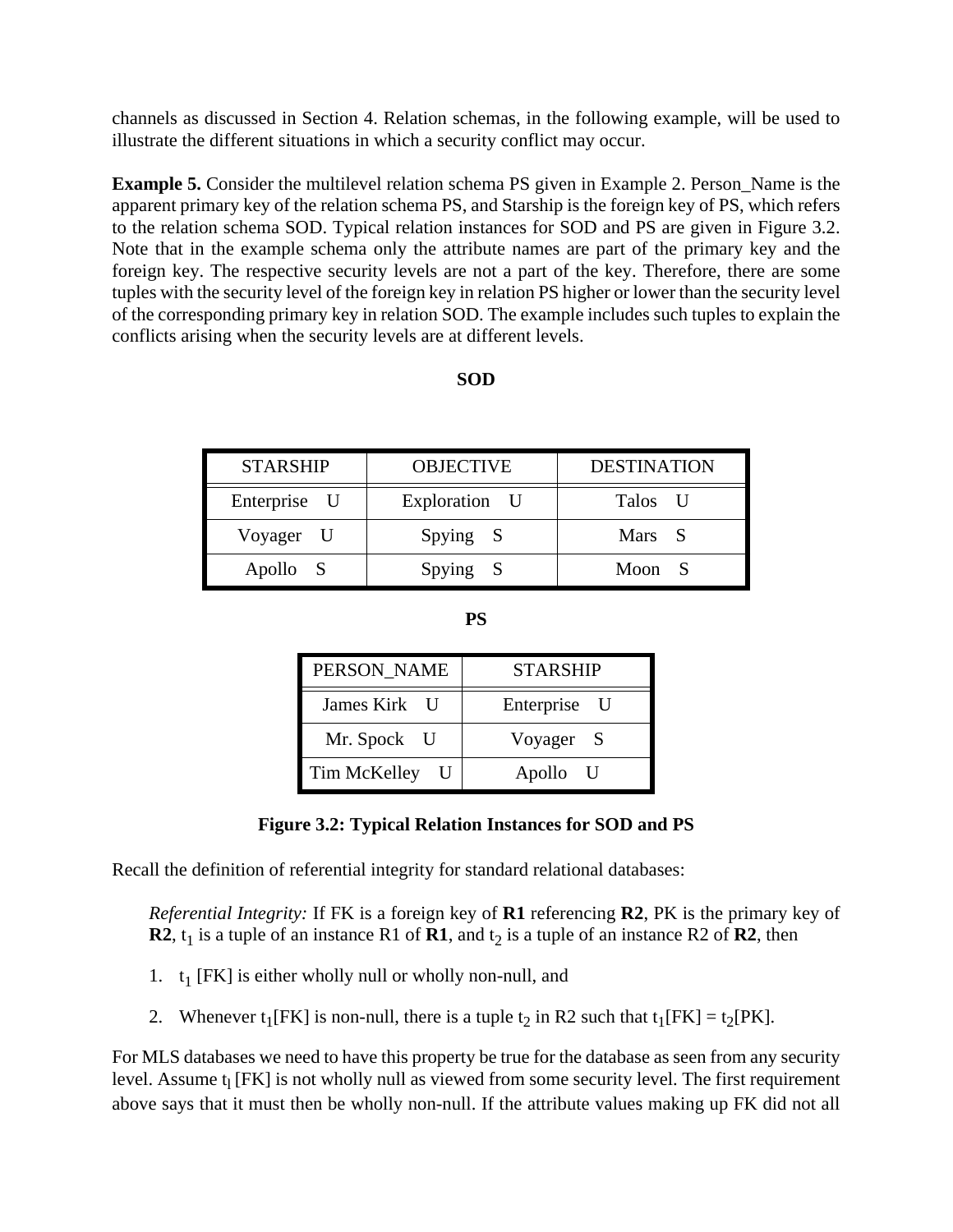have the same security level, there would be some security level for which some of the attribute values in FK would be null and others non-null. Since this is not allowed, all attribute values in FK must have the same security level. If all attribute values of FK are null, then by convention they are assigned the same security level. This argument gives us the first rule for referential integrity.

**Rule 1.** The foreign key of the referencing relation must be uniformly classified (i.e., all attribute values that make up the foreign key must be assigned an identical security level).

This rule is automatically satisfied for tuple level labeling.

The second part of referential integrity requires that if the foreign key FK is not null then there is a matching primary key PK in the referenced relation R2. For this to be true for the database as seen from the security level of FK, the matching PK must be visible at the security level of FK. Hence, the security level of FK must dominate the security level of the matching primary key PK. This gives us the second rule of referential integrity.

**Rule 2.** The security level of the foreign key must dominate the security level of the primary key of the referenced tuple (i.e.,  $C[FK] \geq C[PK]$ ).

For tuple level labeling, this rule reduces to the requirement that the security level of the referenced tuple must be dominated by the security level of the referencing tuple.

| PERSON NAME  | <b>STARSHIP</b> |  |
|--------------|-----------------|--|
| James Kirk U | Enterprise U    |  |
| Mr. Spock U  | Null U          |  |
| Tim McKelley | Apollo U        |  |

**PS**

#### **SOD**

| <b>STARSHIP</b> | <b>OBJECTIVE</b> | <b>DESTINATION</b> |
|-----------------|------------------|--------------------|
| Enterprise U    | Exploration U    | Talos U            |
| Voyager U       | Null U           | Null               |

#### **Figure 3.3: Unclassified Instances of PS and SOD Relations**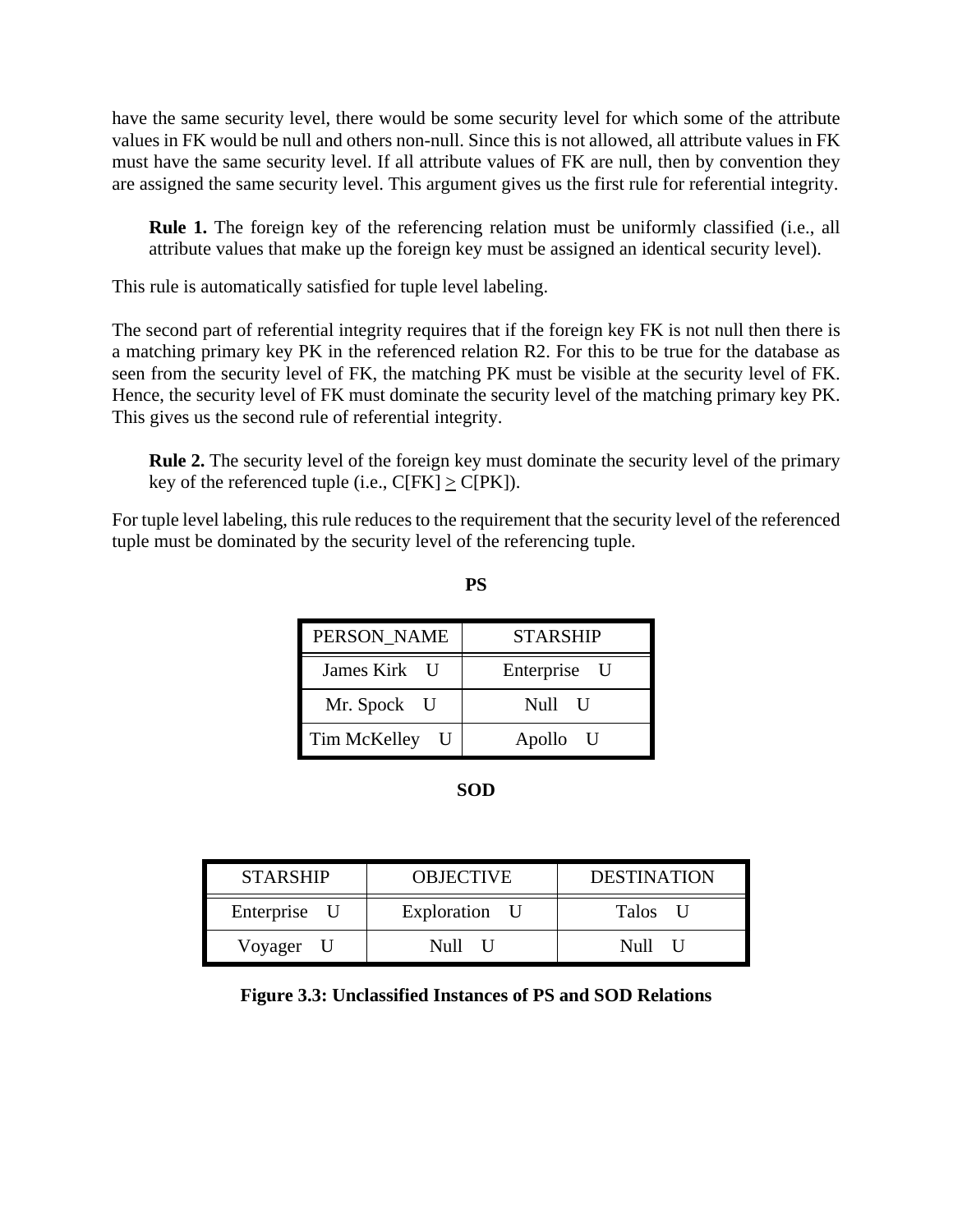**Example 6.** Consider the relations SOD and PS as shown in Figure 3.2. An Unclassified user sees the two relations as given in Figure 3.3. For the Unclassified user, the referential integrity property has been violated because there is no Starship "Apollo" visible to the Unclassified user. From the Unclassified user's point of view either Starship "Apollo" does not exist, which is a referential integrity error, or it references a classified Starship that is not displayed to the user, which is a security error.

# **3.6 ENFORCEMENT OF INTEGRITY CONSTRAINTS**

Most of the research work on the topics covered in this document has either focused on polyinstantiation as a mechanism to deal with primary key requirements and entity integrity or has dealt with the broader question of inference. Meadows did some early work on the conflicts of integrity and security that mainly considered approaches for maximizing integrity while eliminating inference channels [Meadows 88]. Polyinstantiation and inference research are covered in the appropriate TDI companion documents. However, there are several works dealing with aspects of database integrity which go beyond just entity and referential integrity and do not fit into those areas.

Notargiacomo and Wiseman have explored separation of duty as an approach to protect data from unauthorized modification within MLS databases [Notargiacomo 91; Wiseman 90]. The concept of applying separation of duty to integrity enforcement is to ensure that, before a modification to the state is made, sufficient people agree that it properly reflects the real world requirement. The fact that certain users are unlikely to collude with a particular change, an underlying assumption, is indicated by the way roles are assigned to users. Notargiacomo explores the issues of integrating an interpretation of the Clark-Wilson integrity model [Clark 87, 88] into a multilevel DBMS security policy. Her preliminary investigation raised issues on object granularity; interaction of MAC, DAC, and integrity policies; application of Clark-Wilson type controls to classes of users; and the need for nested transactions. Wiseman sees the high level abstract view of separation of duty as several people agreeing to change state. Integrity can be encouraged by enforcing constraints which ensure the state is always valid and by subjecting inputs to separation of duty.

Reind van de Reit and Beukering describe how constraints involving integrity and security can be specified in MOXUM, their active object-oriented knowledge-base system [van de Reit 94]. Their premise is that changes to the database should be governed by rules in the form of integrity constraints and security checks. In this case, integrity constraints refer to the quality of the data, while security constraints refer to protection and access rights. Both kinds of constraints are specified in MOKUM as Prolog predicates and are not separated. Each time some manipulation on an object or a collection mentioned in a constraint is performed (create/change/inspect/destroy), some check has to be performed. The Prolog scripts regulate access to object collections and enforce integrity constraints through triggers. This implies a need to extend the Trusted Computing Base to include the Prolog compiler which is problematic with respect to assurance.

In addition to considering the entity and referential integrity conflicts with security, Maimone and Allen provide alternatives to resolving problems that arise in maintaining transaction integrity and value constraints [Maimone 91]. A security conflict with transaction integrity may arise if a single transaction is designed so that some steps must perform write operations at different security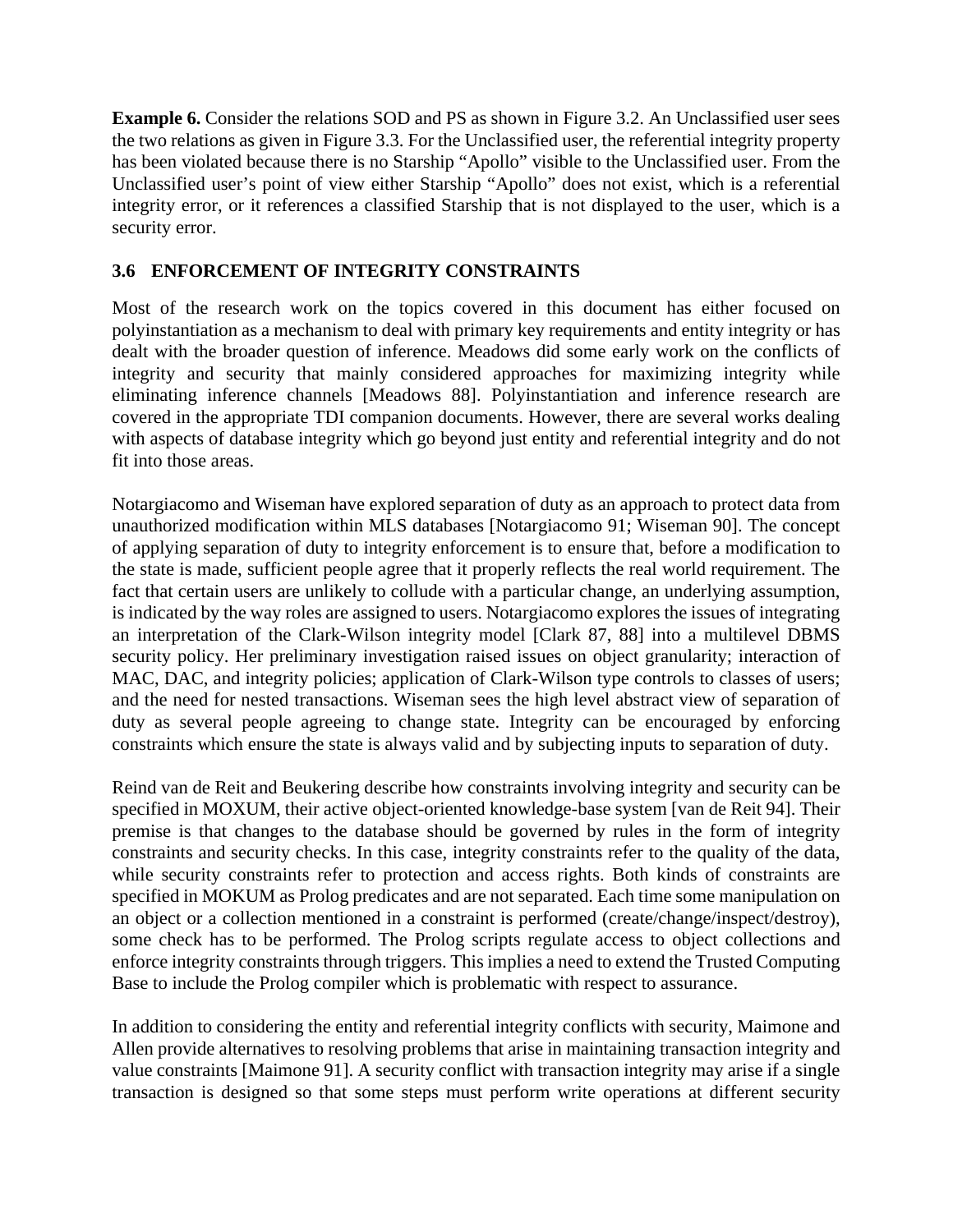levels. Value constraints are defined integrity rules that may restrict the valid values for a data element. A conflict arises when some existing data classified above the label of the user activating the constraint does not meet constraints defined after object creation. They make the distinction between the use of triggers and constraints for enforcing integrity rules. The utility of declarative constraints, including primary and foreign key and value or domain constraints, is that the constraint declares an invariant property, detailing the meaning of a consistent state.

Marks and Jajodia [Jajodia 94] have developed a technique to enforce certain integrity constraints and minimize the amount of sensitive information disclosed. They transform multilevel constraints into constraints that can be enforced at individual levels and approximate enforcement of the multilevel constraint.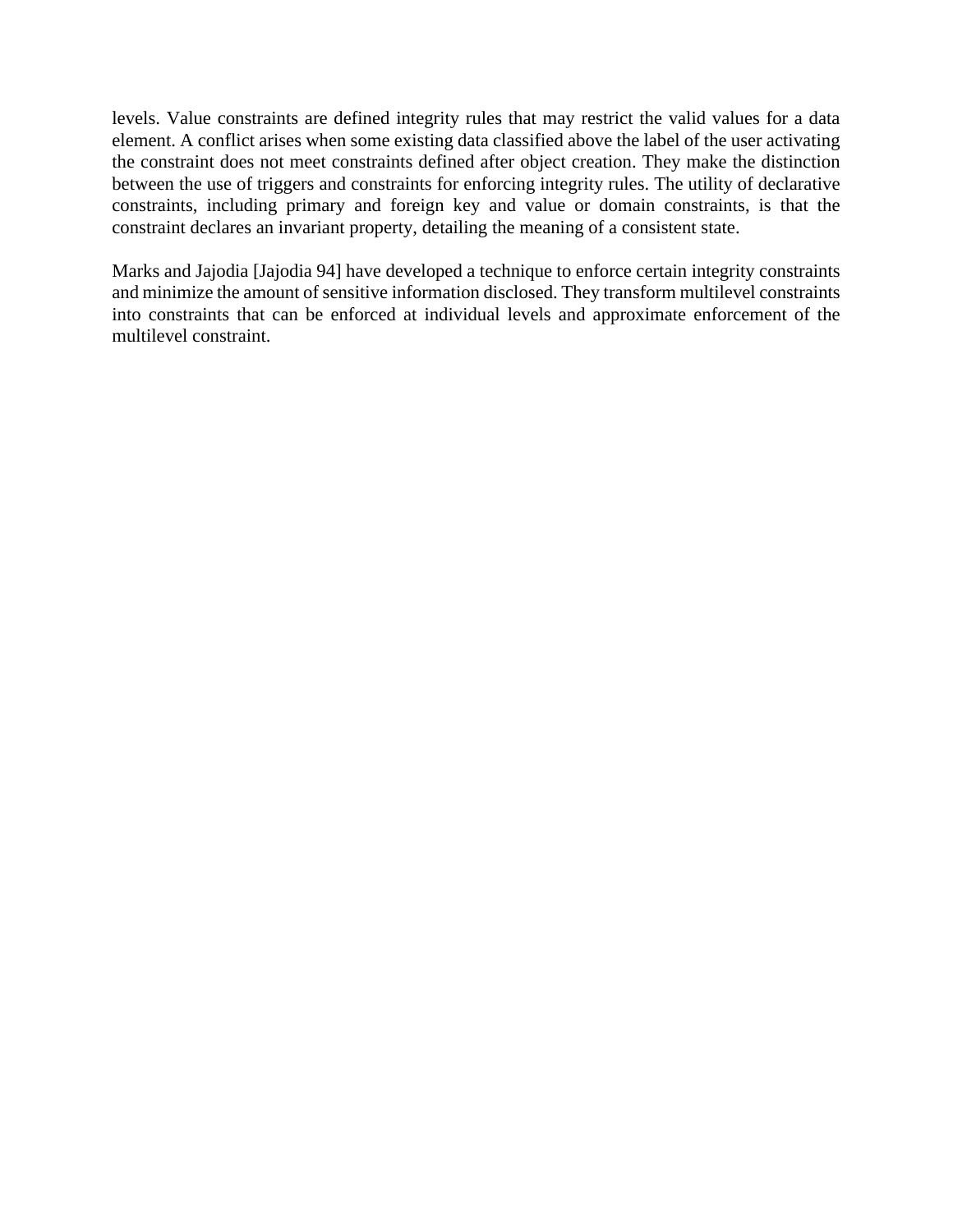#### **SECTION 4**

### **COVERT CHANNELS**

The B2 or higher MAC requirements of the TCSEC specify that an MLS system must additionally guard against i*ndirect accesses* through information flows. It is recognized that some covert channels will exist in any system. The TCSEC provides guidelines on what actions must be taken for channels depending on the bandwidth of the channel. Enforcement of integrity constraints can create covert channels. These channels are discussed in this section. Interpretations indicating precisely what channels will be deemed acceptable for systems evaluated against various TCSEC levels will be developed as the Evaluation Community deals with specific vendor implementations.

## **4.1 PRIMARY KEY UNIQUENESS**

Problems arise in multilevel relations when a user at a lower security level tries to enter a tuple with the same primary key value as that of an existing tuple at a higher security level or when a user tries to update the primary key attribute to a value that already exists at a higher level. This insert/ update cannot be allowed if primary key uniqueness is to be preserved. On the other hand, if the user is not allowed to insert the primary key value, then there exists a covert channel. The following example provides a concrete illustration.

**Example 7.** Consider the multilevel relation schema SOD of Example 4 in Section 3.2; the actual relation is the same as the Secret instance shown in Figure 3.3. Suppose the Unclassified user, who sees the Unclassified instance in Figure 3.3, attempts to update the missing values in the second tuple corresponding to the starship "Voyager." If the user is allowed to do this update, then there will be two tuples corresponding to the primary key value of Starship "Voyager" in the Secret instance, leading to a violation of the primary key constraint, as shown in Figure 4.1. But if the Unclassified user's attempt is rejected, then there is a channel. Since this is unacceptable, a way must be found to deal with the existence of both tuples in the Secret instance.

| <b>STARSHIP</b> | <b>OBJECTIVE</b> | <b>DESTINATION</b> |
|-----------------|------------------|--------------------|
| Enterprise U    | Exploration U    | Talos U            |
| Voyager U       | Spying S         | Mars S             |
| Voyager U       | Exploration U    | Moon U             |

### **Figure 4.1: SOD After Insertion of Tuple Corresponding to Starship = "Voyager" by Unclassified User**

Since the user can infer that a Secret tuple exists with the same primary key the user is attempting to insert, this channel can be viewed as an example of inference. However, it also represents a covert channel because a Secret process can insert or delete tuples with a given primary key and this action could be detected by the Unclassified user. To avoid this channel, both the Secret tuple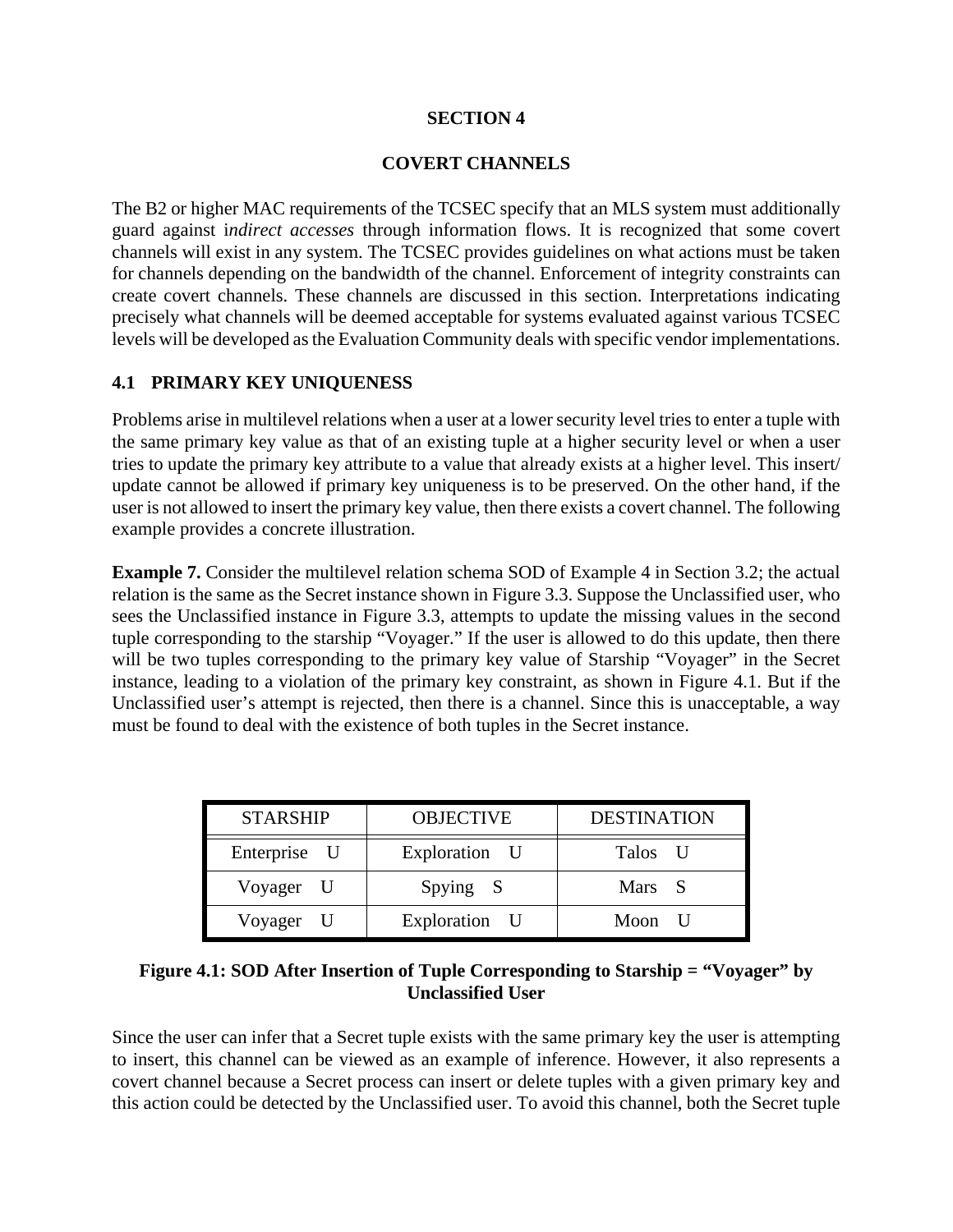and the Unclassified tuple for the starship "Voyager" must somehow co-exist in the instance at the Secret level.

These security considerations have led to the notion of polyinstantiation [Denning 87]. Polyinstantiation forces a relation to contain multiple tuples with the same primary key but distinguishable by their classification levels or by the non-primary key attributes of the relation [Lunt 91]. It is because the user designated primary key must be augmented with classification levels to maintain primary key uniqueness in a polyinstantiated database that we have used Denning'' term apparent primary key for the user-specified primary key. Jajodia contends that the use of polyinstantiation for cover stories needs to be confined to those cases where it is intended since uncontrolled use of polyinstantiation leads to further loss of integrity and confusion with the semantics of the relational data model [Jajodia 90].

The debate continues as to whether polyinstantiation is needed in multilevel relations or not [Sandhu 91]. If polyinstantiation is not required in multilevel relations, then there must be a solution to close channels. If polyinstantiation is used, then the question is how polyinstantiation should be managed. Burns maintains that as a result of the fundamental conflict with enforcing confidentiality and secrecy of information in an MLS database with integrity, DBMS products will have to be expanded to include the ability to correct the errors and inconsistencies introduced by polyinstantiation [Burns 90a]. A thorough discussion of all the issues associated with polyinstantiation is beyond the scope of this document, but is covered in another volume in this series: *Polyinstantiation Issues in Multilevel Secure Database Management Systems* [Poly 96]. For the purpose of this document, the discussion of polyinstantiation is confined to the impact it has on referential integrity.

## **4.2 ENFORCEMENT OF REFERENTIAL INTEGRITY RULES**

Section 3 showed that for referential integrity in an MLS database, the security level of the foreign key must dominate the security level of the primary key of the referenced tuple (C [FK]  $\geq C[PX]$ ). This requirement guarantees that the referenced primary key will be visible to any user who sees the foreign key as non-null. However, the situation is somewhat more complicated if the referenced relation is polyinstantiated. In this event, there may be more than one tuple with an apparent primary key matching FK. Some method must be used to uniquely and consistently determine which primary key will be considered to be the referenced primary key. One approach is to augment FK with the security level of its attributes (the tuple security level if tuple level labeling is used). If that approach is used, a matching PK will have the same security level as FX and the requirement on the relationship between security levels of PK and FK becomes  $C[FK] = C[PK]$ .

Enforcement of referential integrity through the rules described in Section 2.2 can result in covert channels. These channels are discussed below. The discussion is divided into the two permitted cases:  $C[FK] = C[PK]$  and  $C[FK] > C[PK]$ .

# **4.2.1 Enforcement of Integrity Rules When C[FK] = C[PK]**

To study the enforcement of integrity rules when the security level of the referencing tuple and the security level of the referenced tuple are the same, we need to look at the cases of the four different levels of granularity in multilevel relations. For relations with relation level labeling or tuple level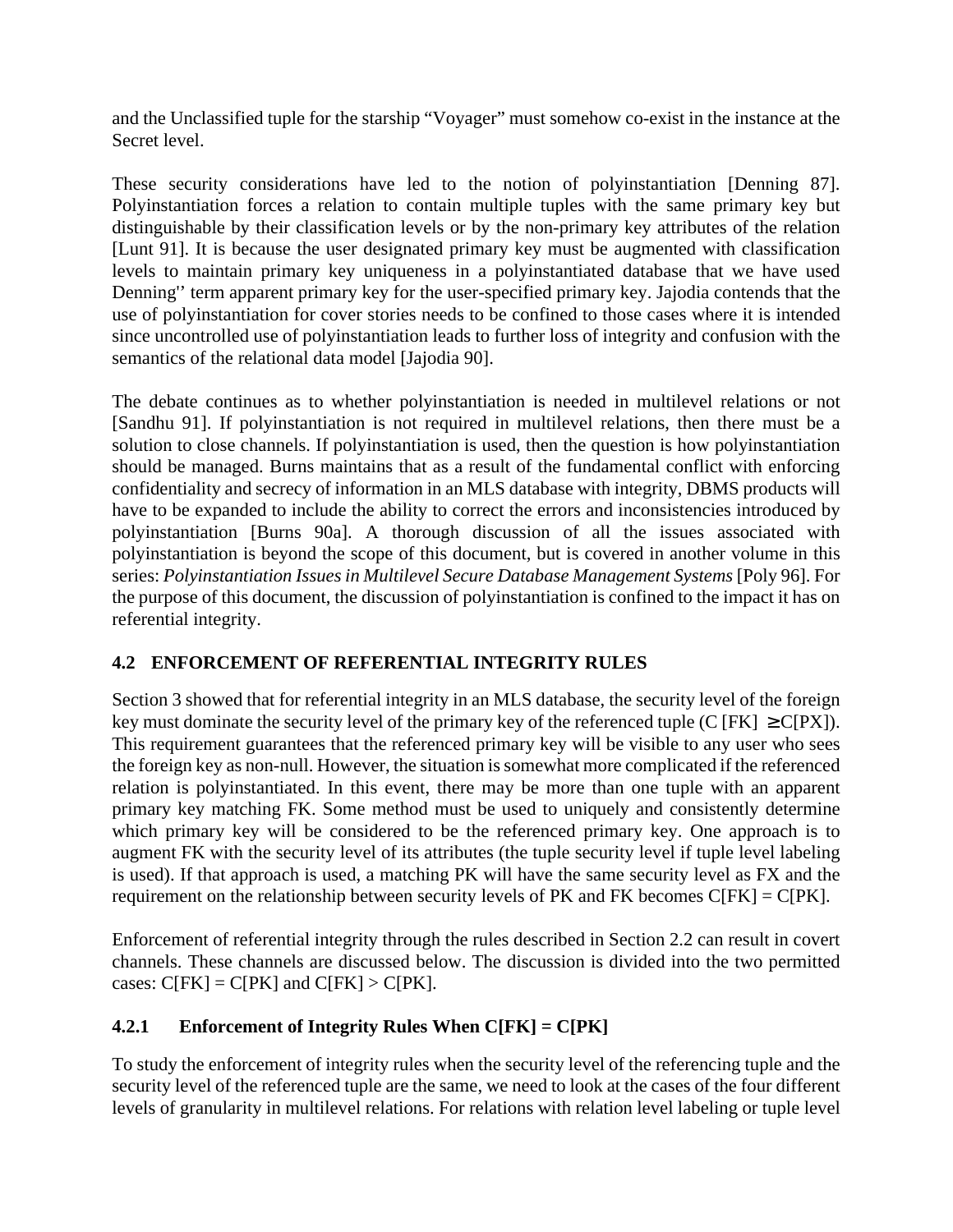labeling, all the integrity rules are usable without modification because this case can be considered to be equivalent to relationships occurring in a single-level database. For attribute and element level labeling there is a potential channel for the CASCADFS-delete rule. All other rules can be enforced without any problem. This channel can be better explained with the help of an example.

**Example 8.** Consider the two relations SOD and PS as given in Figure 4.2. The security level of the foreign key in relation PS in this example is the same as the security level of the referenced primary key in relation SOD. For the second tuple in relation PS, an Unclassified user oily sees the attribute Person\_Name. The user is not cleared to see the value of Starship for this tuple and also the user cannot see the corresponding referenced tuple in relation SOD. Suppose a Confidential user comes in and attempts to delete the second tuple in relation SOD where Starship = "Saratoga." If the delete rule specified is a CASCADES-delete, then the referencing tuple in PS is also deleted. An Unclassified user now will not see the attribute value Person\_Name = "Mr. Spock" any more, and this causes a channel.

| ۰.<br>. .<br>I |  |
|----------------|--|
| ۹<br>v         |  |

| PERSON_NAME  | <b>STARSHIP</b> |
|--------------|-----------------|
| James Kirk U | Enterprise U    |
| Mr. Spock U  | Saratoga C      |

**SOD**

| <b>STARSHIP</b> | <b>OBJECTIVE</b> | <b>DESTINATION</b> |
|-----------------|------------------|--------------------|
| Enterprise U    | Exploration C    | Talos C            |
| Saratoga C      | Mining C         | Rigel C            |

## **Figure 4.2: Relation PS and SOD when C[FK] = C[PK]**

The channel in this case can be avoided if the equivalence of the security levels of the foreign key and the referenced primary key is extended. If the security level of the entire referencing tuple is the same as the security level of the entire referenced tuple, then no violations occur when enforcing the insert, delete, and update rules. This fact has been acknowledged in the SeaView model [Lunt 90] and the referential secrecy model given by Burns [Burns 90b]. Burns also suggests selective enforcement of referential integrity in those cases where the security level of both the referencing relation and the referenced relation are not the same, assuming that the channel either can be monitored or is deemed not to cause a serious threat.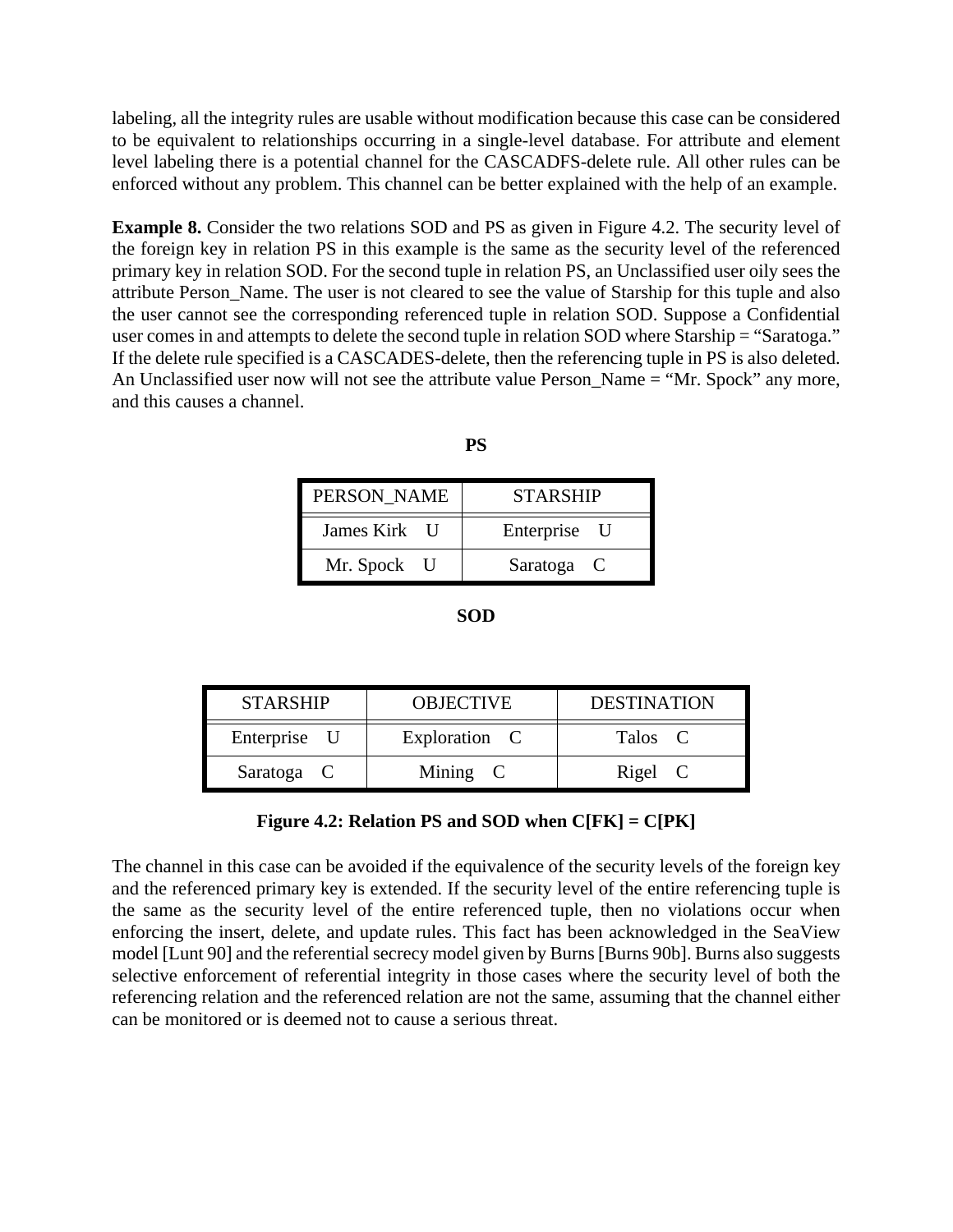# **4.2.2 Enforcement of Integrity Rules When C[FK] > C[PK]**

Now the final case will be considered where the security level of the referencing tuple dominates the security level of the referenced tuple. Each of the integrity rules for insert, delete, and update will be considered individually, and the effect of the dominance of the referencing tuple's security level over that of the referenced tuple will be investigated. The effect of different levels of labeling granularity in multilevel relations upon enforcement of integrity will also be considered. Throughout this discussion, we will assume that either the relations are not polyinstantiated or a consistent method is employed to determine the unique primary key referred to by a foreign key.

- 1. *Element-Level Granularity* Each of the integrity rules for insert, delete, and update is examined individually for relations with element-level granularity, and conditions violating the security constraints are investigated.
	- a. Delete Rule As discussed in Section 2.2.1, the four delete rules for referential integrity in single-level relations are as follows:
		- i. RESTRICTED-delete Rule
		- ii. CASCADES-delete Rule
		- iii. NULLIFIES-delete Rule
		- iv. SET-DEFAULT-delete Rule

Each of these rules is considered in turn for applicability to multilevel relations labeled at the element level.

i. RESTRICTED-delete Rule - The RESTRICTED-delete rule states that the referenced primary key tuple cannot be deleted as long as there is a corresponding referencing tuple somewhere in the database. For instance, consider the relations SOD and PS given in Figure 4.3.

In relation PS, the security level of the foreign key value Starship = "Voyager" dominates the security level of the primary key value in the relation SOD. According to the RESTRICTED-delete rule, as long as there is a tuple having foreign key value "Voyager" in PS, the tuple with primary key value "Voyager" cannot be deleted from the relation SOD. This gives rise to a channel, as there is a downward flow of information from the high-level referencing foreign key to the low-level subject attempting to delete the tuple containing the primary key. Therefore, the RESTRICTED-delete Rule violates secrecy when the security level of the foreign key dominates the security level of the primary key of the referenced tuple.

ii. CASCADES-delete Rule - If the delete rule specified is the CASCADES-delete rule, then if the tuple in SOD with Starship = "Voyager" is deleted at the Unclassified level, then the tuple in PS with Starship = "Voyager" at the Secret level should also be deleted. In the relation instance of PS, given in Figure 4.3, Person\_Name = "Mr. Spock" is at the Unclassified level in the tuple containing Starship = "Voyager" at the Secret level. Although the Unclassified user would not see any value for Starship in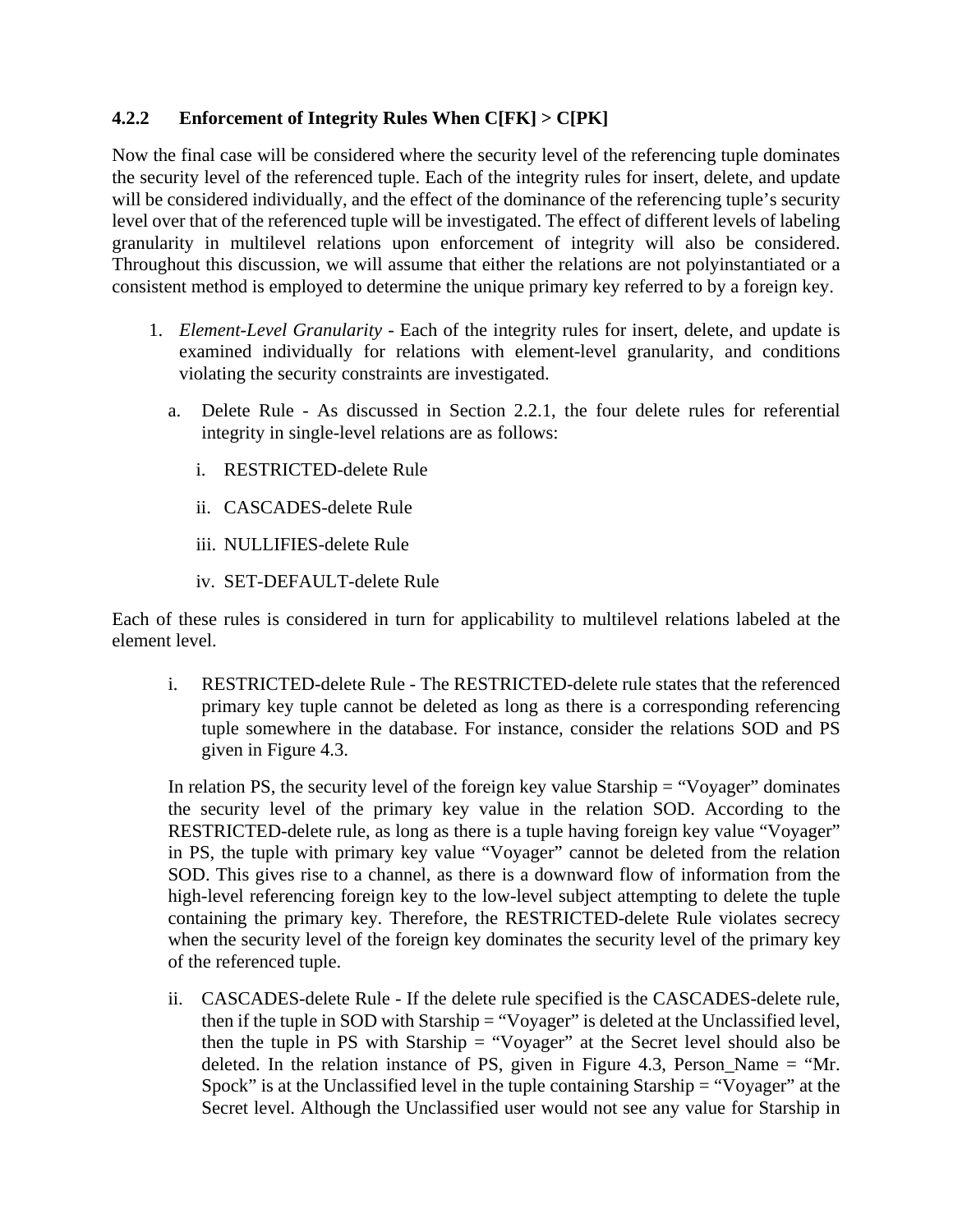the PS tuple with Person\_Name = "Mr. Spock," this tuple will be deleted as a result of the CASCADES-delete action. Therefore, the user will be able to infer that the tuple contained Starship = "Voyager." This is a channel. If the attribute value "Mr. Spock" were classified as Secret, there would have been no channel. Hence, the CASCADESdelete rule fails in relations with element-level labeling and  $C[FK] > C[PK]$ , if any non-foreign key attribute value in the referencing tuple is at a lower security level than the foreign key attribute value. Even though the CASCADES-delete rule is not invalid for all the cases, channels exist that cannot be covered or be removed. Hence, CASCADES-delete cannot be used for defining an integrity constraint in relations with element-level labeling which allow a foreign key to strictly dominate its corresponding primary key.

#### **SOD**

| <b>STARSHIP</b> | <b>OBJECTIVE</b> | <b>DESTINATION</b> |
|-----------------|------------------|--------------------|
| Enterprise U    | Exploration U    | Talos U            |
| Voyager U       | Spying S         | Mars S             |
| Apollo S        | Spying S         | Moon S             |

| PERSON NAME  | <b>STARSHIP</b> |  |  |
|--------------|-----------------|--|--|
| James Kirk U | Enterprise U    |  |  |
| Mr. Spock U  | Voyager S       |  |  |

#### **Figure 4.3: Relations SOD and PS without Polyinstantiation**

- iii. NULLIFIES-delete Rule If the delete rule specified is NULLIFIES-delete, then the value of Starship = "Voyager" in relation PS is set to null when the tuple in SOD for Starship  $=$  "Voyager" is deleted. This does not conflict with the security constraints, as long as *write-ups* are allowed, since there would not be a downward flow of information.
- iv. SET DEFAULT-delete Rule The argument for the SET DEFAULT-delete rule is the same as for the NULLIFIES-delete rule. As previously noted, the SET DEFAULT rule is equivalent to the NULLIFIES rule when null is specified as the default.

In summary, when the foreign key value is higher than the security level of the primary key value, then the NULLIFIES-delete rule and the SET DEFAULT-delete do not create downward information flows. However, the RESTRICTED-delete and CASCADESdelete rules can result in covert channels.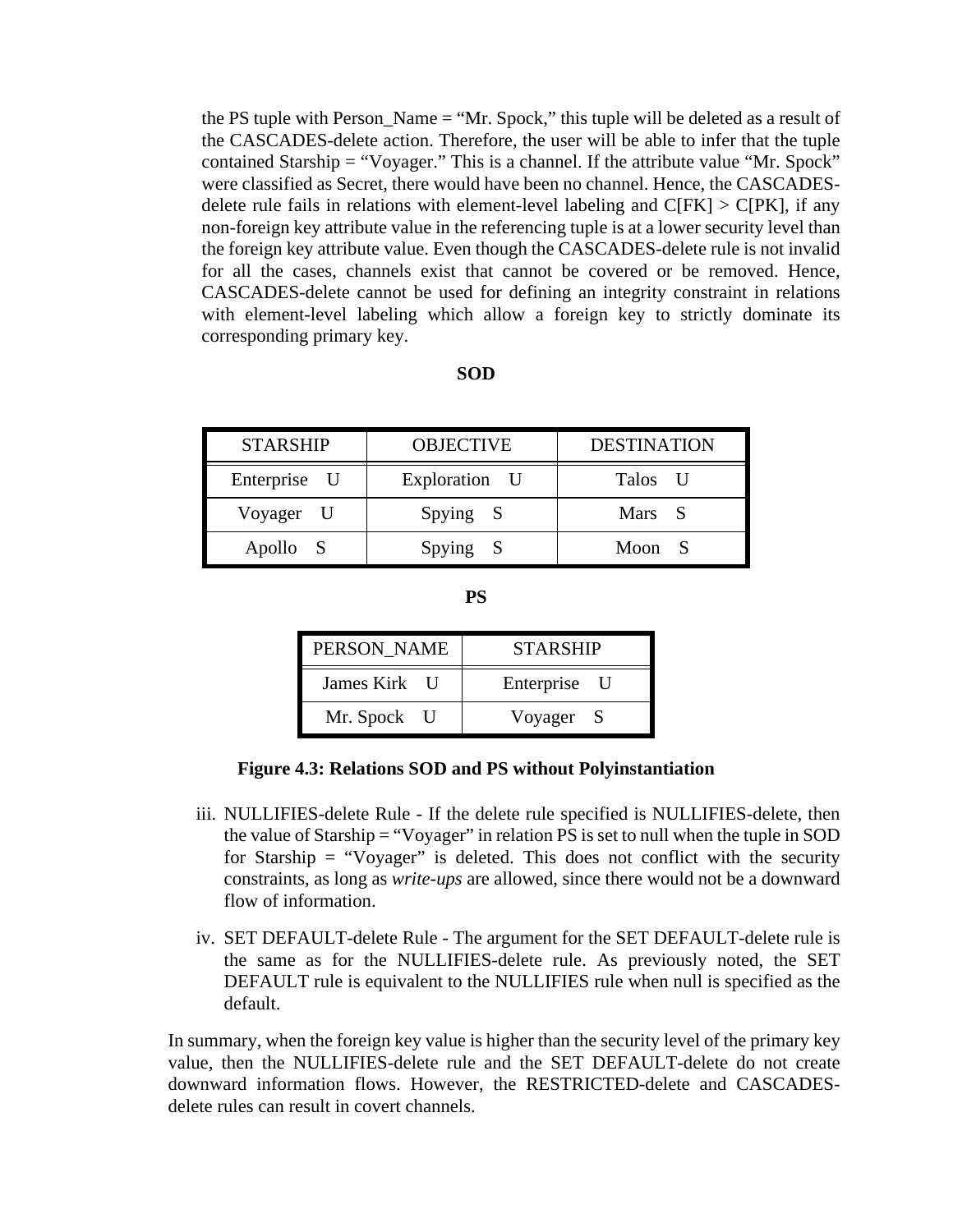- b. UPDATE Rule As discussed in Section 2.2.2, the four update rules for referential integrity in single-level relations are as follows:
	- i. RESTRICTED-update Rule
	- ii. CASCADES-update Rule
	- iii. NULLIFIES-update Rule
	- iv. SET DEFAULT-update Rule

The following paragraphs discuss the application of the update rules to multilevel relations labeled at the element level.

- i. RESTRICTED-update Rule Consider the relations SOD and PS given in Figure 4.2. In relation PS, the security level of the foreign key value Starship = "Voyager" dominates that of the primary key value in the relation SOD. According to the RESTRICTED-update rule, as long as there is a tuple having foreign key value "Voyager" in PS, the primary key value "Voyager" cannot be updated in the relation SOD. This gives rise to a channel because there is flow of information from the high-level referencing foreign key to the low-level subject attempting to delete the tuple containing the primary key. Therefore, the RESTRICTED-update Rule will not work when updating a referenced tuple if the security level of the referencing tuple dominates the security level of the referenced tuple.
- ii. CASCADES-update Rule The CASCADES-update Rule states that if the primary key value Starship = "Voyager" in SOD is updated, then the foreign key value Starship = "Voyager" in PS will also be updated. This does not conflict with the security constraints, as long as write-ups are allowed, since there would not be a downward flow of information.
- iii. NULLIFIES-update Rule The NULLIFIES-update Rule specifies that the value of Starship = "Voyager" in relation PS be set to null if Starship = "Voyager" in SOD is updated. Again, this does not conflict with the security constraints, as long as write-ups are allowed, since there would not be a downward flow of information.
- iv. SET DEFAULT-update Rule The SET DEFAULT-update Rule does not violate any security or integrity constraints when the security level of the foreign key dominates the security level of the primary key. The explanation is the same as for the NULLIFIES-update rule.

In summary, CASCADES-update, NULLIFIES-update, and SET DEFAULT-update do not result in downward information flow. The RESTRICTED-update rule can result in a covert channel.

c. INSERT Rule - The insert rule for integrity states that the insertion of a foreign key value should comply with the referential integrity rules; that is, each foreign key value in the referencing relation should have an identical primary key value in the referenced relation. In MLS databases, it is important to ensure that there is no downward flow of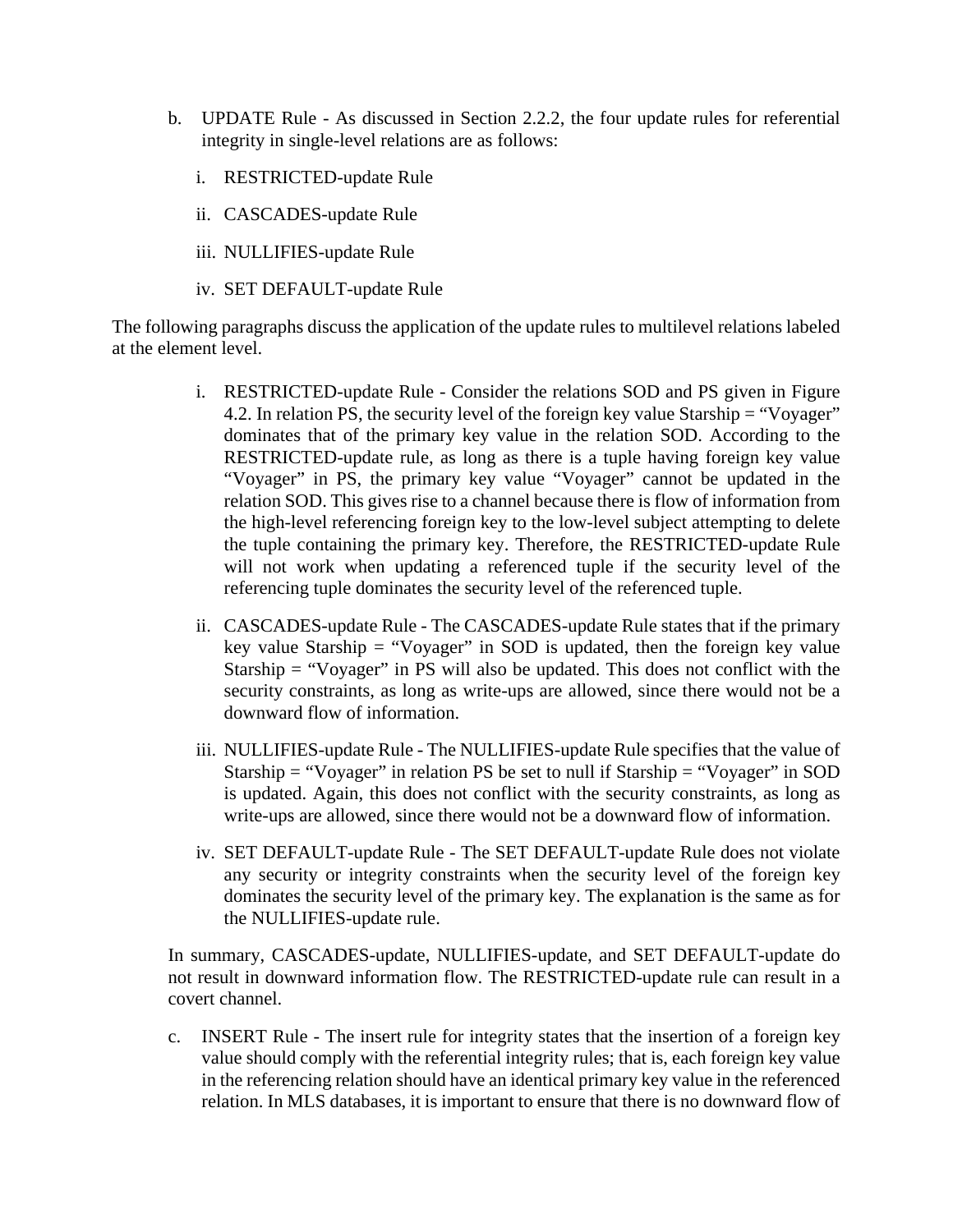information when the insertion is made. If the security level of the referencing tuple (foreign key value) dominates the security level of the referenced tuple (primary key value), then there is no such possibility of a channel. If a higher user attempts to insert a foreign key value, the user's insertion is accepted or rejected based on the presence or absence of the referenced value at the lower security level. There will be only an upward flow of information, which means that both integrity and security rules are satisfied. It should be noted that, unlike with polyinstantiated relations, there is no confusion while inserting the tuples in the two relations.

#### **SOD**

| No. | <b>STARSHIP</b> | <b>OBJECTIVE</b> | <b>DESTINATION</b> | TC |
|-----|-----------------|------------------|--------------------|----|
|     | Enterprise      | Exploration      | <b>Talos</b>       |    |
|     | Enterprise      | Spying           | <b>Mars</b>        |    |

| ۰.<br>I<br>۹<br>v |
|-------------------|
|                   |

| No. | PERSON NAME | <b>STARSHIP</b> |  |
|-----|-------------|-----------------|--|
|     | James Kirk  | Enterprise      |  |
|     | Mr. Spock   | Enterprise      |  |

#### **Figure 4.4: Relations with Tuple-Level Granularity**

2. *Tuple-Level Granularity* - The argument for referential integrity control in relations with tuple-level granularity is the same as the discussion above for element-level granularity. The only difference is that instead of each data element having an individual security level, the entire tuple in the relation is assigned a security level as shown in Figure 4.4. As is the case for element-level granularity, a security conflict occurs when the RESTRICTED-update/delete option is enforced. There is a downward flow of information when a low user tries to update/delete a target value, and is allowed to do so depending on the absence of a matching referencing tuple at a higher level. All other integrity rules are valid for relations with tuple-level granularity. The problem with CASCADES-delete that occurs for element-level granularity does not occur with tuple-level granularity because, for tuple-level granularity, each element in the tuple is explicitly assumed to have the same security level as defined in the tuple class. As such, a user will never be in the situation where he can view some attributes of a tuple but not others and then witness the tuple vanish due to a cascading delete on attributes that the user is not cleared to see, which would be a covert channel due to the inference of the high attribute's value.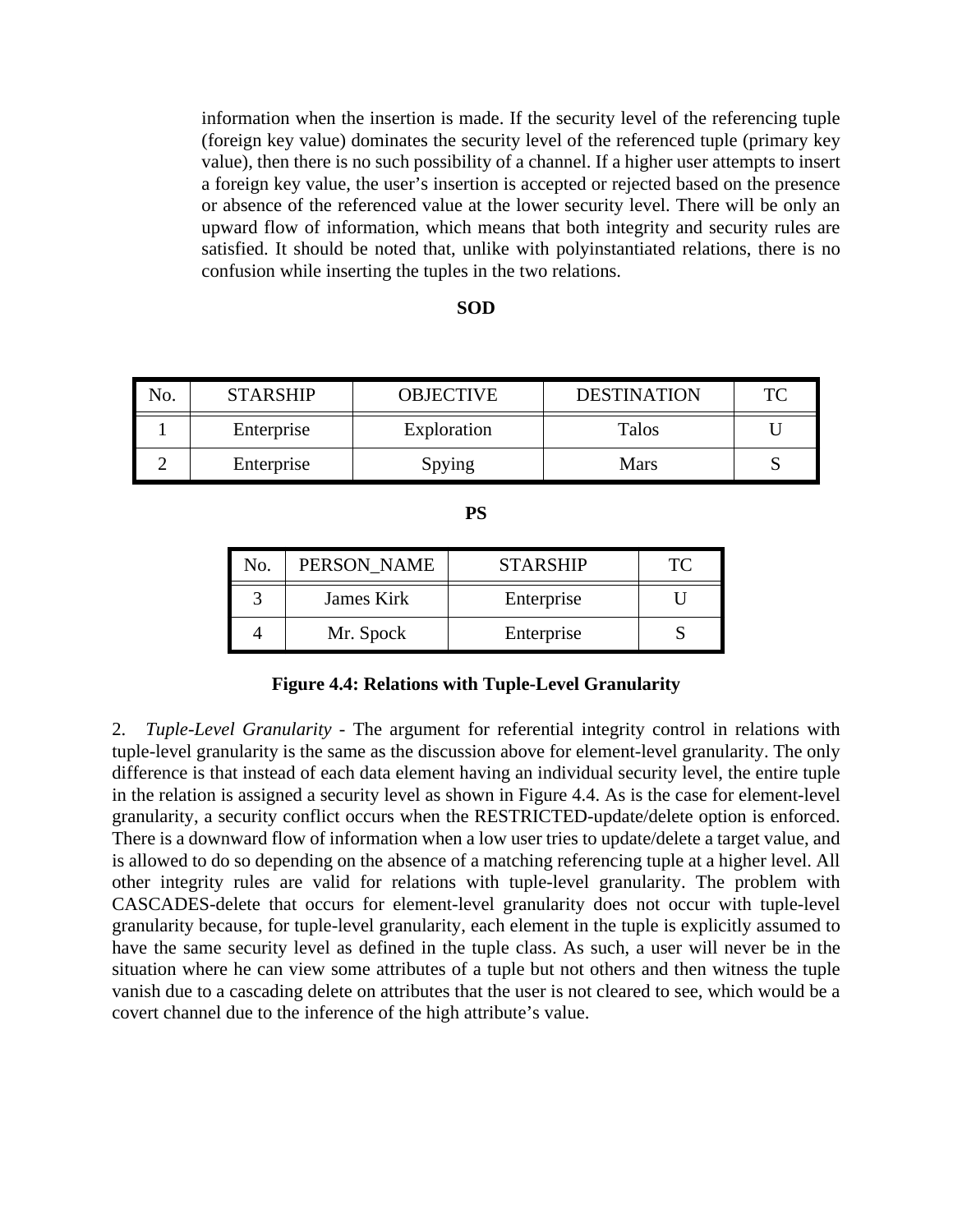3. *Attribute-Level Granularity* - As described earlier, attribute-level granularity means that each attribute in a relation is assigned a single security level. All values of an attribute are classified at the same level of security across all tuples in the relation. From the discussion in Section 3.5, to maintain referential integrity, the security level of the foreign key attribute in the referencing relation must dominate the security level of the primary key attribute in the referenced relation.

The case to be considered is where the security level of the foreign key attribute strictly dominates the security level of the apparent primary key attribute. In this case, the relations SOD and PS are as given in Figure 4.5.

### **SOD**

| No. | <b>STARSHIP</b> | OBJECTIVE S | <b>DESTINATION</b> |
|-----|-----------------|-------------|--------------------|
|     | Enterprise      | Exploration | Talos              |
|     | Voyager         | Spying      | Mars               |

**PS**

| No. | PERSON NAME U |  | <b>STARSHIP</b> |
|-----|---------------|--|-----------------|
|     | James Kirk    |  | Enterprise      |
|     | Mr. Spock     |  | Enterprise      |

**Figure 4.5: Relations with Attribute-Level Granularity**

Following the discussion earlier, it can be observed that all the integrity rules can be applied to the case above except for the RESTRICTED-delete or the RESTRICTED-update rule. Under RESTRICTED-update or delete, whenever a lower subject tries to update or delete the tuple containing a particular primary key attribute value, the attempt is accepted or rejected based on the presence of a matching value in the foreign key attribute at the higher security level. This gives rise to a channel.

4. *Relation-Level Granularity* - As defined earlier, a relation with relation-level granularity has a single classification level defined for the entire relation, or in other words, all data elements in the relation are at the same security level.

For instance, consider the relation schema SOD, given in Example 4, and the relation schema PS, given in Example 6. Relation PS references relation SOD, with Starship being the foreign key attribute. The security level of the primary key "Starship" (i.e., C[PK]) is the same as the security level of the relation SOD, and the security level of the foreign key "Starship" (i.e., C[FK]) is the same as the security level of the relation PS. Based on the restrictions derived in rule 2 in Section 3.5, the security level of the foreign key should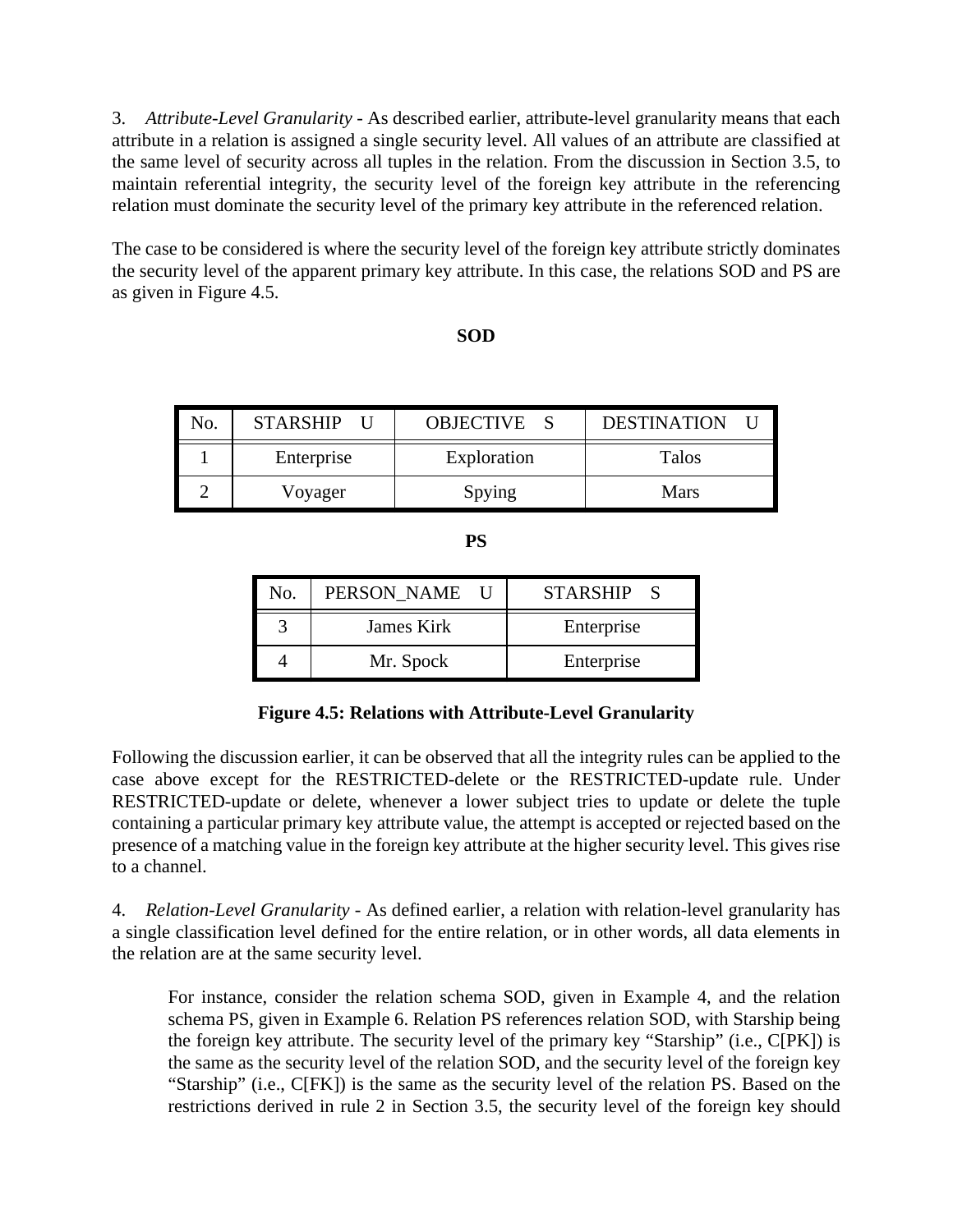always dominate the security level of the primary key. Therefore, for relation-level granularity, the security level of the relation PS should dominate the security level of the relation SOD.

Let the security level of relation SOD be Unclassified and of PS be Secret. Then  $C[FK] =$ Secret and  $C[PK] =$  Unclassified (i.e.,  $C[FK] > C[PK]$ ). From the discussion in Section 3.5, it can be seen that, if C[FK] > C[PK], then all integrity rules except RESTRICTED-delete and RESTRICTED-update can be used, without any covert channels.

The table below gives a summary of the integrity rules that apply to different levels of granularity without compromising secrecy by permitting downward information flows. In the case of polyinstantiated relations it is necessary in all cases that there be a method to unambiguously determine which instance of the apparent key is referenced.

| <b>Level of Granularity</b>   | <b>Element</b> | <b>Tuple</b> | <b>Attribute</b> | <b>Relation</b> |
|-------------------------------|----------------|--------------|------------------|-----------------|
| <b>Insert Rule</b>            | <b>OK</b>      | OK.          | <b>OK</b>        | <b>OK</b>       |
| Delete Rules:                 |                |              |                  |                 |
| RESTRICTED-delete             | Channel        | Channel      | Channel          | Channel         |
| CASCADES-delete               | Channel        | OK.          | OK.              | <b>OK</b>       |
| <b>NULLIFIES-delete</b>       | <b>OK</b>      | OK.          | <b>OK</b>        | <b>OK</b>       |
| <b>SET-DEFAULT-</b><br>delete | <b>OK</b>      | <b>OK</b>    | OK               | OK              |
| <b>Update Rules:</b>          |                |              |                  |                 |
| RESTRICTED-update             | Channel        | Channel      | Channel          | Channel         |
| CASCADES-update               | <b>OK</b>      | <b>OK</b>    | <b>OK</b>        | <b>OK</b>       |
| NULLIFIES-update              | <b>OK</b>      | <b>OK</b>    | <b>OK</b>        | <b>OK</b>       |
| <b>SET-DEFAULT-</b><br>update | <b>OK</b>      | OK.          | OK.              | <b>OK</b>       |

| Table 4.1: Summary of Covert Channels in Referential Integrity Rules for C[FK] > C[PK] |  |  |  |  |
|----------------------------------------------------------------------------------------|--|--|--|--|
|                                                                                        |  |  |  |  |

## **4.3 RELATION TO DBMS ARCHITECTURE**

A Trusted Computing Base (TCB) consists of one or more sub-elements that together enforce a security policy over a system. Complex systems distribute policy enforcement to various subelements. While determining the trust characteristics of a complex system on the basis of a collection of subparts is not well understood, there are approaches for arguing about composition of systems.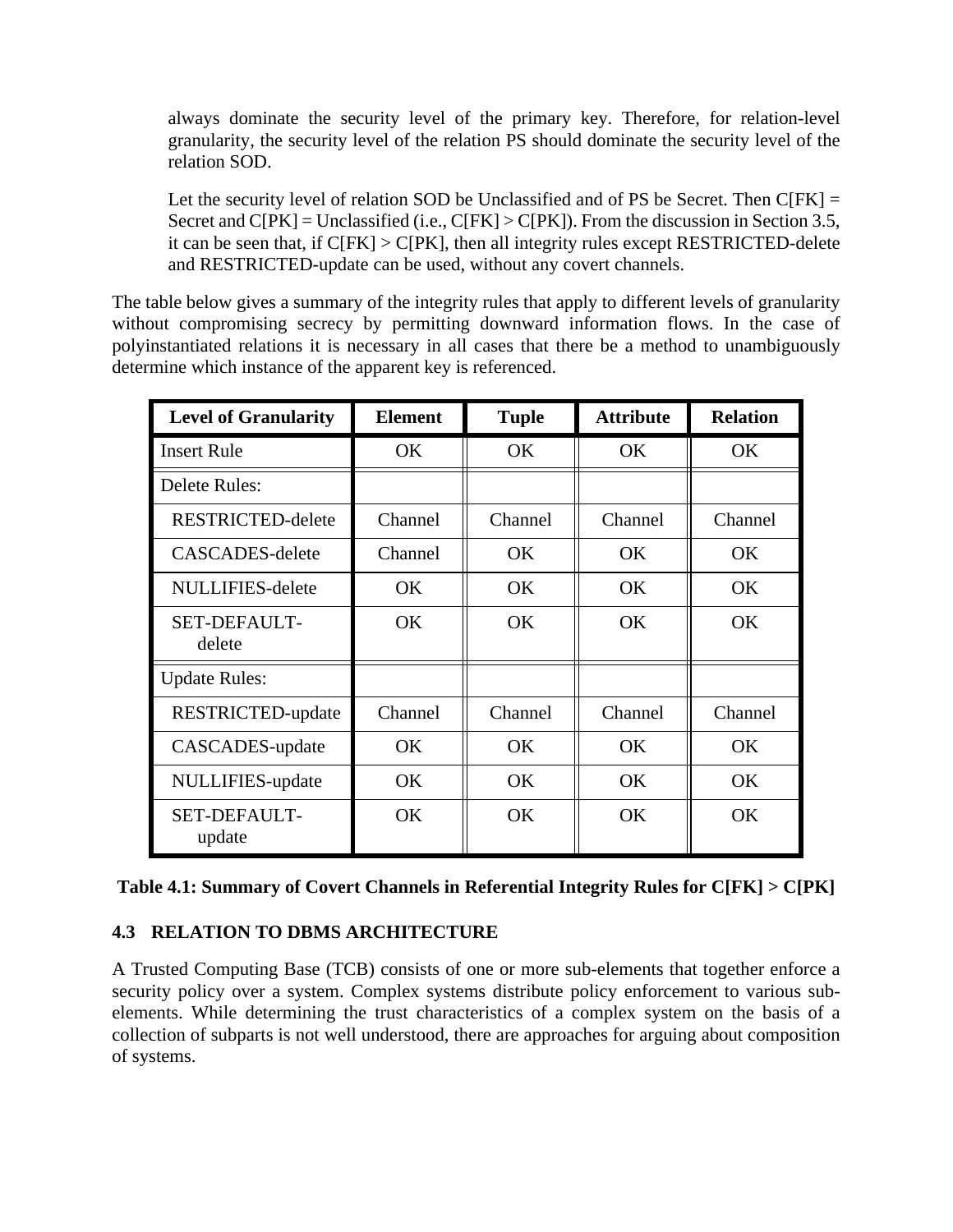The approach used in the TDI is to view the system as being composed of hierarchically-ordered systems. There is a "privilege" hierarchy characterized by dependency. The construct developed for dealing with layered systems is TCB subsets. A TCB subset enforces a security policy over a set of resources for that layer, and may or may not include hardware. If a TCB subset can be shown to be constrained and unprivileged relative to the more primitive TCB subset from which it obtains resources, then the scope of the covert channel analysis can be limited. An example of this approach is the SeaView prototype.

SRI International developed the SeaView prototype multilevel RDBMS to validate the SeaView theoretical model and to demonstrate that the prototype is suitable for engineering development [Hsieh 93]. The design approach provides users with element-level labeling. SeaView constructs multilevel relations as views over stored single-level relations. The single-level relations are stored in files managed by an underlying multilevel operating system. Thus, individually labeled data elements need not be stored in individually labeled storage objects. The SeaView approach allows multilevel database operations to be decomposed into corresponding single-level operations on the single-level relations. The decomposition is transparent to the user, who considers the multilevel relations to be stored relations. Thus, the SeaView model extends entity and referential integrity to multilevel relations. It also allows application dependent integrity rules to be defined on multilevel relations; and it ensures that updates of multilevel relations are well defined. In addition, the SeaView model constrains multilevel relations with polyinstantiation integrity, which specifies consistency for polyinstantiated tuples and elements.

In the SeaView approach, the underlying architecture guards against covert channels during enforcement of entity and referential integrity. This is because the DBMS instance operating on behalf of a subject is untrusted with respect to the underlying operating system MAC policy (i.e., it can only read data with a security level dominated by the subject's level and can only write data with a security level dominating the subject's level). SRI utilized Trusted Oracle OS MAC Mode, which has been evaluated as a constrained TCB subset architecture [Oracle 94].

On the other hand, a secure DBMS can be built with MAC enforcement done in the DBMS, not just the underlying operating system. In this approach, the DBMS will have the privilege to violate the operating system's MAC controls. With this architecture, called a trusted subject architecture, the DBMS designer has to make a tradeoff between channel free enforcement of entity and referential integrity constraints, or enforcement of the constraints in a manner which allows selected channels. In the latter case, the constraint enforcement mechanism must be carefully analyzed to make sure that the downward information flows are thoroughly understood and that they are acceptable for the target environment or evaluation class. For example, Trusted Oracle7 DBMS MAC Mode (which uses the trusted subject architecture) was successfully evaluated at Class B1 [Oracle 94]. In DBMS MAC Mode, entity and referential integrity can be enforced. An audit event was added to Trusted Oracle7 to detect use of potential covert channels.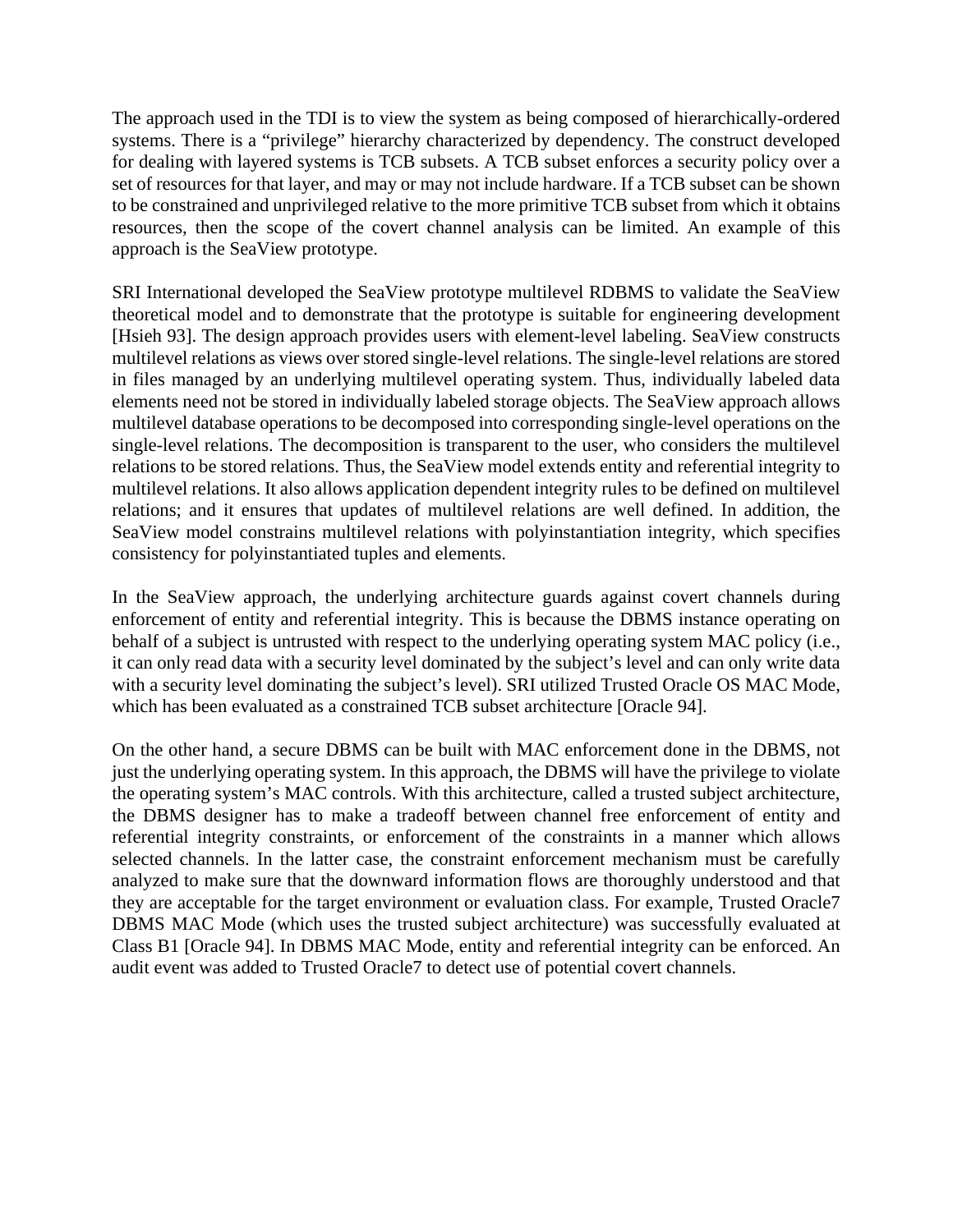#### **SECTION 5**

#### **SUMMARY**

Entity integrity and referential integrity are two important integrity constraints that should be enforced by the DBMS. While entity integrity is necessary for preserving correctness of data within a relation, referential integrity is required for maintaining interrelation integrity in the relational data model. In this document, these concepts have been extended to multilevel DBMSs.

The extension of the concept of referential integrity from single-level relations to multilevel relations is not straightforward. This is because restrictions are needed to provide referential integrity control in multilevel DBMSs without compromising secrecy. The basic requirement for referential integrity is that each referencing foreign key value must have an identical target primary key value in the referenced relation. An additional requirement for multilevel relations is that each foreign key and primary key should be uniformly classified (i.e., all attributes included in a key should have the same security level) and each foreign key dominates its referenced primary key.

From the discussion in the document, it can be concluded that enforcing referential integrity, when the security level of the foreign key is equal to the security level of the referenced primary key, is simple and without any ambiguity. All integrity rules apply in this case, whether the relations allow polyinstantiation or not. When polyinstantiation is allowed, some method such as including the security level of the primary and foreign key values as part of the key must be used to differentiate references, and allow the referential integrity rules to be enforced.

Referential integrity completely fails when the security level of the foreign key does not dominate the security level of the primary key. When the security level of the foreign key strictly dominates the security level of the referenced primary key, some of the integrity rules for actions to be taken upon deletion or modification of a key value can be applied without channels, with some differences based on labeling granularity.

Inclusion of a mechanism which enforces integrity across security levels in Class B2 and above DBMSs may not be feasible due to conflicts with the covert channel requirements. However, with the successful evaluation of Trusted Oracle7 DBMS MAC Mode with an unmodified integrity mechanism, precedence has been set for Class B1 DBMSs.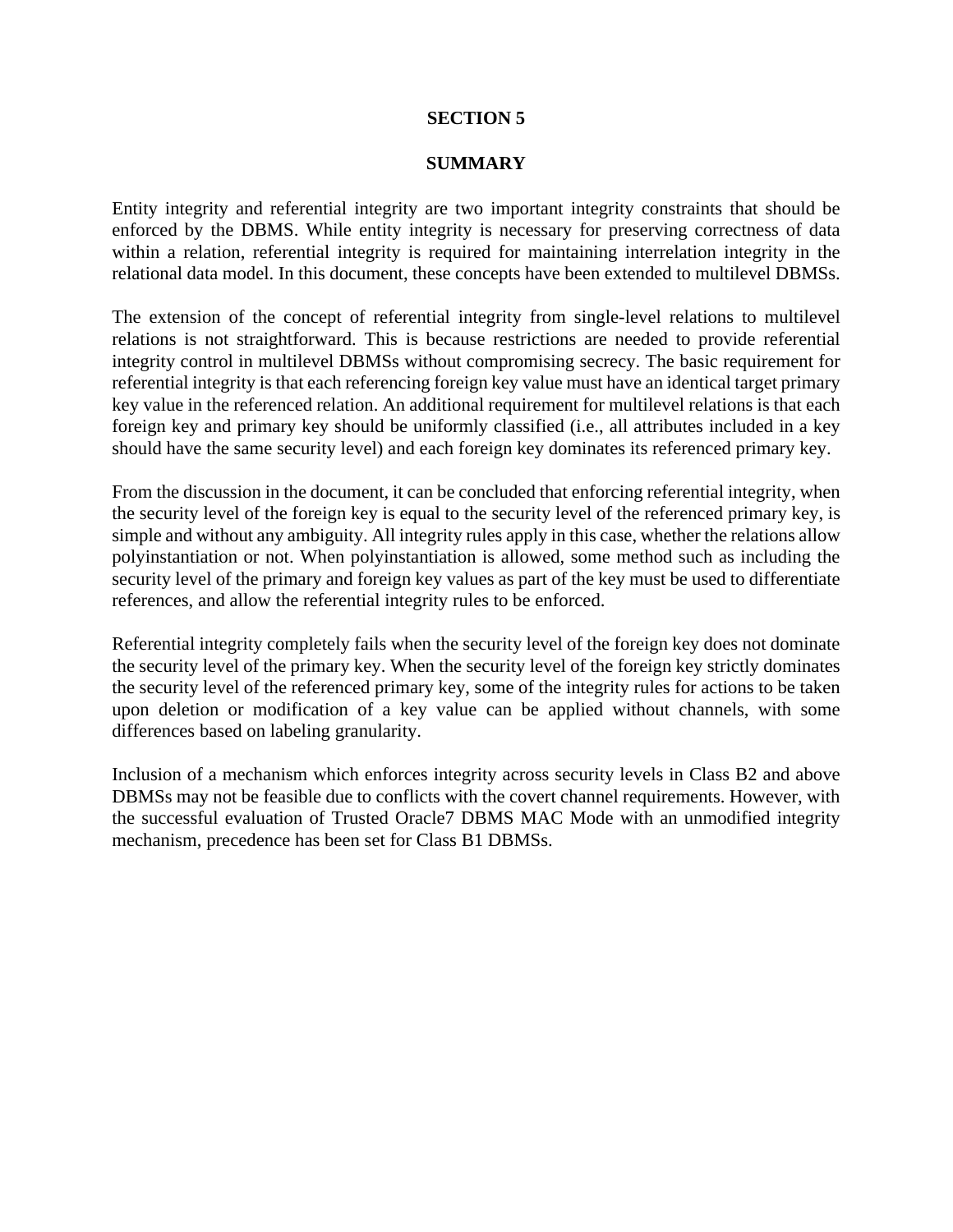## **REFERENCES**

| [ANSI 92]      | ANSI. Database Language SQL2. In ANSI X3.135-1992, American National<br>Standards Institute, New York. December 1992.                                                                                                                |
|----------------|--------------------------------------------------------------------------------------------------------------------------------------------------------------------------------------------------------------------------------------|
| [ $ANSI 94$ ]  | ANSI. SQL3 - Working Draft. Draft Version, Available From X3 Secretariat,<br>Computer and Business Equipment Manufacturers Association (CBEMA), 1250<br>Eye St. N.W., Suite 200 Washington, D.C. 20005-3992. September 1994.         |
| [Audit 96]     | National Computer Security Center, Auditing Issues in Secure Database<br>Management Systems, NCSC Technical Report-005, Volume 4/5, May 1996.                                                                                        |
| [Bell 76]      | D. E. Bell and L. J. LaPadula. Secure Computer Systems: Unified Exposition and<br>Multics Interpretation, The MITRE Corporation. March 1976.                                                                                         |
| [Burns 90a]    | R. K. Burns. Integrity and Secrecy: Fundamental Conflicts in the Database<br>Environment. In Proceedings of the Third RADC Database Security Workshop,<br>Castille, NY. 1990.                                                        |
| [Burns $90b$ ] | R. K. Burns. Referential Secrecy. In Proceedings of the IEEE Symposium on<br>Security and Privacy, IEEE Computer Society Press. May 1990.                                                                                            |
| [Clark $87$ ]  | D. D. Clark and D. R. Wilson. A Comparison of Commercial and Military<br>Computer Security Policies. In Proceedings of the IEEE Symposium on Security<br>and Privacy, Oakland, CA. May 1987.                                         |
| [ $Clark 88$ ] | D. D. Clark and D. R. Wilson. Evolution of a Model for Computer Integrity. In<br>Proceedings of the 11th National Computer Security Conference, Baltimore,<br>MD. October 1988.                                                      |
| [DAC $96$ ]    | National Computer Security Center, Discretionary Access Control Issues in<br>High Assurance Secure Database Management Systems, NCSC Technical<br>Report-005, Volume 5/5, May 1996.                                                  |
| [Date 86]      | C. J. Date. An Introduction to Database Systems, Vol. I, 4th Edition, Addison-<br>Wesley, Reading, MA. 1986.                                                                                                                         |
| [Date $90$ ]   | C. J. Date. Referential Integrity and Foreign Keys: Further Considerations. In<br>Relational Database Writings 1985-1989, Addison-Wesley, pp. 99-184. 1990.                                                                          |
| [Denning 87]   | D. E. Denning, T. F. Lunt, R. R. Schell, M. Heckman, and W. R. Shockley. "A<br>Multilevel Relational Data Model," Proceedings of the 1987 IEEE Symposium<br>on Security and Privacy, IEEE Computer Society Press, pp. 220-234. 1987. |
| [DoD $85$ ]    | Department of Defense Trusted Computer System Evaluation Criteria, DoD<br>5200.28-STD, Washington, DC. December 1985.                                                                                                                |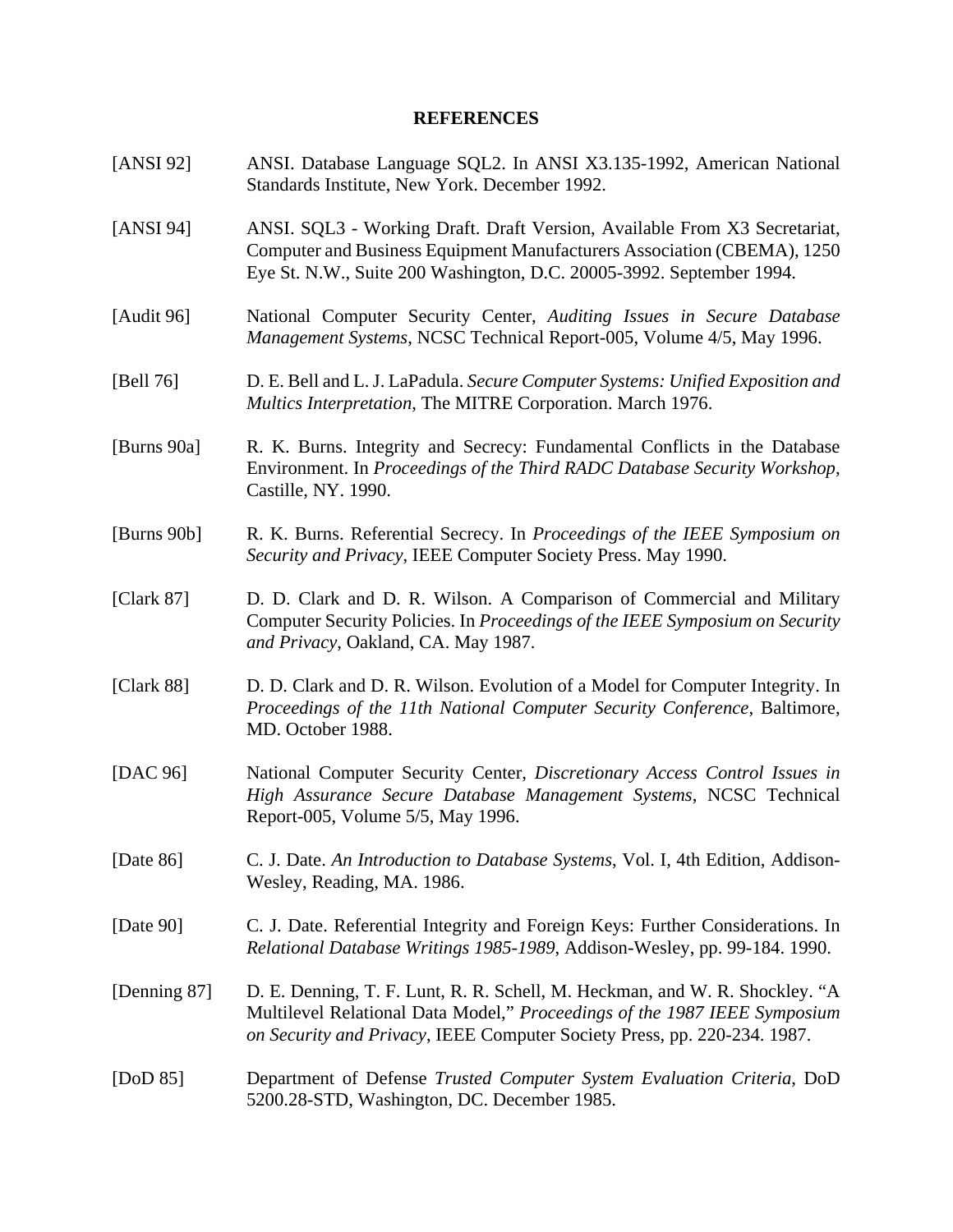[Hsieh 93] D. Hsieh, T. Lunt, and P. Boucher. *The SeaView Prototype*. RL-TR-93-216 Final Technical Report, SRI International. November 1993. [Horowitz 92] B. M. Horowitz. A Run-Time Execution Model for Referential Integrity Maintenance. In *Proceedings of the 8th International Conference on Data Engineering*, Tempe, AZ, pp. 548-556. February 1992. [Inference 96] National Computer Security Center, *Inference and Aggregation Issues in Secure Database Management Systems*, NCSC Technical Report-005, Volume 1/5, May 1996. [Jajodia 90] S. Jajodia, and R. Sandhu. Polyinstantiation Integrity in Multilevel Relations. In *Proceedings of the 1990 IEEE Symposium on Security and Privacy*, Oakland, CA. May 1990. [Jajodia 91] S. Jajodia, and R. Sandhu. Toward a Multilevel Secure Relational Data Model. In P*roceedings of ACM SIGMOD International Conference on Management of Data*, Denver, CO, pp. 50-59. May 1991. [Jajodia 94] S. Jajodia and D. G. Marks. Maintaining Secrecy and Integrity in Multilevel Databases: A Practical Approach. In *Proceedings of the 18th National Information Systems Security Conference*, Baltimore, MD. Oct. 10-13 1995. [Khoshafian 86] S. N. Khoshafian and G. P. Copeland. Object Identity. In *Proceedings for OOPSLA 1986*. pp. 406-416. September 1986. [Lunt 90] T. F. Lunt, D. E. Denning, R. R. Schell, M. Heckman, and W. R. Shockley. The SeaView Security Model. In *IEEE Transactions on Software Engineering*, Vol. 16, No. 6, pp. 593-607. June 1990. [Lunt 91] T. F. Lunt, and D. Hsieh. Update Semantics for a Multilevel Relational Database System. In *Database Security, IV: Status and Prospects*, S. Jajodia and C. E. Landwehr (editors), Elsevier Science Publishers B. V. (North Holland), IFIP, pp. 281-296.1991. [Maimone 91] B. Maimone and R. Allen. Methods for Resolving the Security vs. Integrity Conflict. In *Research Directions in Database Security, IV: Proceedings of the Fourth RADC Workshop*, Rae Burns (editor). April 1991. [Markowitz 90] V. M. Markowitz. Referential Integrity in Relational Database Management Systems: A Comparative Study. Preprint. 1990. [Meadows 88] C. Meadows and S. Jajodia. Integrity Versus Security in Multi-Level Secure Databases. In *Database Security Status and Prospects*, ed. C. Landwehr, North Holland. 1988.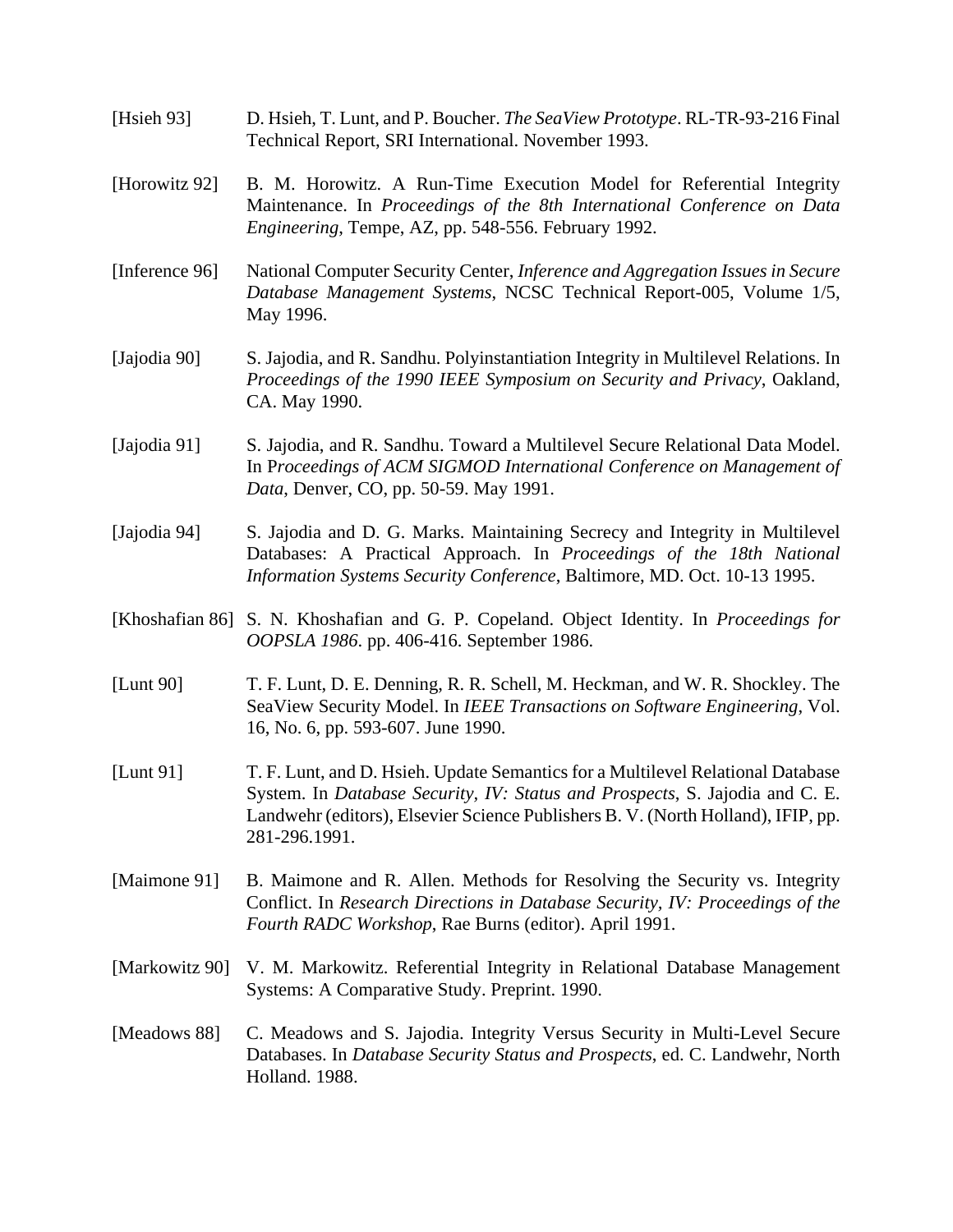- [Notargiacomo 91] L. Notargiacomo. Database Integrity: Based on the Clark-Wilson Integrity Model. In *Proceedings of the 3rd RADC Database Security Workshop*. 1991.
- [Oracle 94] *Oracle7 and Trusted Oracle7 Final Evaluation Report*, NCSC-EPL-94/004, C-Evaluation Report No. 07-95, Library No. S242,198, National Computer Security Center, 5 April 1994.
- [Poly 96] National Computer Security Center, *Polyinstantiation Issues in Multilevel Secure Database Management Systems*, NCSC Technical Report-005, Volume 3/5, May 1996.
- [Sandhu 91] R. Sandhu and S. Jajodia. Honest Databases That can Keep Secrets. In *Proceedings 14th National Computer Security Conference*, Washington, D.C. Oct. 1991.
- [TDI 91] *Trusted Database Management System Interpretation of the Trusted Computer System Evaluation Criteria*, NCSC-TG-021, National Computer Security Center. April 1991.
- [van de Reit 94] R. van de Reit and J. Beukering. The Integration of Security and Integrity Constraints in MOKUM. In *Proceedings of the 8th IFIP 11.3 WG on Database Security*. Bad Sdzdetfurth, Germany, 23-26 August 1994.
- [Wiseman 90] S. Wiseman. The Control of Integrity in Databases. In *Proceedings of the 4th IFIP 11.3 WG on Database Security*, Halifax, England, 18-21 September 1990.